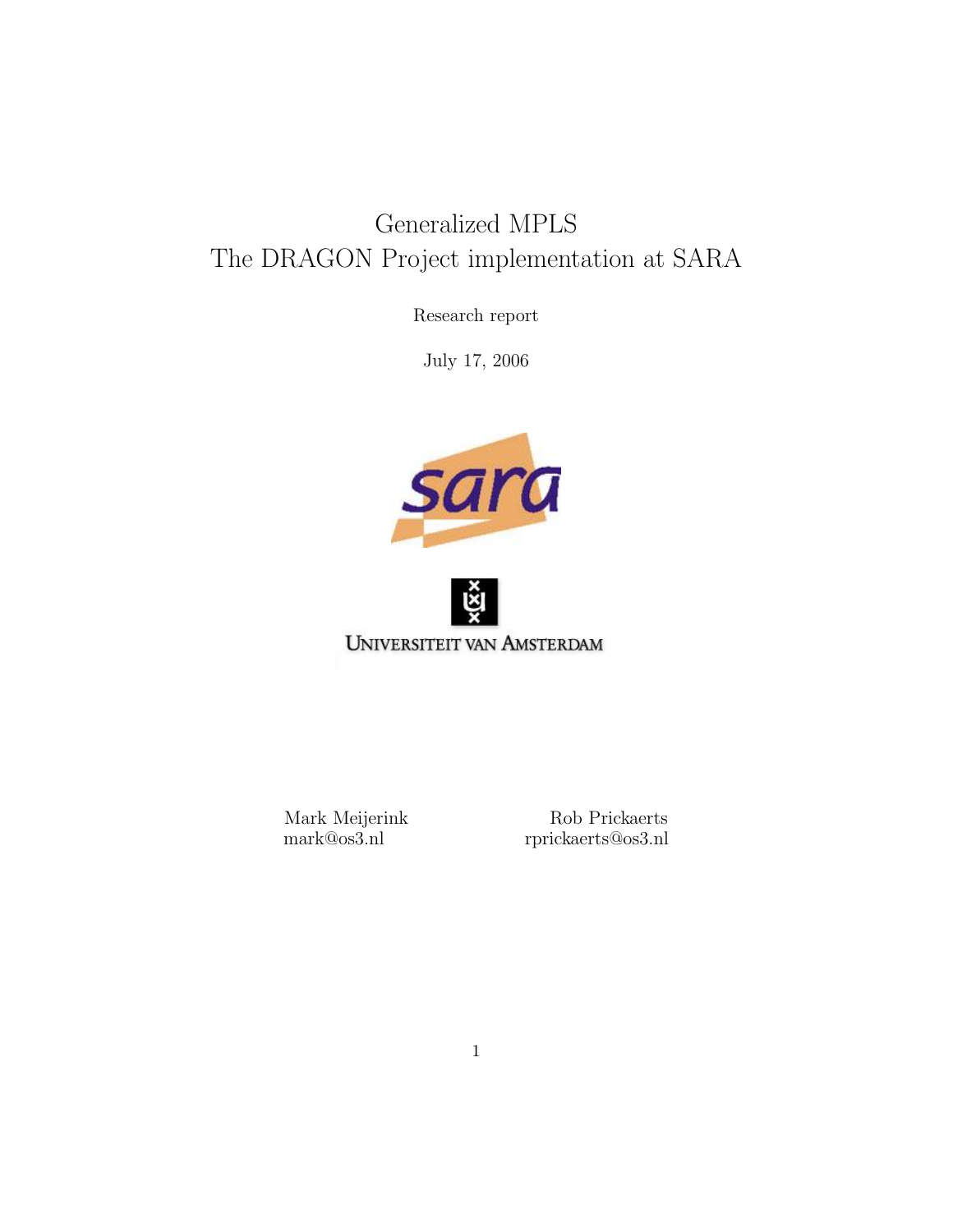# DOCUMENT DATA

|     | Date       | Author                         | Document Status |
|-----|------------|--------------------------------|-----------------|
| 0.1 | $01-02-06$ | Mark Meijerink   Draft         |                 |
|     |            | Rob Prickaerts                 |                 |
| 1.0 | $04-07-06$ | Mark Meijerink   Final version |                 |
|     |            | Rob Prickaerts                 |                 |

Table 1: Version history

| Name           | Function            | Organization            |
|----------------|---------------------|-------------------------|
| M. Meijerink   | Researcher          | University of Amsterdam |
| R. Prickaerts  | Researcher          | University of Amsterdam |
| R. van der Pol | Project Coordinator | <b>SARA</b>             |
| A. Toonk       | Project Coordinator | <b>SARA</b>             |
| C. de Laat     | Project Advisor     | University of Amsterdam |

Table 2: Distribution List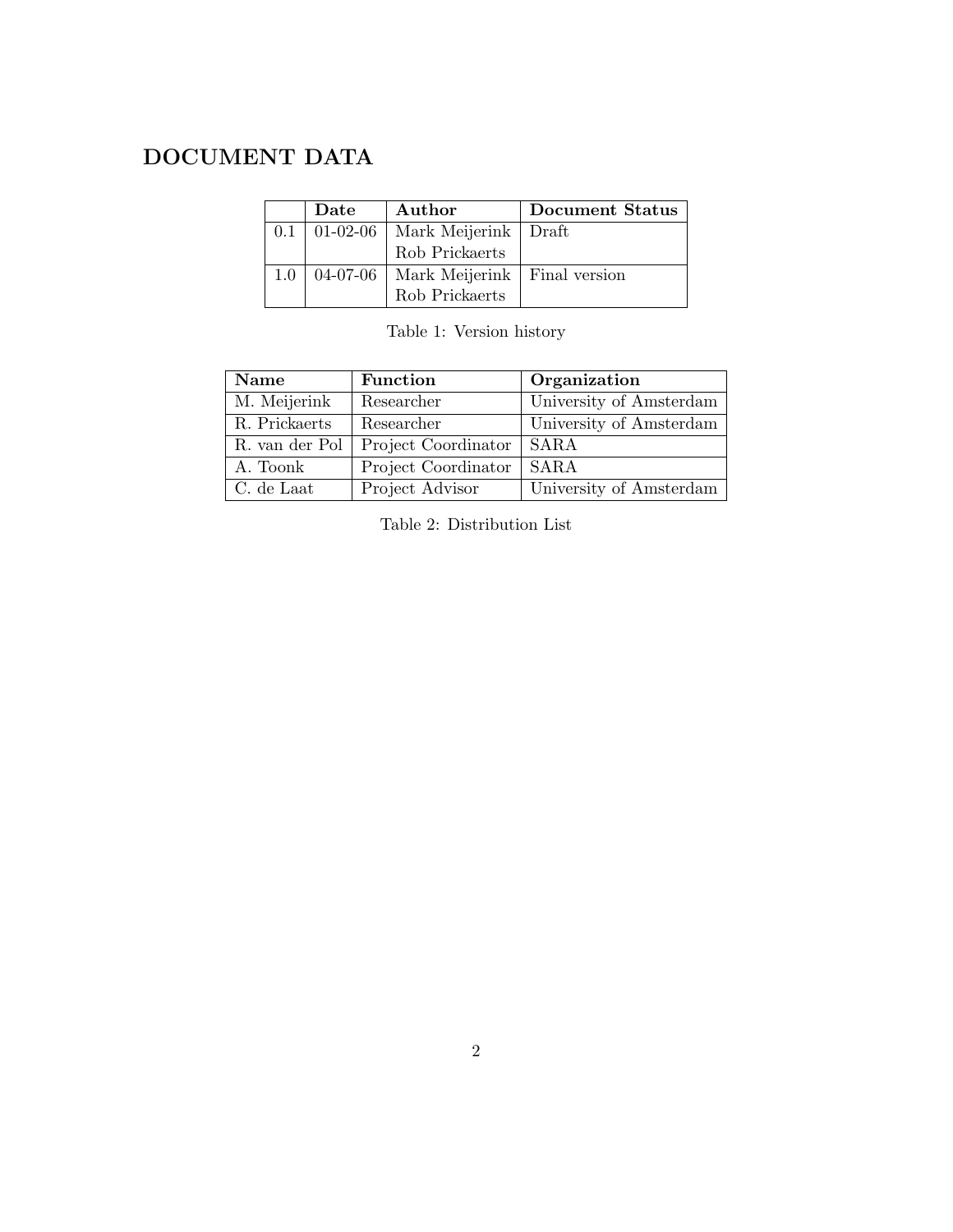# Preamble

This paper was written for the class Research Project 2 for the System and Network Engineering Master program at the University of Amsterdam. To find a research subject suitable for this class and of both our interest, we have looked for an organization in the Amsterdam area that would be able to provide us with a challenging and technically renewing assignment. Our preferences where in the field of internetworking and routing, and with this in mind we ended up at SARA Amsterdam.

SARA is an IT-services centre which, with their a advanced and complete set of products and services has become a nationally and internationally know standard over the last thirty years. SARAs main fields of expertise are high performance networking, infrastructure services and high performance computing and visualization. Over the last few years many research networks have deployed hybrid networks. A hybrid network is a network which partially consists of a routed IP section and partially of a optical or lightpath section. Lightpaths are layer 1 or layer 2 connections with dedicated bandwidth and Quality of Service properties. SARA uses lightpaths in its role as tier-1 site for the CERN Large Hadron Collider project and LOFAR.

In cooperation with the University of Amsterdam SARA is conducting a research on how lightpaths which at this point in time need manual configuration by the Network Operations Center, in the future can be set up automatically by end users and applications. This is done on behalf of SURFnet. Part of this research focusses on Generalized MPLS. With this specific Generalized MPLS research both SARA and the University of Amsterdam hope to obtain more in depth knowledge on GMPLS in relation with the Open Source implementation of the DRAGON Project GMPLS software suite. This in turn might be able to help them in their initial lightpath research.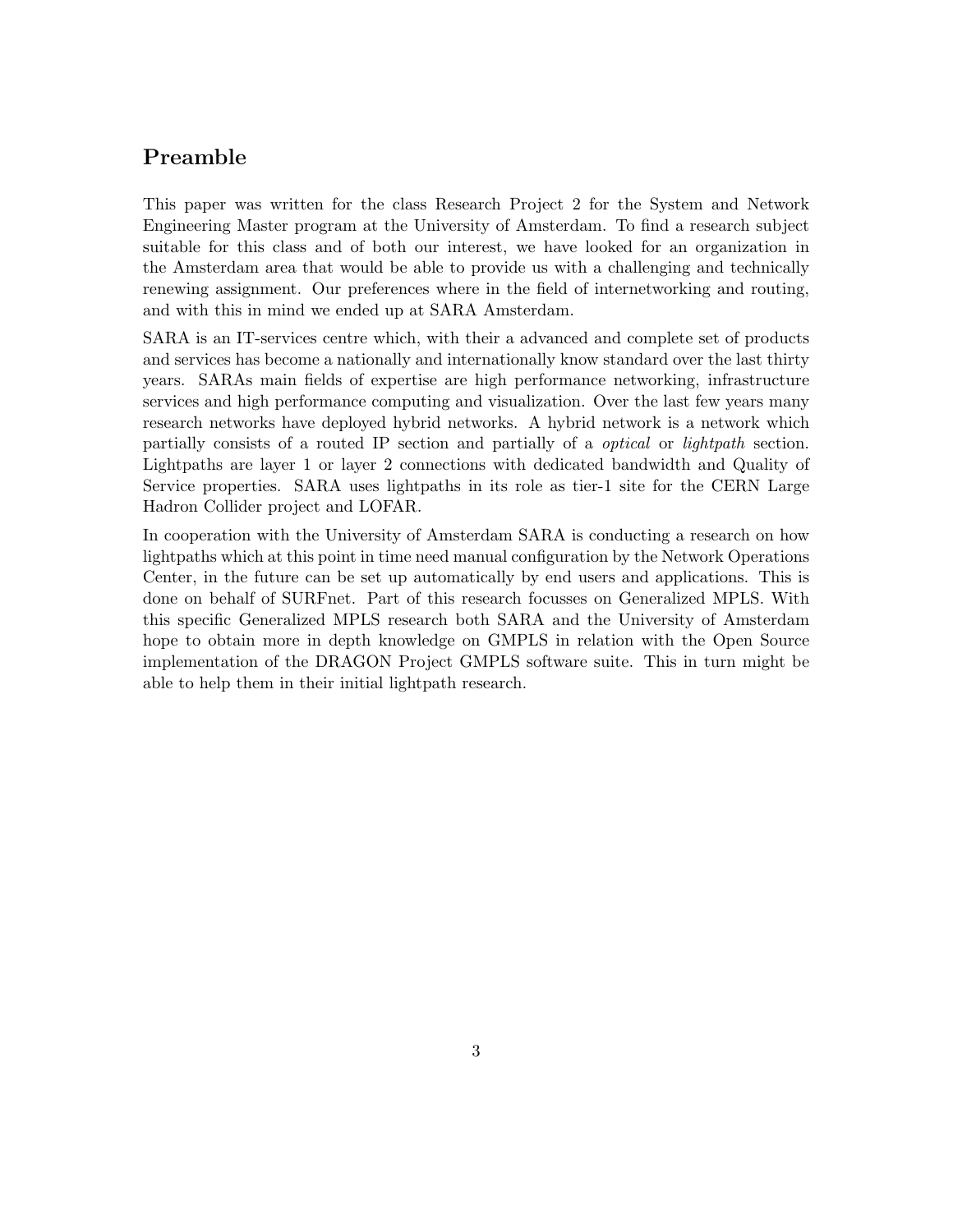#### Abstract

Hybrid networks consisting of routed IP and Optical or lightpath sections have become a field of interest for SARA Amsterdam. The manual configuration required for setting up lightpaths costs time because a administrator has to configure the lightpath. This manual configuration leaves room for errors. For the future SARA expects that more research groups and applications will require their own configurations. For SARA in the future to be able to keep on using lightpaths they need a method of automating this configuration process. Generalized Multi-Protocol Label Switching GMPLS is one of the many techniques researched by SARA to overcome this obstacle.

This research focus was on an Open-Source GMPLS product currently under development under by DRAGON Project. DRAGON is short for the Dynamic Resource Allocation via GMPLS Optical Networks and is the name for a software project for dynamic resource provisioning across heterogeneous network technologies and vendor equipment. The software suite was used to set up multiple test infrastructures in which the usability and RFC compliance had to be tested. Before tests could be performed, first the GMPLS technology needed to be researched.

A literature study was conducted so that all members of the research group had a good understanding of the GMPLS technology and the different protocols used to enable label switching. GMPLS is a superset of MPLS, a technology well supported by the industry for label switching on packet- and cell-based networks. With GMPLS Label switching was extended to be used on several other networking technologies such as Time-Division Multiplexing, lambda switched or fiber switched networks next to the already in MPLS available Packet switch and Layer-2 Switch networks. With the support on these networks GMPLS also overcame scalability problems as were the case on MPLS. Header inspection was no longer needed and the use of the generalized label offered new possibilities. The generalized label in GMPLS enables switches to switch complete ports or wavelengths.

GMPLS uses a control plane to share Traffic Engineering TE and topology information about the data interfaces. The data interfaces are part of the data plane and are used for setting up the Label Switched Paths LSP's and transport the user data. Where in MPLS the control and data plane resided on the same physical link, in GMPLS these are typically separated and do not need to have similar topologies.

On the control plane OSPF-TE or ISIS-TE is used to enable the Label Switched Routers LSR's to exchange TE information. The TE information enables GMPLS to apply Quality of Service to the LSP's. Signaling information is exchanged by the Resource reSerVation Protocol RSVP-TE and is used for LSP setup and tear-down process. For fault isolation and link maintenance the Link Management Protocol LMP was especially created for GMPLS. This protocol checks the availability of the Data links and is responsible for fault isolation and reporting to the control plane.

The DRAGON software was installed on four Scientific Linux servers and uses OSPF-TE on the control plane for routing and TE information exchange. For the data plane two Raptor ER1010 switches were used which were control via SNMP by two of the DRAGON servers called Virtual Labels Switched Routers VLSR's. These VLSR's enable DRAGON to configure and manage the non GMPLS Raptor Switches and are the main components of the DRAGON software suite. The two remaining DRAGON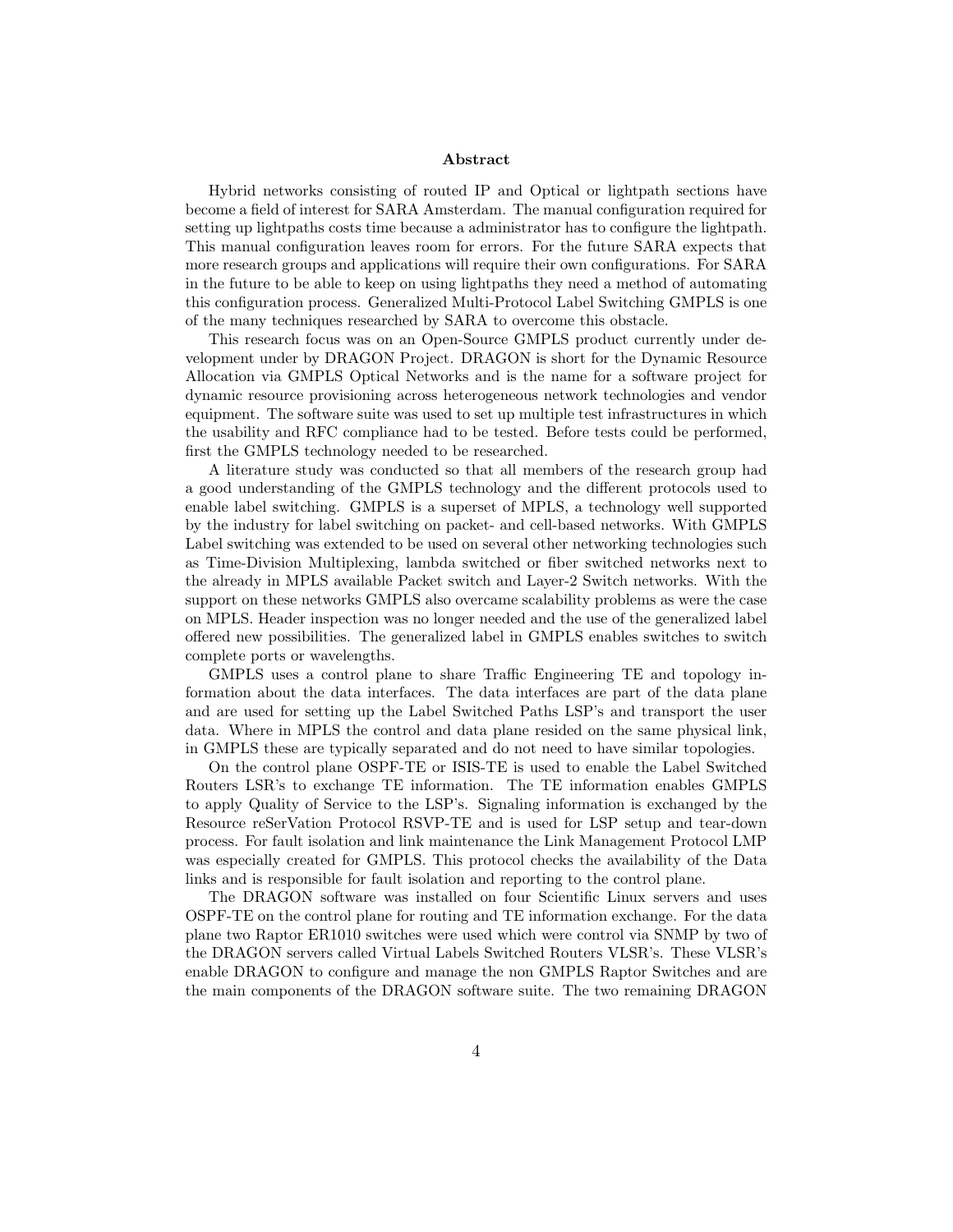servers were used as Client System Agents CSA's and were used to test connectivity over LSP's after configuring them in the DRAGON Command Line Interface.

Three different tests were conducted on the GMPLS infrastructures to test several RFC functionalities. First of all LSP creation which was the main goal of this research. Being able to set up and use a LSP across the GMPLS network consisting of multiple VLSR's and switches had proven to be a great achievement already. Next the ability of DRAGON to support multiple LSP's over a single tunnel was tested to explore the possibilities of multiple sources trying to connect to a single destination. Even though the tests were inconclusive, it looked as if DRAGON did support this feature of GMPLS. The third and final test was to abruptly severe one of the links in the LSP to check DRAGONs reaction to this action. No error or tear down messages were send out and only after manually deleting the LSP on the requesting CSA the tear down messages were send out. Sending tear down messages is crucial when using GMPLS because resources will not be released until the LSP is deleted or timeout values are reached.

The results of the tests as well as the documentation available on the DRAGON Project and the information received from members but the lack of the LMP protocol as well as some other the key features of GMPLS point out that the software still needs a lot of development is before it can provide all of the GMPLS feature set. The already available Network Aware Resource Broker NARB to enable inter domain GMPLS though, states that the DRAGON Project is already on its way to overcome some of the most difficult elements of GMPLS and speaks highly of the ingenuity of the developers.

Further developing of the DRAGON software suite will have to lead to a fully operational an RFC compliant Open Source software suite for GMPLS. The first and so far only available package that will allow the usage of non GMPLS hardware to perform GMPLS functions. SARA will need to further research the possibilities of DRAGON on their newly created GMPLS infrastructure. By adding more complexity to the network they could set up a pilot network to get hands-on experience with GMPLS and for example test the aspects of the StarPlane project. This in turn will benefit their initial lightpath research and maybe even lead to the implementation of DRAGON in the future.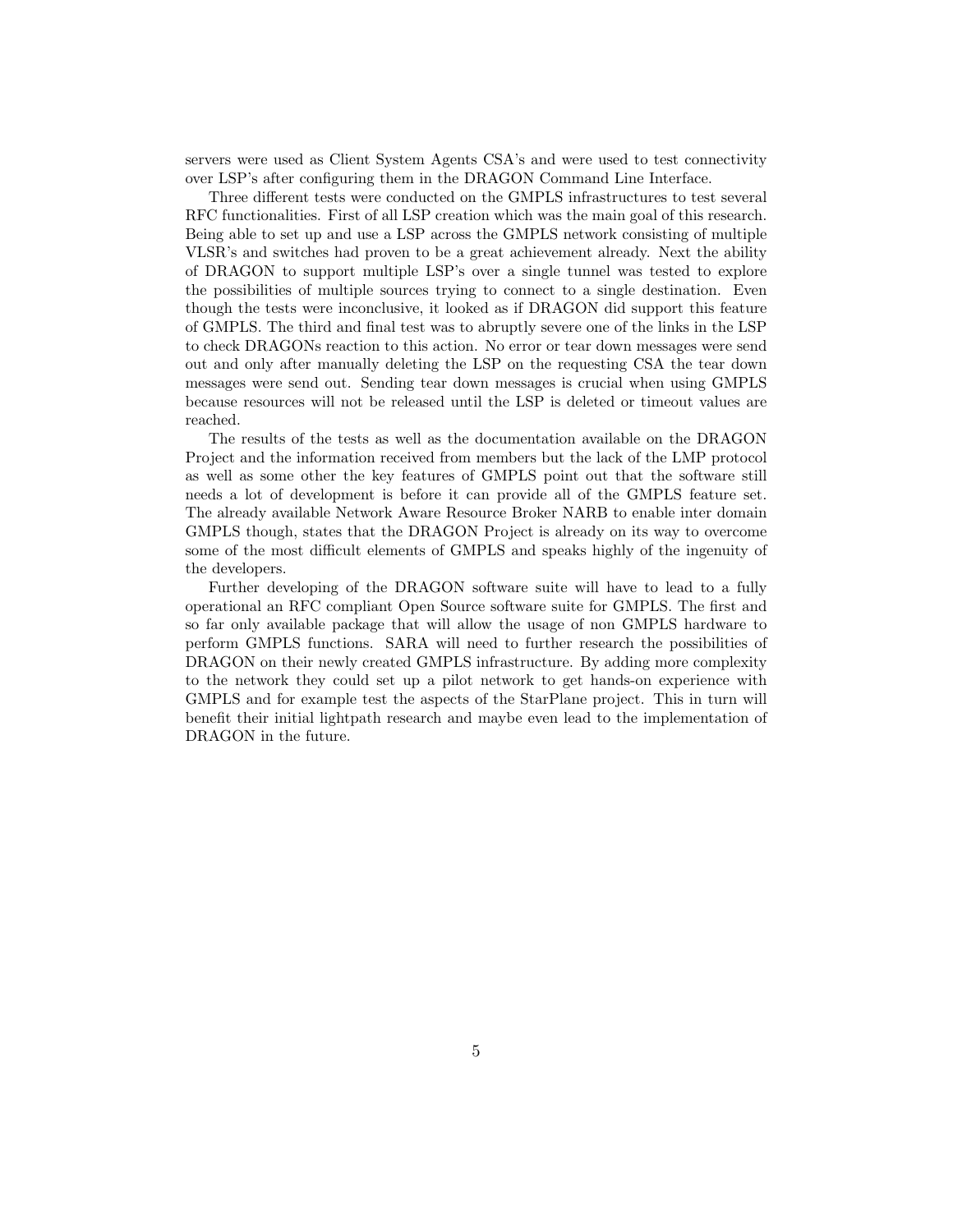# Contents

| 1        |                | <b>Project Introduction</b><br>$\bf 8$ |                |  |  |  |  |  |  |
|----------|----------------|----------------------------------------|----------------|--|--|--|--|--|--|
|          | 1.1            |                                        | $8\phantom{.}$ |  |  |  |  |  |  |
|          | 1.2            |                                        | 8              |  |  |  |  |  |  |
| $\bf{2}$ |                | <b>GMPLS</b>                           | 10             |  |  |  |  |  |  |
|          | 2.1            |                                        | 10             |  |  |  |  |  |  |
|          | 2.2            |                                        | 11             |  |  |  |  |  |  |
|          |                | 2.2.1                                  | 11             |  |  |  |  |  |  |
|          |                | 2.2.2                                  | 12             |  |  |  |  |  |  |
|          | 2.3            |                                        | 14             |  |  |  |  |  |  |
|          |                | 2.3.1                                  | 15             |  |  |  |  |  |  |
|          | 2.4            |                                        | 16             |  |  |  |  |  |  |
|          |                | 2.4.1                                  | 17             |  |  |  |  |  |  |
|          |                | 2.4.2                                  | 18             |  |  |  |  |  |  |
| 3        |                | <b>DRAGON</b>                          | 20             |  |  |  |  |  |  |
|          | 3.1            | Elements                               | 20             |  |  |  |  |  |  |
|          |                | 3.1.1                                  | 20             |  |  |  |  |  |  |
|          |                | 3.1.2                                  | 20             |  |  |  |  |  |  |
|          |                | 3.1.3                                  | 21             |  |  |  |  |  |  |
|          |                | 3.1.4                                  | 22             |  |  |  |  |  |  |
|          | 3.2            |                                        | 23             |  |  |  |  |  |  |
| 4        | <b>Testing</b> |                                        | 24             |  |  |  |  |  |  |
|          | 4.1            |                                        | 24             |  |  |  |  |  |  |
|          |                | 4.1.1                                  | 25             |  |  |  |  |  |  |
|          | 4.2            |                                        | 25             |  |  |  |  |  |  |
|          |                | 4.2.1                                  | 26             |  |  |  |  |  |  |
|          | 4.3            |                                        | 27             |  |  |  |  |  |  |
|          |                | 4.3.1                                  | 27             |  |  |  |  |  |  |
|          |                | 4.3.2                                  | 27             |  |  |  |  |  |  |
|          |                |                                        |                |  |  |  |  |  |  |

Page 6 van [58](#page-57-0)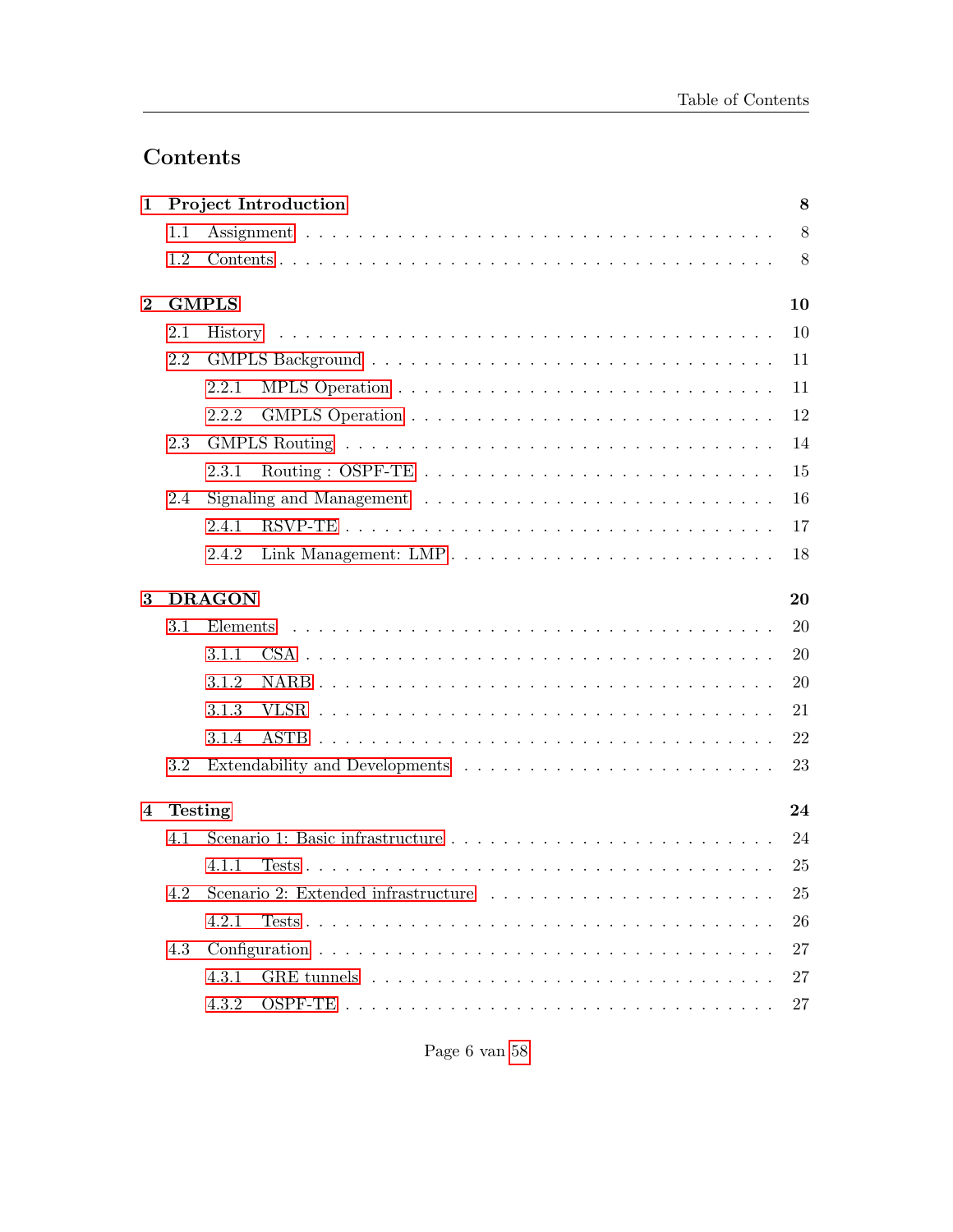| 5                | Results |                                                                                                      | 30 |  |  |  |  |  |  |
|------------------|---------|------------------------------------------------------------------------------------------------------|----|--|--|--|--|--|--|
|                  | 5.1     | Creating a LSP $\ldots \ldots \ldots \ldots \ldots \ldots \ldots \ldots \ldots \ldots \ldots \ldots$ | 30 |  |  |  |  |  |  |
|                  |         | 5.1.1                                                                                                | 30 |  |  |  |  |  |  |
|                  |         | 5.1.2<br>Results                                                                                     | 31 |  |  |  |  |  |  |
|                  | 5.2     | Interruption of a LSP $\ldots \ldots \ldots \ldots \ldots \ldots \ldots \ldots \ldots \ldots$<br>31  |    |  |  |  |  |  |  |
|                  |         | 5.2.1                                                                                                | 31 |  |  |  |  |  |  |
|                  |         | 5.2.2                                                                                                | 31 |  |  |  |  |  |  |
|                  | 5.3     | Setting up multiple LSP's over one link $\ldots \ldots \ldots \ldots \ldots \ldots$                  | 32 |  |  |  |  |  |  |
|                  |         | 5.3.1                                                                                                | 32 |  |  |  |  |  |  |
|                  |         | 5.3.2                                                                                                | 32 |  |  |  |  |  |  |
|                  | 5.4     |                                                                                                      | 33 |  |  |  |  |  |  |
| $\boldsymbol{6}$ |         | Conclusions and recommendations                                                                      | 34 |  |  |  |  |  |  |
| $\overline{7}$   |         | Appendix                                                                                             | 37 |  |  |  |  |  |  |
|                  | 7.1     | Appendix A: Configuration files of the CSA on the left, host $1 \dots \dots$                         |    |  |  |  |  |  |  |
|                  |         |                                                                                                      | 37 |  |  |  |  |  |  |
|                  | 7.2     | Appendix B: Configuration files of VLSR $1 \ldots \ldots \ldots \ldots \ldots \ldots$                | 39 |  |  |  |  |  |  |
|                  | 7.3     |                                                                                                      | 42 |  |  |  |  |  |  |
|                  | 7.4     | Appendix D: Configuration files of the CSA on the right, host $2 \ldots \ldots$                      | 45 |  |  |  |  |  |  |
|                  | 7.5     | Appendix E: Packet dump VLSR1 setting up a LSP                                                       | 47 |  |  |  |  |  |  |
|                  | 7.6     | Appendix F: Packet dump VLSR2 setting up a LSP                                                       | 49 |  |  |  |  |  |  |
|                  | 7.7     | Appendix G: Packet dump VLSR1 of tearing down a LSP                                                  | 51 |  |  |  |  |  |  |
|                  | 7.8     | Appendix H: Packet dump VLSR2 of tearing down a LSP $\ldots \ldots \ldots$                           | 52 |  |  |  |  |  |  |
|                  | 7.9     | Appendix I: Packet dump VLSR1 setting up multiple LSP's over one link.                               | 53 |  |  |  |  |  |  |
|                  | 7.10    | Appendix J: Packet dump VLSR2 setting up multiple LSP's over one link.                               | 54 |  |  |  |  |  |  |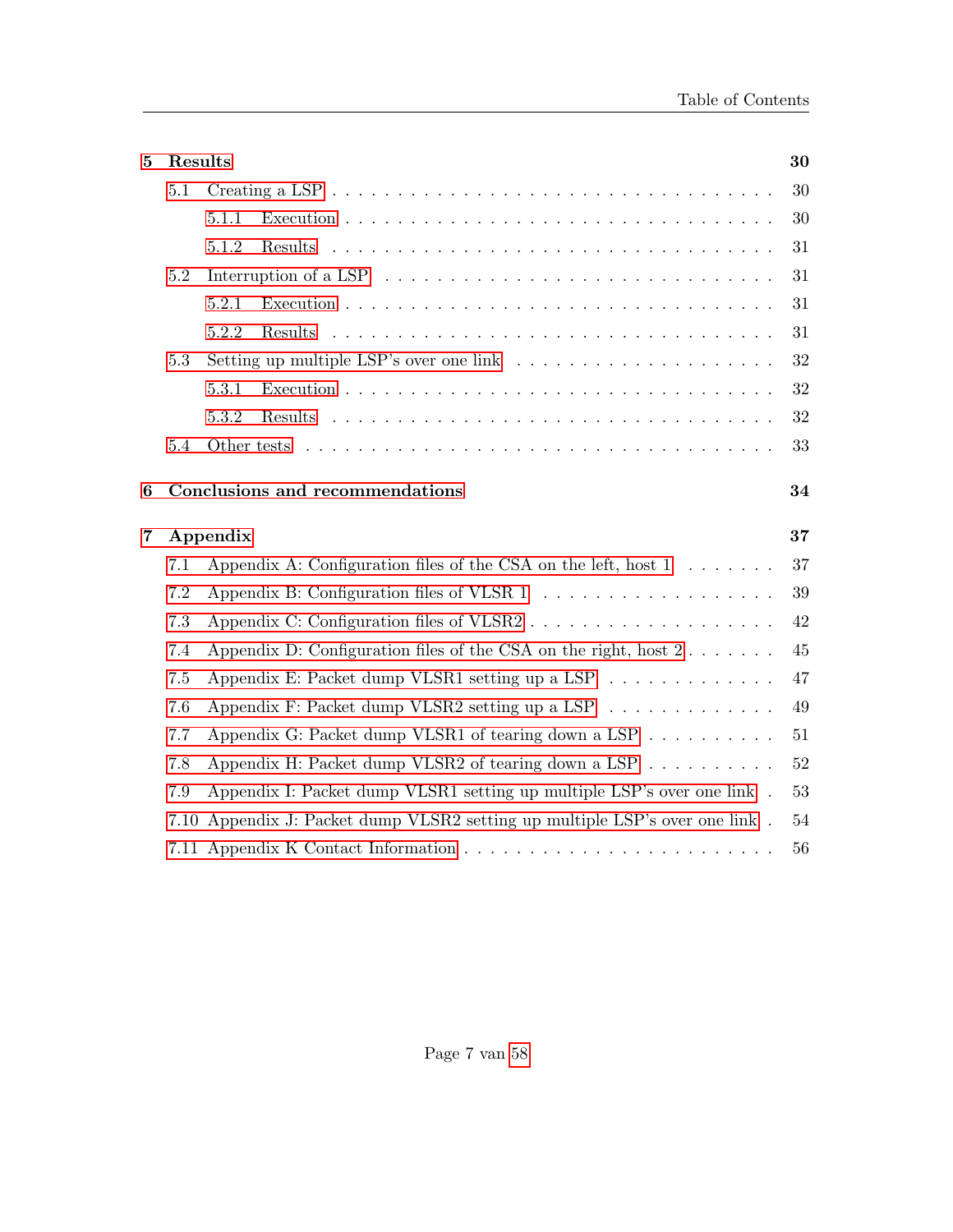# <span id="page-7-0"></span>1 Project Introduction

# <span id="page-7-1"></span>1.1 Assignment

SARA will provide the means to set up a test environment to run the DRAGON software. It will have to consist of either three or four scientific Linux server systems and one or two Raptor ER1010 switches, depending on the tests. The Generalized MPLS Label Switched Paths (LSP) will be realized using both the Linux control systems as well as the switches. The DRAGON software will have to prove itself worthy in this environment to be used later by SARA in future GMPLS research. Putting together this test environment will be the First part of the assignment.

Within GMPLS there are two protocols responsible for establishing LSPs. First OSPF-TE and second RSVP-TE. OSPF-TE is responsible for the forwarding decisions on the data plane and holds extension to the OSPF standard. Where OSPF itself is used to provide connectivity and network knowledge on the control plane, the TE extension which are the Traffic Engineering part of OSPF and enable GMPLS to apply Quality of Service QoS functionality on the available data plane links. RSVP-TE is responsible for signaling the LSP setup and tear-down process within GMPLS.

Second part of the assignment will be the testing of the DRAGON software and GMPLS protocols. A literature study will have to be the basis of this report and will be complemented with the findings from the test stage. Not only the compliance of DRAGON with the GMPLS standard but also the modularity and extensibility of the product will be researched.

# <span id="page-7-2"></span>1.2 Contents

This report consists of three main items; GMPLS, the DRAGON Software and the Test phase. These three items in turn will be further divided into smaller subsections in this report. First of the report will start of with a short introduction into the research and its background. The basic ideas, philosophies as well as the expectations will be described in Chapter 1. It contains the project assignments and an overview of the contents of the report. Readers interested in a brief but complete summary of this paper are urged to read the Abstract which holds a management summary of the project and its results.

The first of the three main items can be found in Chapter 2. The GMPLS technology will be described in this chapter as well as the RSVP-TE and OSPF-TE protocols. It will start with a brief history on how GMPLS came to be. Next GMPLS extensions and protocols will be described in detail.

Chapter 3 holds all the elements concerning the DRAGON Projects implementation of GMPLS. An overview of the DRAGON software suite will describe all elements used such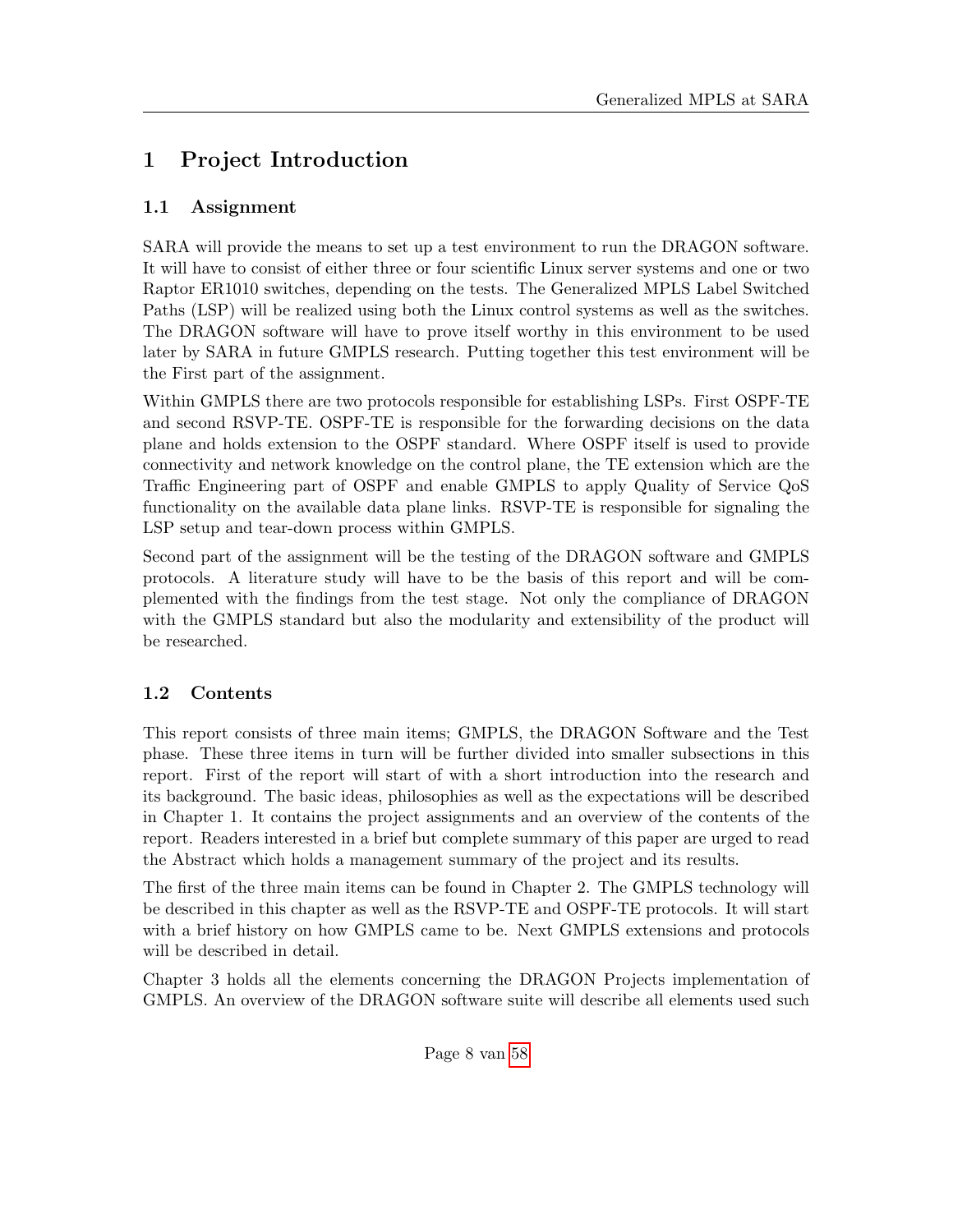as the VLSR and NARB systems. Next the extensibility of the suite will be discussed. Finally the developments on the DRAGON software can be found in the last subsection of chapter 3. Upcoming developments as well as future plans by the DRAGON Project will be described here.

The third and last item will be described in Chapter 4. The different infrastructures and test scenarios will be described in detail in this chapter. Network drawings of the test environment and configuration files from the test setups can be found here. Configuration choices made during the setup will be described here.

Chapter 5 will describe the results of the tests conducted as described in Chapter 4. Furthermore the RFC compliance of the DRAGON software will be described in this chapter. Because the software is still under development, not all RFC elements have been implemented yet. This part of the report will try and describe the RFC elements available in the software and which elements are not.

Chapter 6, Conclusion and Recommendations will hold the findings and results of the project. Those who want quick insight in the outcome of the research can find all major results in this chapter and will get insight in the future work for SARA with the DRAGON software package.

Chapter 7 contains the appendixes which can provide extra in-depth information on all research items. All appendixes will be referred to throughout the report and will help give the reader a detailed understanding and insight on the for instance the configuration files of the test infrastructures.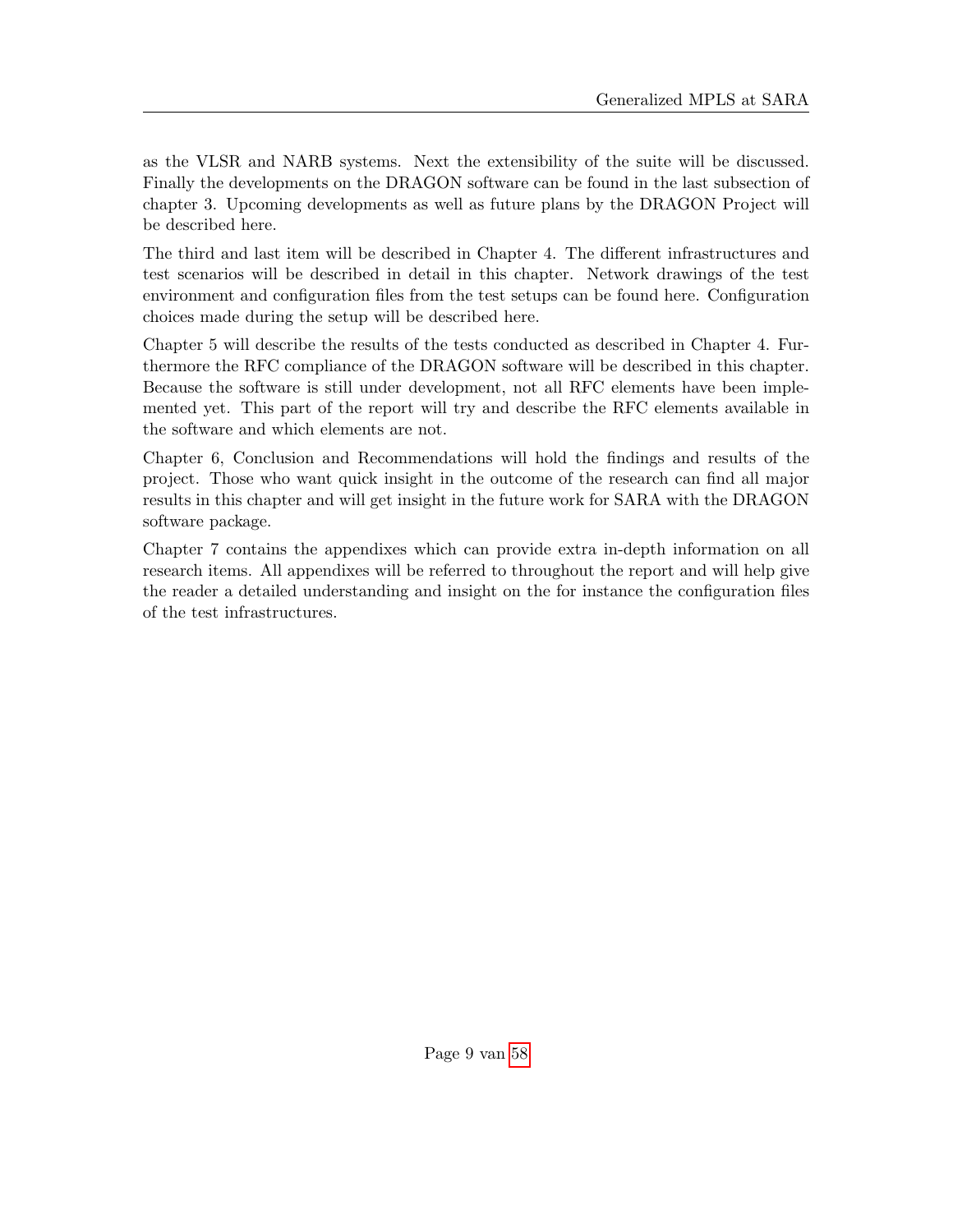# <span id="page-9-0"></span>2 GMPLS

This chapter will describe Generalized Multi-Protocol Label Switching or GMPLS. All information found in this chapter is based on the GMPLS RFC 3945 [\[1\]](#page-56-0) and is complimented with information from the book *GMPLS Architecture and Applications* by Adrian Farrel and Igor Bryskin [\[2\]](#page-56-1) as well as Li Yin's MPLS and GMPLS presentation [\[3\]](#page-56-2) and the IEC's GMPLS tutorial [\[4\]](#page-56-3). First a brief history of MPLS and GMPLS will be presented here. MPLS operation will be explained to create a basic understanding of Label Switching. Next the GMPLS extensions will be discussed in GMPLS operation. Basic functionalities of the protocols used in GMPLS like OSPF-TE, RSVP-TE and LMP will be described and an overview of the Protocol stack will be shown.

# <span id="page-9-1"></span>2.1 History

As MPLS was used more and more throughout the internet its limitations started to show. In the late nineties MPLS was introduced and offered new and easy ways of controlling traffic distribution across packet-based and cell-based networks. The ease at which an administrator could set up what seemed to be a point-to-point connection from and to any end node in a network, had been a big step forward. The fact that one could set up multiple tunnels and apply traffic engineering properties to them was a major benefit of MPLS. Before MPLS it was only possible on a direct connection like for instance a lease line. Secondly, with the introduction of MPLS they had found a way to make two opposing technologies coexist next to each-other and establish end-to-end paths in both packet-based and cell-based networks.

Bandwidth consumption has grown rapidly and the technological solutions on which the data is being transported needs to scale up at that same or preferably even faster rate. MPLS limits started to show with this scaling. MPLS which is based on packet-based or cell-based switching technologies works exactly on their data unit boundaries. Therefore before any decisions can be made MPLS requires the inspection of every unit header to determine its origin and destination. It is only then that a router or switch can forward a packet or cell in the right direction. Not only did this cause the scalability problems but also limited this the usage of MPLS to control different network technologies.

In 2001 GMPLS came into the world to encompass all networking technologies as available today. GMPLS should not be seen as a new protocol but as a superset of MPSL, by taking MPLS and going beyond its limitations GMPLS has a set of five interface such as a Time-Division Multiplex capable, Lambda Switch capable or Fiber Switched capable interfaces next to the already in MPLS available Packet switch capable and Layer-2 Switch capable interfaces.

GMPLS moves the decision process to different boundaries. Were MPLS used the data unit headers of the packets and cells to make forwarding decisions, GMPLS can use physical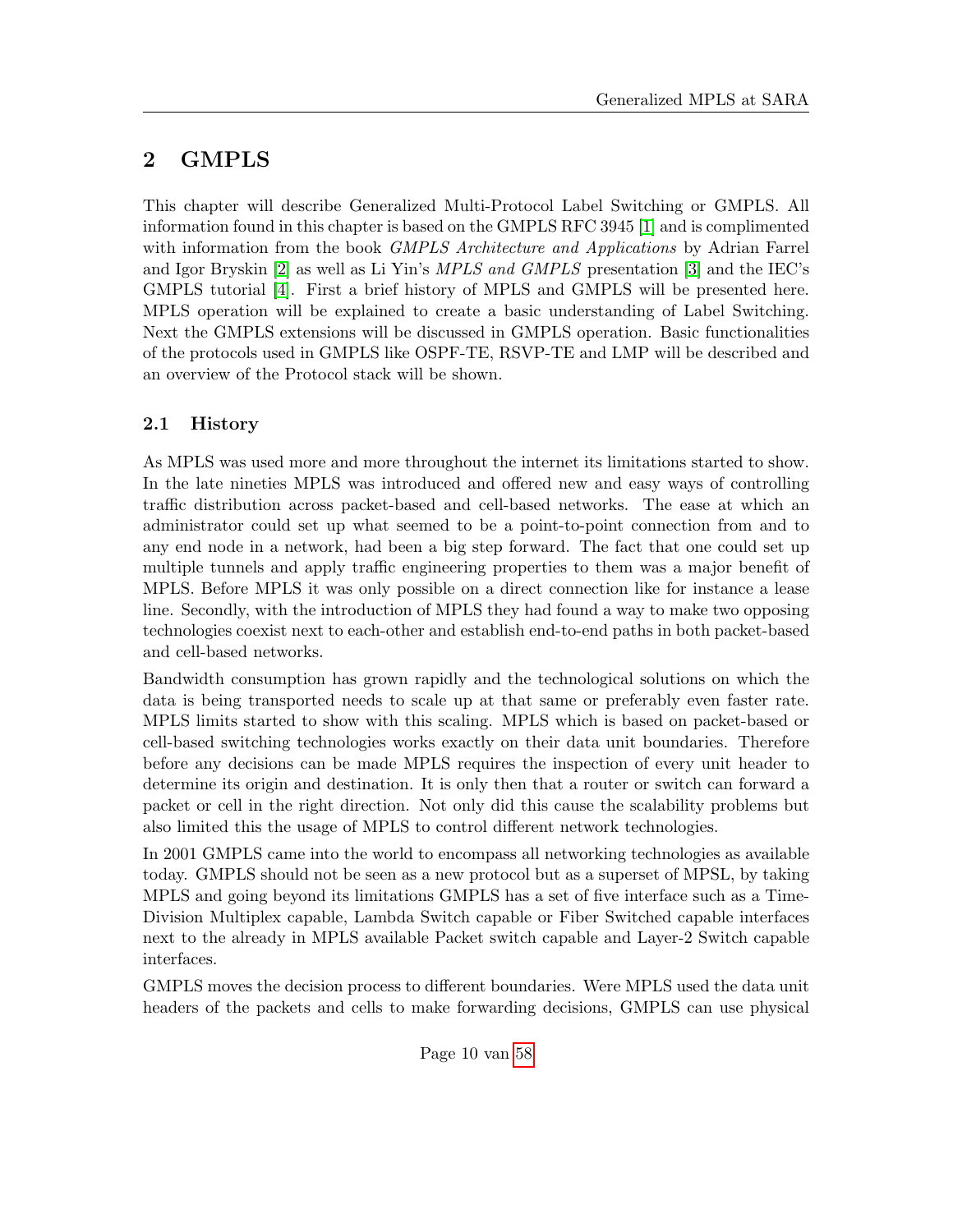space, time division and wavelengths on which data forwarding decisions can be made. This makes GMPLS not only suitable for different data transmission technologies, but also makes it more scalable.

# <span id="page-10-0"></span>2.2 GMPLS Background

As pointed out before, GMPLS is not an adversary but a superset of MPLS. GMPLS takes MPLS moves it not one, but multiple steps forward by adding more functionality and usability to the protocol. One of the biggest advantages of GMPLS next to the diversity of networking technologies it supports, is that it can effectively eliminate the need of a Network operator when setting up end-to-end GMPLS connections throughout the GMPLS capable network. The entire network can be automated, and no human interference will be required in the tunneling process.

Of course the need for human interaction will always remain in moments of maintenance and failures. But by taking out this variable of the daily process the time-savings and decreased chances for human-error will immediately translate in themselves into lower costs and higher availability of the network, which in turn will be beneficial to both the end-user and the organization.

GMPLS would not be able to support all the different types of networking technologies, if it did not have a generalized label. This label enables all switches between the source and destination to activate the Label Switched Path LSP and forward data, no matter what technology they are using. The generalized label can represent a time-slot, physical space or even a single wavelength.

# <span id="page-10-1"></span>2.2.1 MPLS Operation

To understand the GMPLS protocol suite and its operation one first needs to understand how MPLS operates. MPLS bases its forwarding decisions on a label which is added to the header of a packet. Every QoS item is put in a table of Forwarding Equivalence Classes FEC's. Every flow with the same traffic-engineering requirements will be in the same FEC and therefore receive the same Label.

Upon entering a MPLS network a label will be assigned to a packet after being inspected by the Label Edge Router LER. From that point on, the labeled packets are traveling over the established Labeled Switched Path LSP. Within this path, all the Label Switched Routers LSR's will make forwarding decisions based on the label of the package. Each hop in this process will extract the label, make a forwarding decision, look up the corresponding label for that specific interface in its Label Information Base and insert the new label. To the end system this process is transparent and the connection seems to be a point-to-point link.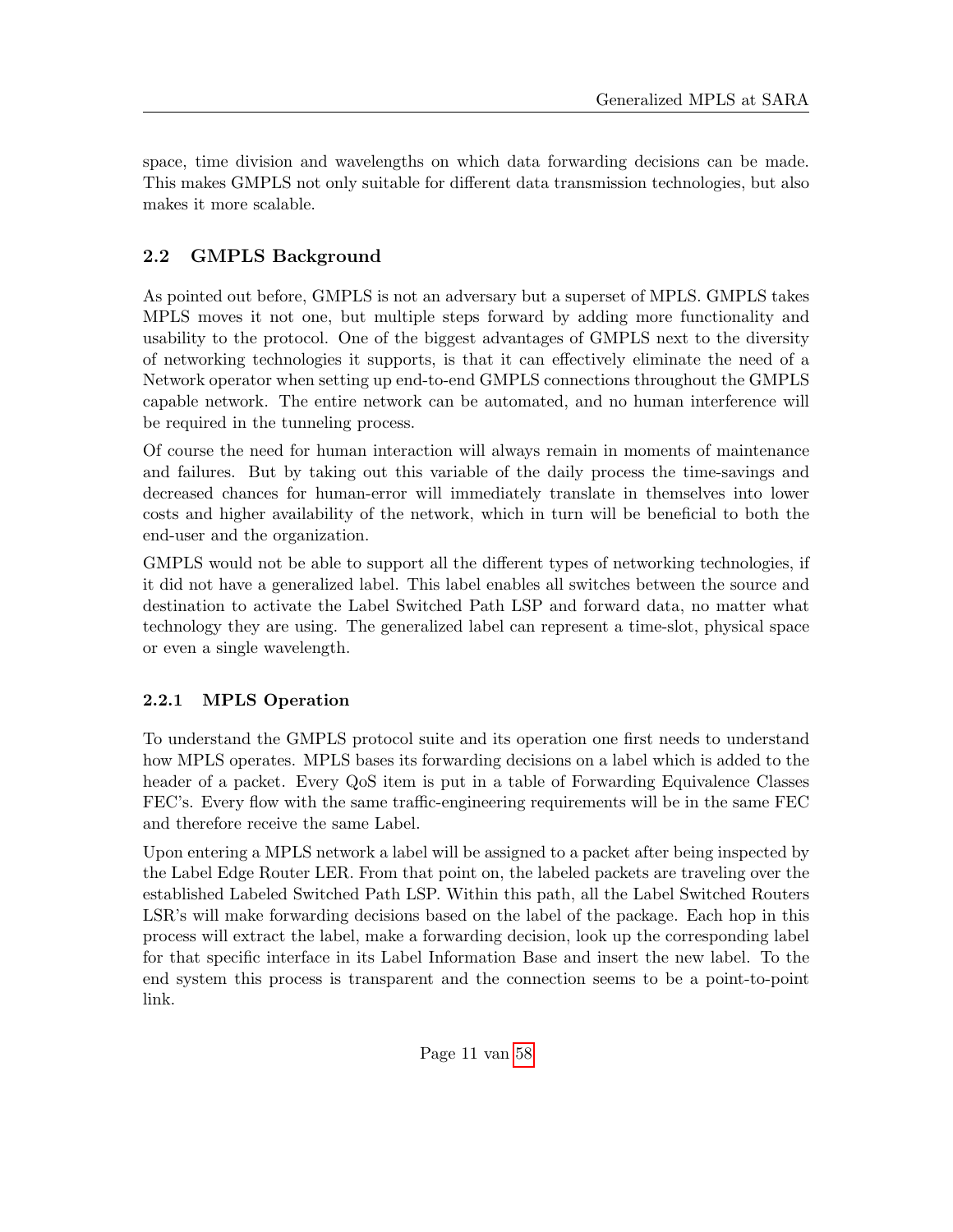All this would not work without some kind of control mechanism guarding the process while setting up the LSP throughout the network. In MPLS this is done by a Label Distribution Protocol. The two most popular are the Resourse reSerVation Protocol RSVP-TE, which will be addressed in more detail in this report and the ConstRaint based Label Distribution Protocol CR-LDP. This last protocol was invented especially for MPLS control signaling but is no longer used on a large scale and is considered dead by many. In MPLS a LSP is set up as an uni-directional path on which the label distribution flows from the destination to the source from where upon arrival the LSP will be operational and data can flow. The LSP can operate function end-to-end under the lowest FEC within the path.

To make MPLS understand what the data network looks like it needs a protocol to map the entire network, its links and their QoS features. What better way to do so then to use already available routing protocols. MPLS used the basic OSPF and ISIS protocols but needed traffic engineering abilities as well. OSPF-TE and ISIS-TE extensions where made especially for usage with MPLS. Now the routing protocols could not only exchange network topology information, but also transport TE information to MPLS devices so they could make decisions based on the QoS settings on the links.

MPLS devices have knowledge of the contents-of-information unit which they are passing on. They have to check each header to determine the destination and outgoing label. The control plane and data plane are logically separated.

# <span id="page-11-0"></span>2.2.2 GMPLS Operation

GMPLS works in many ways identical to MPLS and like MPLS OSPF-TE and ISIS-TE can be used for routing on the control plane and RSVP-TE and CR-LDP can be used for signaling on the data plane. But just as MPLS required extensions to these protocols so did GMPLS. The extensions in general related to the enable GMPLS to support new network technologies such as SDH/SONET and DWDM.

Not only did GMPLS extend MPLS by supporting all these techniques and extending all those protocols, but it also brought with it a totally new protocol designed especially for the use in GMPLS. The Link-Management Protocol LMP is used to monitor and control both the data plane and control plane between neighboring nodes. It sends regular keepalive messages to check the state of a link. On the data plane LMP can preform fault isolation. It locates the cause of the fault by examining information from multiple hosts. Some of the extensions to RSVP-TE and CR-LDP were made on behalf of LMP. LMP will be described in detail in chapter 2.4.2

Establishing LSP's within GMPLS is still very similar to MPLS. Even though many changes where made in both the supported technologies as well as the protocols, the main difference is that multiple LSP's in GMPLS can reside within other LSP's. A certain form of hierarchy is established. Since LSP's can only be formed between two identical interfaces, we need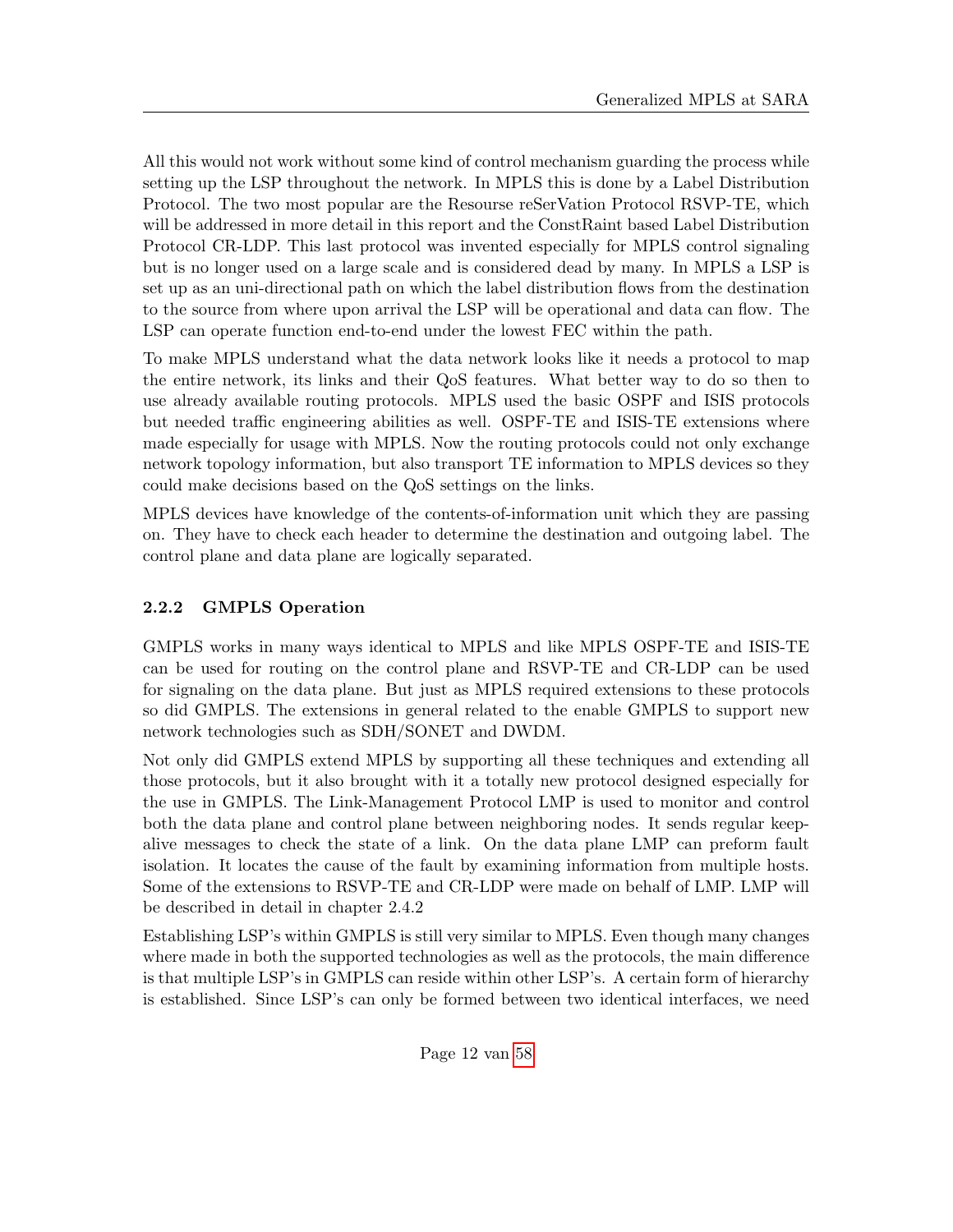multiple LSP's throughout a network to form one end-to-end LSP over multiple network technologies. To achieve this LSP can only be set up between identical interfaces.

When trying to set up a LSP between two end nodes, say host A and host B. The key is to be sure they operate on the same interface. If somewhere between them they are connected via a different technologies, a LSP over those technologies needs to be set up before any endto-end path can be established. In this case a PATH/Label Request message will be send out by host A with destination host B. On LSR A which for instance connects the Packet Switched capable network on which host A resides to a TDM network, a PATH/Label Request message with destination host B will arrive. Upon receiving this message LSR A will first send out his own PATH/Label message request towards LSR B. After a TDM based LSP is activated between LSR A and LSR B, LSR A will forward the Path/Label Request message from host A to host B. This message will now arrive at host B and a LSP between the two hosts can be established.

Where in MPLS the Data-plan and control plane are logically separated, in GMPLS they can also be physically separated. This is partially needed because of diversity of technologies GMPLS can control. For instance, when using wavelength switching one can not have the control plane and data plane on the same physical link. On the control plane it is mandatory to have Layer 3 functionality to support OSPF or ISIS, where on the data plane one could actually have a fully layer 2 switched network. The control network does not need to have an the same topology as the data network and it will not not matter on what kind of network technology the data is transported.

Two new features of GMPLS are the usage of bi-directional LSP's and the Suggested label. Where within MPLS it was not possible to set up a bi-directional path and one would need a second uni-directional path to ensure availability to the enduser. When using GMPLS it is no longer necessary to use a second path to maintain availability. This can be achieved by setting up a bi-directional path. The usage of the Suggested Label helps GMPLS LSP setup time to go down. By using a suggested label a upstream system can already enable its own part of the configuration, without waiting on the label from the requesting side. This will speed up the process, but it only works if the requesting side agrees upon the suggested label when receiving it. If not, the label will be changed and the process will still take all the time necessary to complete the path. By using both bi-directional paths networks not only converge faster, but in case of fail-over the recovery time will be shortened as well.

Fail-over should always be the last resort no matter what technology one is looking into. Reliability is far more important then ability by fail-over to overcome failures. Still, having fail-over systems in place is preferable. One of the many improvements of GMPLS is the option for automated fault management. To be able to maintain end-to-end LSPs over multiple smaller LSP's one needs a way to detect, localize and resolve the failing channel or link. Notification about the fault is a key step in this process. Chapter 2.4.2, LMP will describe this process in more detail.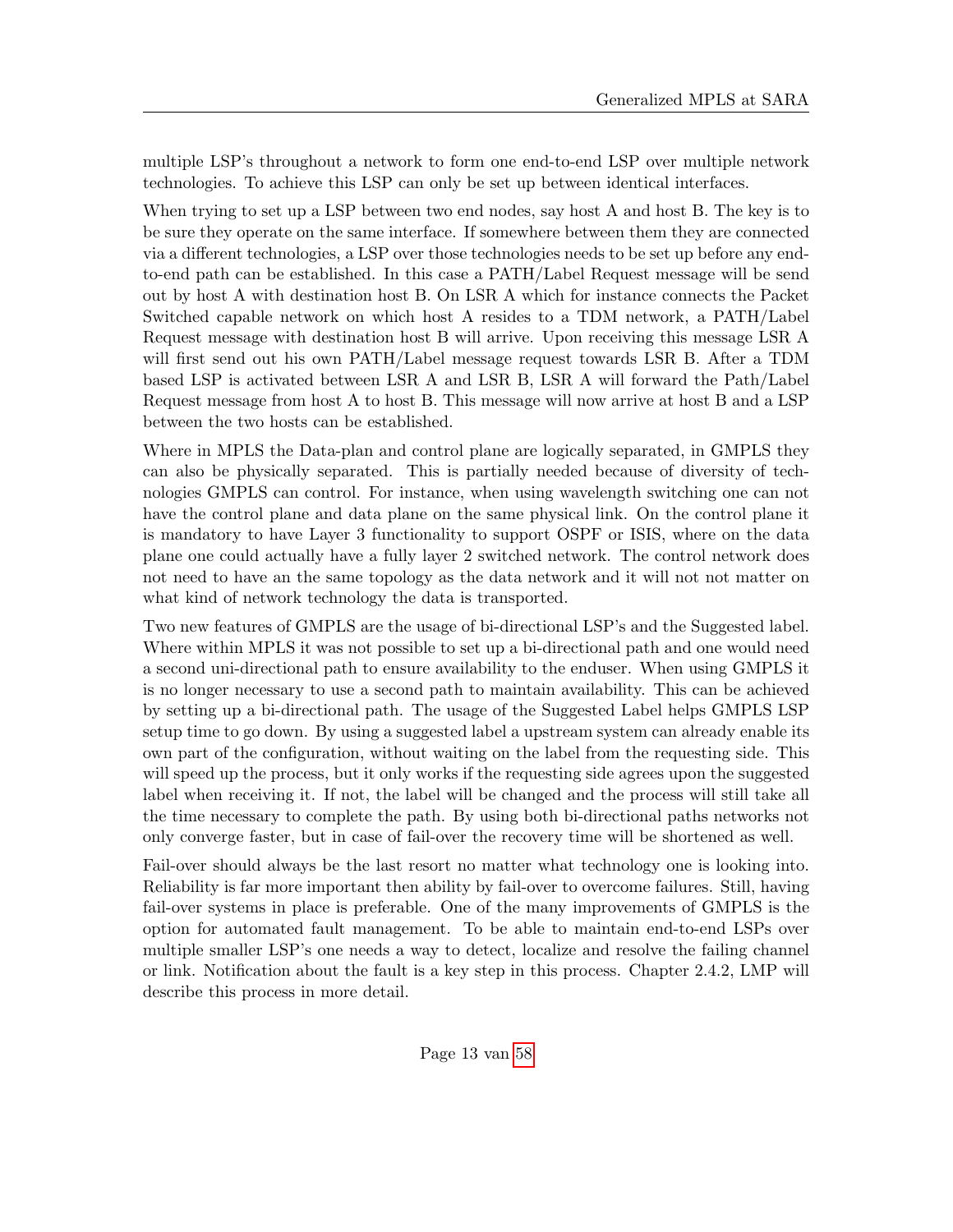To protect against failing channels or links GMPLS holds two forms of protection. First we have span protection, in which OSPF-TE or ISIS-TE extensions advertise the linkprotection-type parameter with span protection while computing the received routes. RSVP-TE then sends out a signal to establish the backup paths. The second form of path protection in GMPLS reserves an extra path through the network. Shared-risk link groups are optional mechanisms to make sure that no secondary link is part of the original LSP. Again OSPF-TE and ISIS play a big part in this since network topology knowledge is required.

# <span id="page-13-0"></span>2.3 GMPLS Routing

GMPLS can not exist without its capabilities of Traffic Engineering TE. It is this specific functionality which makes GMPLS and before that MPLS so strong. Routing within MPLS and GMPLS is not used for the same reason as in normal Layer 3 networks. The basic idea of routing in Layer 3 networks is the computation of the shortest path to any destination. Each router is then concerned for finding the best possible connection and sending the data to the next hop. From that point on it is that next hop who needs to decide what to do with the data.

Within GMPLS we see that routing has been given different responsibility. It is used to share information about the network topology and QoS configuration of the underlaying data plane. It is this data plane in which GMPLS is interested. The topology of the OSPF or ISIS network in the control plane is irrelevant to GMPLS but is at the same time imperative to its signaling and control elements. Since the control plane can be separated from the data plane, GMPLS uses the OSPF or ISIS topology knowledge to enable IP connectivity between the GMPLS nodes and deliver to them that what is important, TE and link state information concerning the data plane.

One of the few requirements that GMPLS makes towards the control plane network is that it needs to be an IP based network. This is because the routing protocols which GMPLS uses are IP based and cannot function elsewhere. TE information and link state information about the TE links is transported within special extensions to these protocols and enable Label Switched Routers LSR's to make decisions on LSP's. All this information is transparent to the routing protocols. To them this information is irrelevant and therefore will not influence their control plane routing decisions.

It speaks for itself to say that GMPLS networks are complex environments with many TE values to take into consideration. The fact that it can also span across multiple networking technologies does not help it either. To make sure all this information is distributed and processed correctly each control-host has to be able to receive, if required process and certainly forward all TE information. A host which processes TE information builds a Traffic Engineering Database TED. A TED holds the complete GMPLS network topology including all TE specifications that go with all links.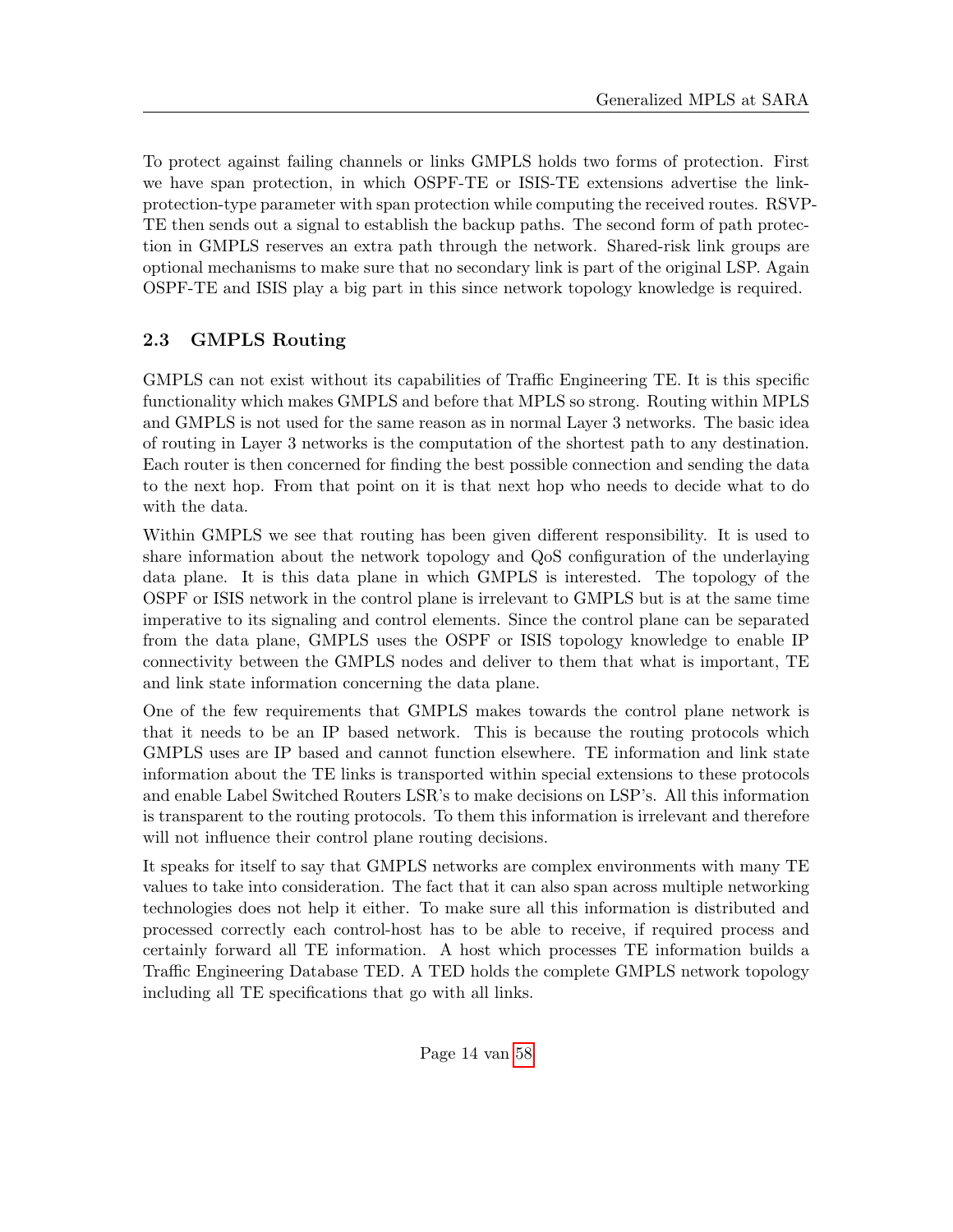Since it is nearly impossible to describe all preferences and information on links, not one value can hold all information to do so. It is for this reason that TE extension came to be in the first place. The most common TE attributes are:

- Protection Type This value describes which protection capabilities are in place for the specific link
- Shared Risk Link Groups SRLG's are a set of links which are affected by failures of one of the other links in the group
- Link Switching Capabilities LSC's state the type of interfaces the switch can pass on data
- Data Encoding Type This value describes the encoding format of the user data
- Max unreserved The Maximum unreserved LSP bandwidth field identifies the amounts of bandwidth which is available on a link for new LSP's. With this information LSR's can calculate the available bandwidth and make routing decisions
- Resource Class This field can influence the computation of certain links within new LSP by qualifications

GMPLS can use all these and more TE values to influence the decision making process for setting up new LSP's but it is important to remember that these values are not all mandatory. Based on the requirements set when requesting a LSP, some or all of these values will be taken into consideration for path computation.

# <span id="page-14-0"></span>2.3.1 Routing : OSPF-TE

OSPF-TE as mentioned before is the TE version of OSPF which is can be used by GMPLS to transport TE information to GMPLS LSR's without requiring the design of a new routing protocol. OSPF-TE uses a special LSA type to transport GMPLS information to all LSR's. [\[5\]](#page-56-4) The OSPF-TE LSA type is a type 10 LSA which means that it is limited to the area in which it resides. The LSA itself is transparent, or opaque to the OSPF routers but they all forward it to other OSPF routers in the area depending on the OSPF network. If there is a Designated router in the network, this will receive all these LSA's and then propagate them through the network. The payload of these LSA's consists of a set of Type-Length-Value blocks TLV's which in itself can nest one ore more TLV's themselves. There are two top-level TLV's defined at this point:

- Router Address
- TE Link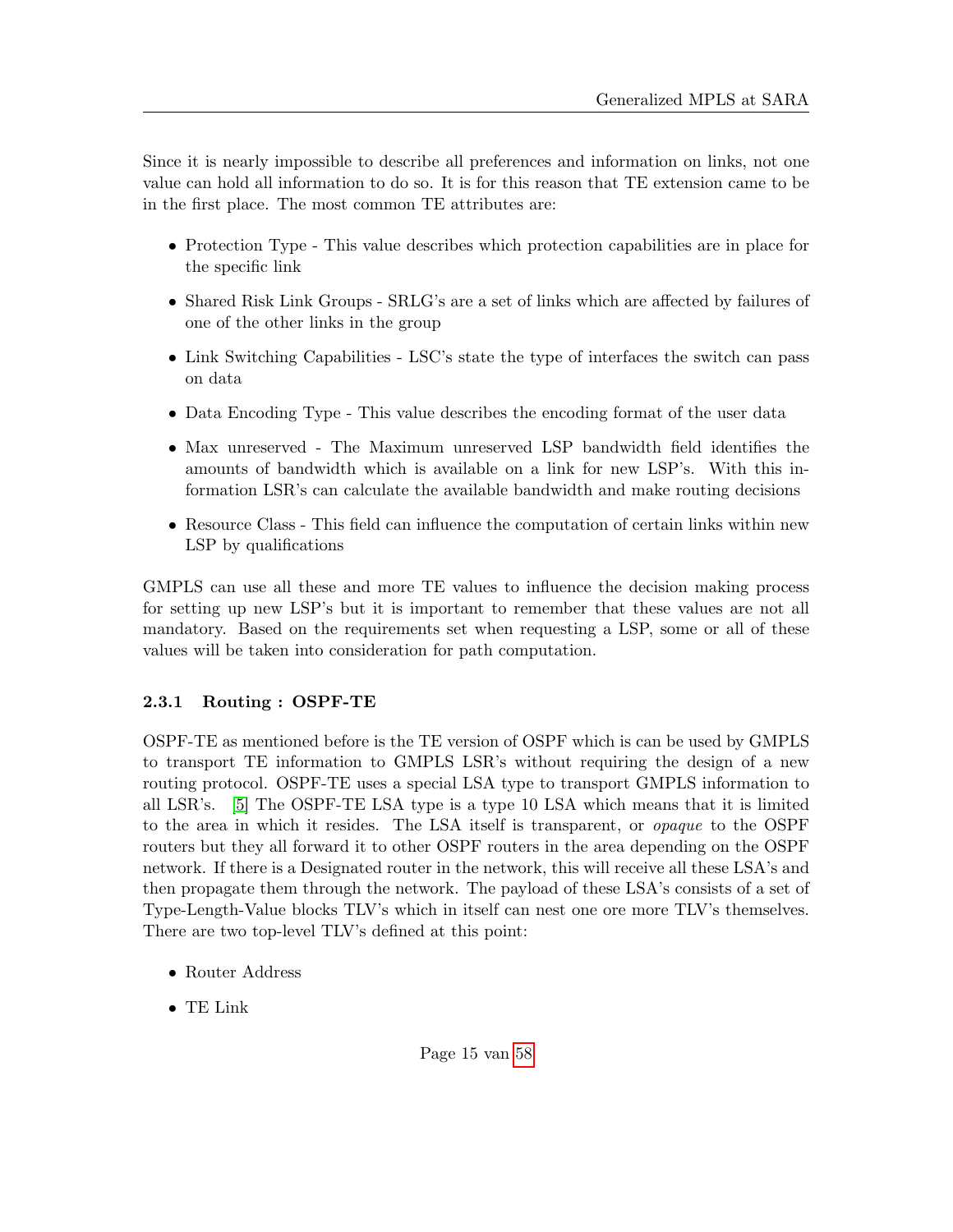In any OSPF-TE LSA there can only be one top-level TLV present. The Router Address is used to advertise a LSR's routable IP address. This in most cases will be a Loopback address which will be always available. The address can be uniquely for OSPF so that the LSR, if also running ISIS-TE it can have a different address. Then both addresses can be used to set up a connection between OSPF and ISIS and exchange TE information. This will enable the LSR to build one TED which holds all information of the network. The TE Link TLV holds information on the TE links in the network. All attributes except for the top-level will appear as separate sub-TLV's.

There are some restrictions to the use of TLV's in OSPF-TE in regards to for instance the Router Address. Any LSR can only submit one Router Address per protocol, next the TE links advertised can not be separated from the Router ID which therefore makes it practically impossible to control more then one GMPLS data switch in the data plane. Of course there are workarounds to overcome these problems, but they require some high impact changes to the configuration of the LSR's.

There are two ways to overcome this problem. The first is to appear to the OSPF domain as multiple routing controllers. This can be achieved by configuring separate Router ID's and Router Addresses for both controllers. But the only way to configure this one needs to configure multiple virtual connections for the control plane which is fairly complex. The second way to control more then one switch is to make the GMPLS data switches appear as one virtual switch. The switches need to be directly connected in some way and the only addresses advertised in the OSPF-TE messages will be the outside addresses of the virtual switch. This configuration requires great care to make sure it will not affect the GMPLS process. The next RFC for GMPLS will probably contain a solution to this problem but until that time these are the only ways to control multiple switches with just one controller.

# <span id="page-15-0"></span>2.4 Signaling and Management

Routing is used to create an awareness of the network topology and its link specifications. Signaling on its turn is used to set up and tear-down the actual LSP's on top of that topology. Signaling will not work if it cannot reach the destination and all hops in between to set up the path. Therefore routing must work before signaling can work at all. For Signaling GMPLS uses one of two protocols as stated before, RSVP-TE or CR-LDP. The latter will not be described in this paper because it was not used in any of the tests. For the test configuration see chapter 4 and 5.

Where signaling is responsible for setting up and tearing down the actual LSP's, LMP is responsible for maintaining active knowledge of the state a LSP is in, the state of the connections and the options for fail-over. LMP is a new protocol introduced as part of GMPLS.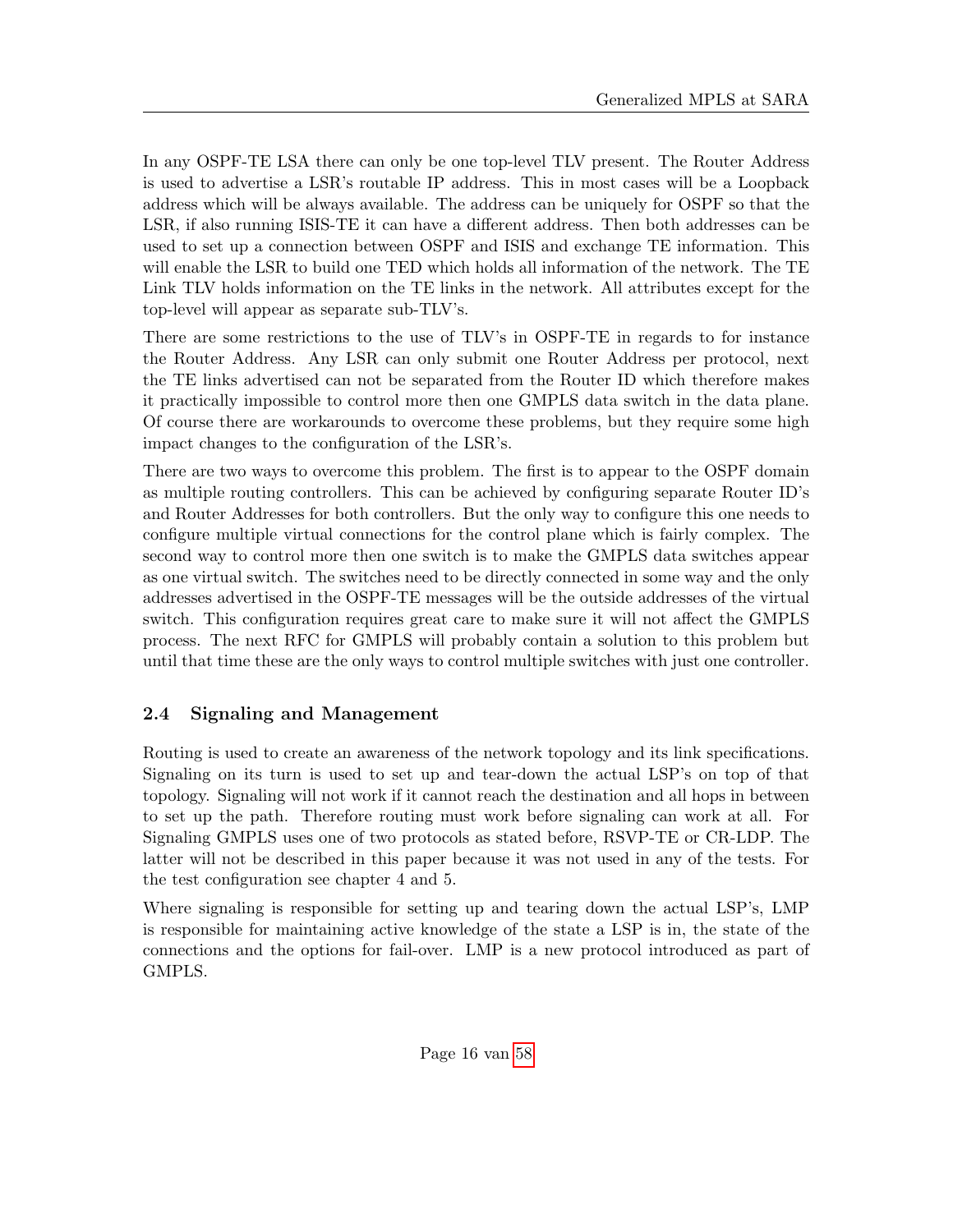### <span id="page-16-0"></span>2.4.1 RSVP-TE

The Resource reSerVation Protocol RSVP [\[6\]](#page-56-5)is capable of providing custom levels of QoS for traffic flows for hosts by making the necessary resource reservation in the network. RSVP is used by many real-time and interactive applications such as IP telephony and video conferencing to assure the necessary QoS on the links. It guarantees that the requesting host or application will get at the very least the minimum values of what it requested. These are exactly the features GMPLS needs to maintain its LSP's and the choice to use this existing protocol was therefore fairly obvious. Still some changes were needed to accommodate MPLS [\[7\]](#page-56-6) and later on GMPLS [\[8\]](#page-56-7).

In RSVP-TE in a tunnel the source of the tunnel defines the exit point of the tunnel by stating the destination. When requesting a tunnel a user or application will also apply for special QoS properties. The network will have to try to accommodate the tunnel as requested with the appropriate QoS values. To make sure a tunnel is not mistaken for another tunnel, every tunnel is identified by its destination with 16-bit Tunnel Identifier. This way multiple tunnels can run to the same destination. By using the Extended Tunnel Identifier the requesting system can prevent other sources to use this same tunnel for sending information to that same destination. In general the source will use one of its own IP addresses for this identifier. If a source does not mind sharing the tunnel it is possible to share this with other systems.

A session object is added to the RSVP-TE messages to identify to what session the RSVP-TE message belong. Important to realize is that a tunnel in RSVP-TE is not the same as a LSP. A tunnel can hold multiple LSP's and therefore to identify each unique LSP RSVP-TE uses a 16-bit LSP-ID. The Sender-Template object holds elements that are used to identify LSP's within different sessions. When including the Sender Template object in an RSVP-TE message, it restricts the message to just this one LSP. GMPLS uses the exact same object as MPLS.

RSVP-TE sends its signaling messages over TCP port 3455 between signaling controllers. Where in MPLS RSVP-TE messages automatically followed the data path, in GMPLS this tends to be a little more complicated. Since the Data- and control plane can be physically separated, it is important for RSVP-TE to make sure signaling information is send to the correct LSR's and finally the destination.

RSVP-TE signaling is used for several purposes. First of all the LSP Establishment. A LSR which wants to set up a LSP to another LSR will send out an LSP setup message. This is a RSVP Path message and it is send out to the next hop LSR between itself and the destination. A LSP can only become active after receiving a LSP Accept message. This is accomplished with a RSVP ResvMessage from the downstream node which holds the label to be used on the LSP and to confirm the TE properties as configured. The Accept messages can only be returned to the requesting LSR after the destination has handed out the first Accept message. It will be handed down hop by hop until it reaches the source.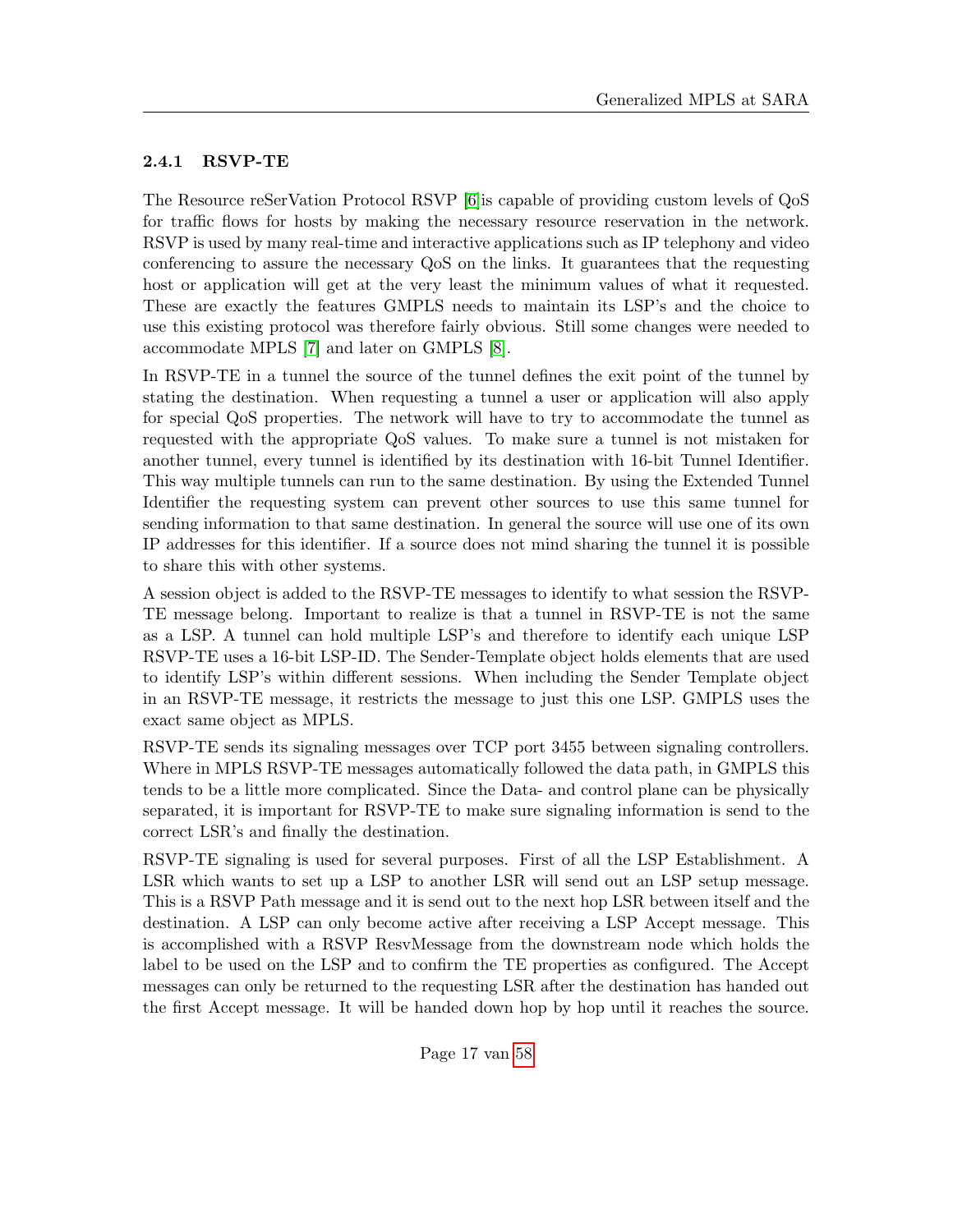From that point on the LSP can be Active and data can flow. By doing this, a failed hop in the chain will not cause the requester to first think the LSP is active just to be torn down again after being unable to set up the LSP. Furthermore it allows GMPLS to try different routes to a destination in case the first one fails.

After the LSP becomes active it is important to maintain the LSP and keep data flowing until no longer required. Signaling has to ensure the LSP is still available and if RSVP-TE notices that a LSP has gone down, it has to notify the control plane of the failing link. LMP can then try to locate the cause and start rerouting for the LSP. To achieve this, RSVP-TE will retransmit Path messages after LMP orders a new route to a destination. The new LSP will be established the same as before and traffic will start flowing again.

The LSP tear-down process has been extended for GMPLS as well. Under normal conditions the LSR which requested the LSP will send out an LSP Downstream release message telling all downstream hosts that the LSP will be deleted and all resources need to be made available again for new LSP's. This is a one-way flow of LSP tear-down messages. With GMPLS RSVP-TE extensions there is also the possibility to have an Upstream Release mechanism as well. This any upstream LSR of the LSP to do exactly what the source LSR could already do before, namely tear-down the LSP. This is achieved by the usage of the RSVP PathError message with a new flag called the *Path state removed*.

# <span id="page-17-0"></span>2.4.2 Link Management: LMP

The Link Management Protocol LMP [\[9\]](#page-56-8) was introduced as a part of GMPLS. In its basic function it is use by a controller to manage data links but it also supports the routing controllers that manage the data switches. It performs fault localization and several protection mechanisms. LMP is a UDP port 701 point-to-point application protocol, which means that LMP's scope is only between two neighboring systems.

LMP was created to overcome the problem which administrators had caused by the manual LSR configuration to identify Data-channels on the data plane from Control-channels. This needs to be done so that the control plane protocols understand what links are available. LMP automated this process in such a way that it allows switches to discover the capabilities and identifiers of links on the data plane and perform a number of management and control functions.

Control-channels are used for carrying all control plane signaling and routing information. They are links connecting the control plane nodes on which LMP is used and require unique identifier addresses to be configured on the channel end points. For LMP to function a minimum of one active Control-channel between two control systems is required but multiple may exist. The LMP Node-ID has to be unique in the GMPLS network where as the Control-channel ID CCID only needs to be unique on the host on which it resides.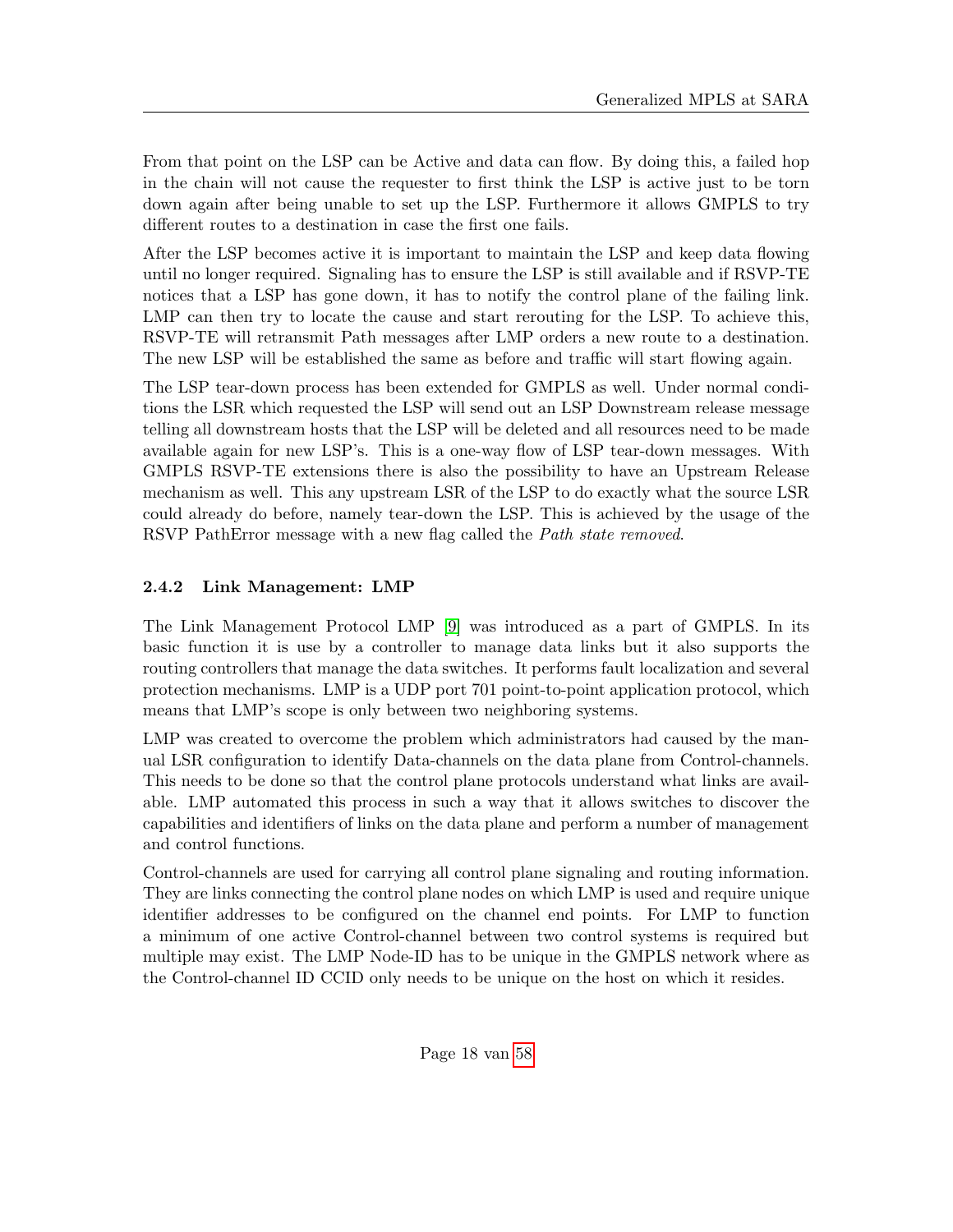The first function of LMP is Control-channel Management. LMP automatically set up Control-channels by sending out LMP Config messages on all its Control-channel links. In case of receiving a responding ConfigAck or a Config message a handshake model will step into place where LMP will negotiate LMP parameters. Since multiple Control-channels can exist between any two nodes in a GMPLS network the ConfigAck messages will consist of Control-channel, node and message ID's to make sure messages are not misplaced. Once the LMP connection is running Hello messages will enable LMP to check on the availability of the channel. In case of the Hello dead-interval to expire LMP will start using a secondary Control-channel if available.

After nodes have a Control-channel connection with all their neighbors the process of Link Discovery and Link Verification will begin on the data links. In the beginning a host knows what data interfaces are configured on the system but has no clue what their state is. All interfaces are configured with local identifiers to maintain an overview but to successfully set up LSP's it will need to know this information from the connecting systems. The LMP link verification is used to verify the Data-channels existence and check if it is active, but it is also used to match source Link ID's to its own local Link ID's.

Once both the Control- and Data-channels are established the Link Property Summarization information will be exchanged. Since connecting links might have different QoS properties, it is important to agree on what values to use. Next this information can be used to verify the integrity of the link in case the Link ID's are configured as well as discoverer. In this case LMP can check if both ID's are the same. Information exchanged during this process next to the Link ID includes a link type, wether the link is currently allocated for user traffic, it is in failed-state or the specific QoS settings of a link.

An optional but very important component of LMP is obviously Fault Isolation. When errors occur on a network, it is important to know where it originated from. Since GMPLS uses technologies which do not check data integrity before forwarding it, think about optical switches, the chances of faults to occur long before being detected by the receiving end are quiet big. LMP can isolate and report faults to the control plane and allows GMPLS to reroute traffic over a different link. When a receiver detects that a fault has occurred the receiving system will start sending out LMP ChannelStatus messages upstream on the Control-channel. Upon receiving one of these an upstream node will start checking the data-channels health by inspecting its signal. This process will repeat itself until reaching the faulty link or the source of the initial data transport.

A final part of LMP but not required by the RFC standard is Authentication. LMP specifications advises upon using IPsec to ensure that message senders can not be spoofed.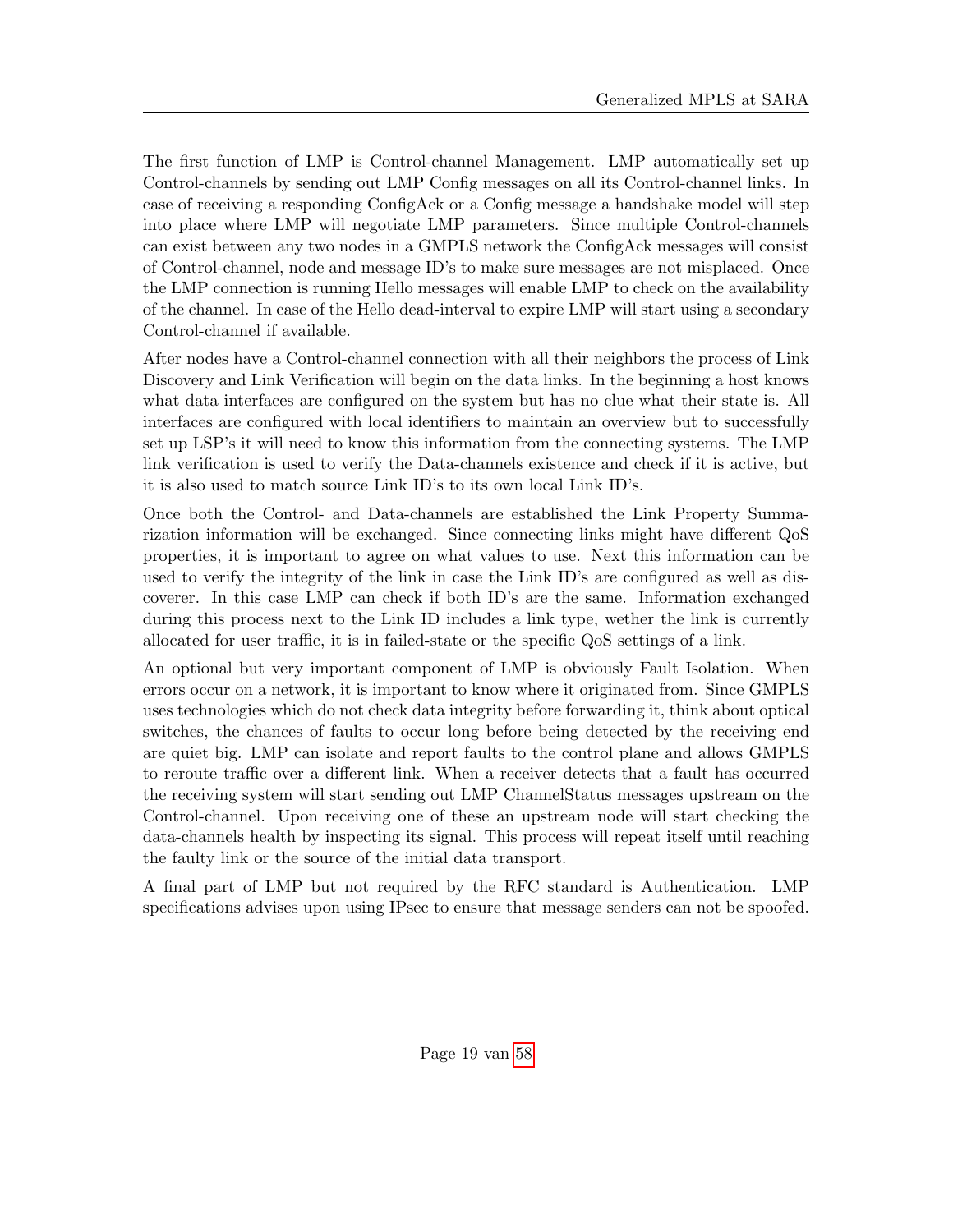# <span id="page-19-0"></span>3 DRAGON

In this chapter an introduction to the DRAGON software suite will be given and the elements the software suite is build on will be described. This chapter is a summary of multiple documents, papers written and presentations held about the DRAGON software suite. The references used are listed in the references. DRAGON is the abbreviation for Dynamic Resource Allocation via GMPLS Optical Networks. It is the name of a software project for dynamic resource provisioning across heterogeneous network technologies and vendor equipment. The main contributors to the DRAGON software suite are the University of Maryland UMD, Mid-Atlantic Crossroads MAX, University of Southern California Information Sciences Institute East USC/ISI and the George Mason University GMU . To make all this possible the project is funded by the National Science Foundation as part of the Shared Cyberinfrastructure Division SCI Experimental Infrastructure Network EIN program. In this chapter we will discuss the elements which the DRAGON software suite is build of and give a general description of the DRAGON software suite.

# <span id="page-19-1"></span>3.1 Elements

The DRAGON software suite was designed to operate within the control plane of GMPLS networks. The control plane architecture consists of four key elements. The Client System Agent CSA, Network Aware Resource Broker NARB , Virtual Label Switch Router VLSR and the Application Specific Topology Builder ASTB. All these elements will be briefly addressed in the following paragraphs. Within this research the main focus was on the VLSR and therefore it will be discussed in more detail in this chapter.

# <span id="page-19-2"></span>3.1.1 CSA

A CSA terminates data connections. In the context of GMPLS a CSA is the end system which could request a network service. This could be everything from a telescope to complete computer cluster.

# <span id="page-19-3"></span>3.1.2 NARB

A NARB is used represent an autonomous system AS or domain. The key functions of a NARB are mainly high-level functions like topology abstraction, inter-domain path computation and inter-domain routing. A subcomponent of a NARB is the Resource Computation Element RCE which executes path computation tasks. RCE supports a NARB with a raw resource database and path computation. A NARB exchanges topology information across domains for inter-domain routing and LSP provisioning. A NARB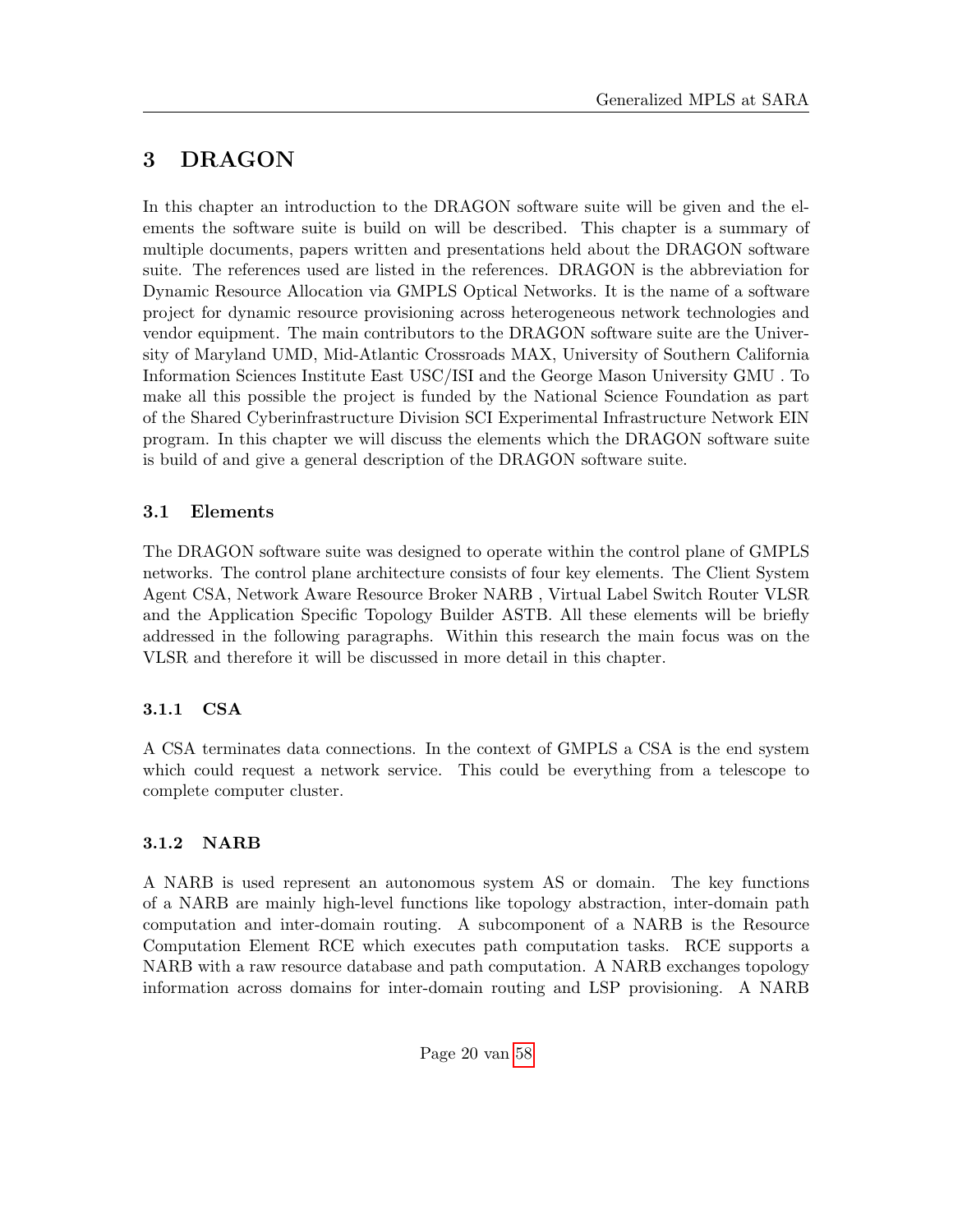shares its link state database containing OSPF and TE information about his network to other NARB's in neighboring GMPLS networks.

The functions of a NARB can be compared to the functions of an ASBR within an OSPF network. A NARB provides services to the other systems by sharing the information about the GMPLS network and the neighboring networks. It can be queried by other systems about the availability of TE paths between a certain source and destination. These systems can connect to a server port, set up a TCP connection and can query a NARB. A NARB itself has connections with the RCE, OSPF daemon and other NARB's. Figure 1 shows a NARB representing an AS and having connections with two peer NARB's. The figure is borrowed from the presentation GMPLS Tutorial and R&E Network Implementation held by Chris Tracy at the University of Amsterdam on April 19th 2006.



Figure 1: Overview of the NARB

## <span id="page-20-0"></span>3.1.3 VLSR

GMPLS has not yet been implemented on large a scale. There are still a lot of non GMPLS capable switches in use. To overcome this limitation the DRAGON protocol suite uses the VLSR. The V in VLSR stands for virtual and in this context this means that the VLSR acts as a GMPLS switch although in fact it is not. The VLSR has been developed for using vendor equipment in GMPLS networks which are non GMPLS capable. A VLSR is the combination of a PC running the DRAGON software suite and a non GMPLS capable switch.

A VLSR is used to control different kinds of switches like for instance Ethernet, TDM or Optical switches. What a VLSR does besides participating in the GMPLS protocols is translating GMPLS commands into switch specific commands like SNMP, TL1, CLI, XML, or similar protocol. By the use of these commands a VLSR can control the switch and for example set a switch port in the specific VLAN. To communicate with other VLSR's and CSA's a VLSR uses the routing protocol OSPF-TE and path signaling protocol RSVP-TE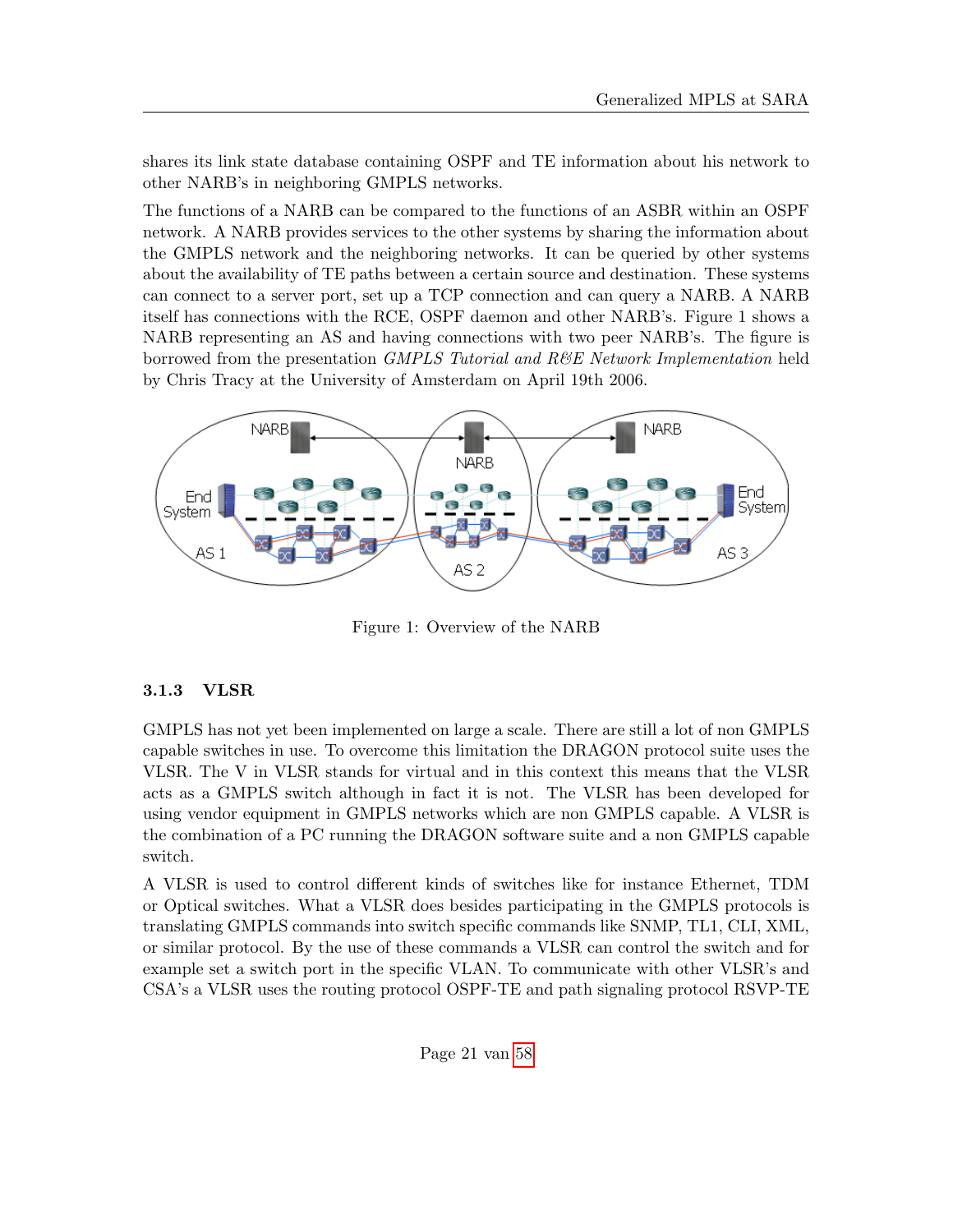which were explained in the chapter about GMPLS. Figure 2 displays the VLSR's controlling non-GMPLS capable switches within in a GMPLS network. The figure is borrowed from the presentation *GMPLS Tutorial and R&E Network Implementation* held by Chris Tracy at the University of Amsterdam on April 19th 2006.



Figure 2: Overview of GMPLS network controlled by VLSR's

A VLSR uses OSPF-TE to get familiar with the control plane network and to inform the VLSR's and CSE's in the control plane about the TE network links. A VLSR uses the OSPF-TE LSA's to send information about the TE links. Information that could be send over the control plane is information about upcoming and down going LSP's. The OSPF-TE works with two daemons called OSPFD and zebra. Zebra, or GNU Zebra [\[11\]](#page-56-9), is routing software for managing TCP/IP based routing protocols like RIP, BGP and OSPF. The DRAGON software extends the OSPF routing daemon with Traffic Engineering TE information like bandwidth, WDM and TDM used by GMPLS.

A VLSR uses RSVP-TE for signaling and setting up LSP's within the GMPLS network. The RSVP-TE protocol originates from the Technische Universitt Darmstadt's KOM-RSVP [\[12\]](#page-56-10). The DRAGON software extends the KOM-RSVP signaling protocol with support for RSVP-TE, GMPLS, Q-Bridge, SNMP and VLAN control.

## <span id="page-21-0"></span>3.1.4 ASTB

Some applications have specific demands concerning the LSP that needs to be created. The DRAGON software suite has an ASTB API which enables applications to request a dynamic path trough the DRAGON network between a source and destination pair identified by their IPv4 addresses. A ASTB utilizes the services of a NARB to determine if the requested network path is available and can offer the requested AAA and schedule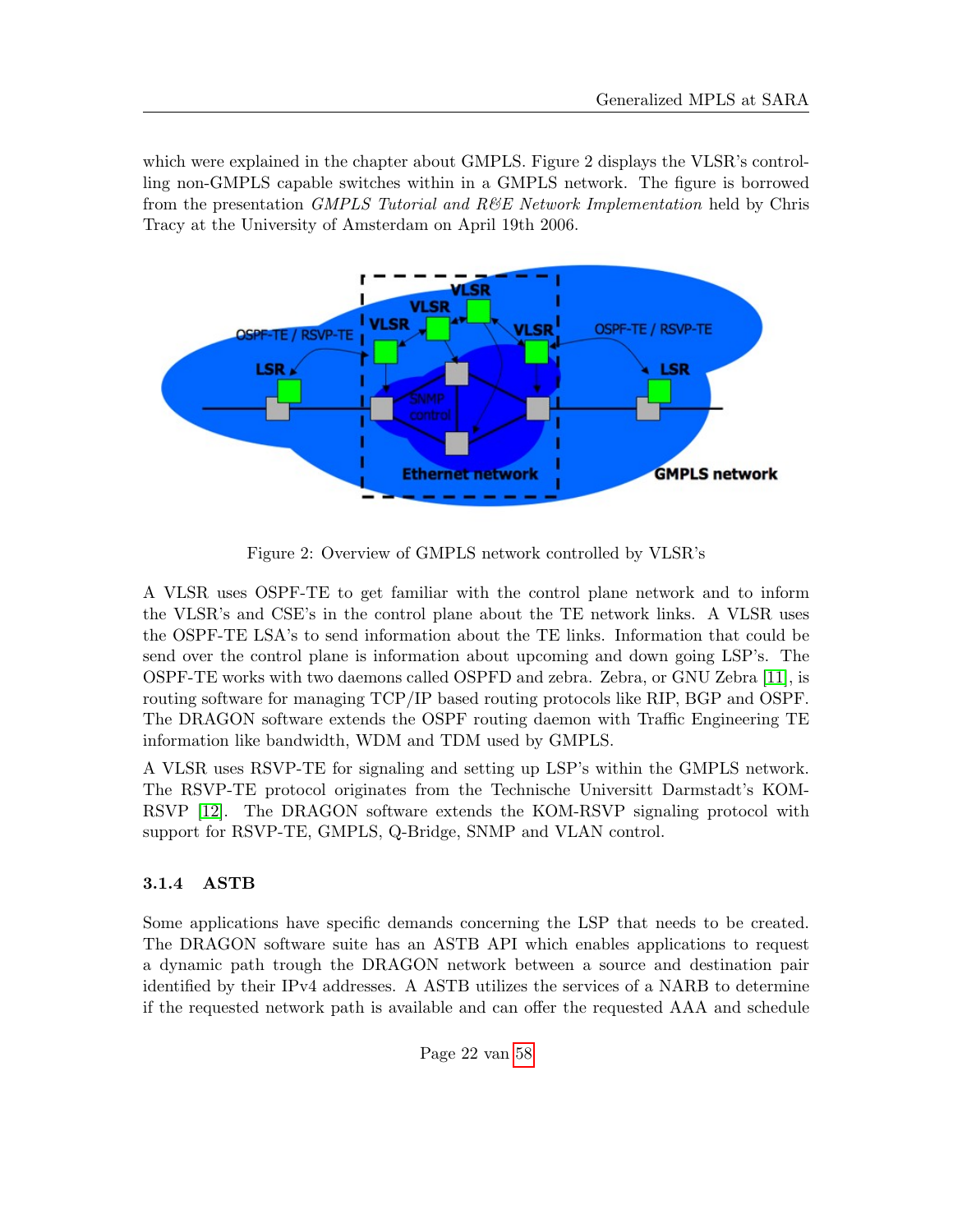constraints. The DRAGON software suite includes a standard message set API and a web-interface.

# <span id="page-22-0"></span>3.2 Extendability and Developments

The DRAGON software suite is being developed under the GNU General public license [\[10\]](#page-56-11). The source code can be viewed, changed for own use. To extend the software suite with more functionality one can write their own add-ons. The DRAGON project is still very active and the software suite is being development as we speak. The latest version of the software suite can be downloaded at: [http://Dragon.maxgigapop.net/public/Dragon-sw](http://Dragon.maxgigapop.net/public/Dragon-sw-vlsr-daily.tar.gz)[vlsr-daily.tar.gz](http://Dragon.maxgigapop.net/public/Dragon-sw-vlsr-daily.tar.gz)

At this moment the DRAGON Project is working on implementing Virtual switches as well as link Bundeling. Further developments are at the time of the release of this paper unknown.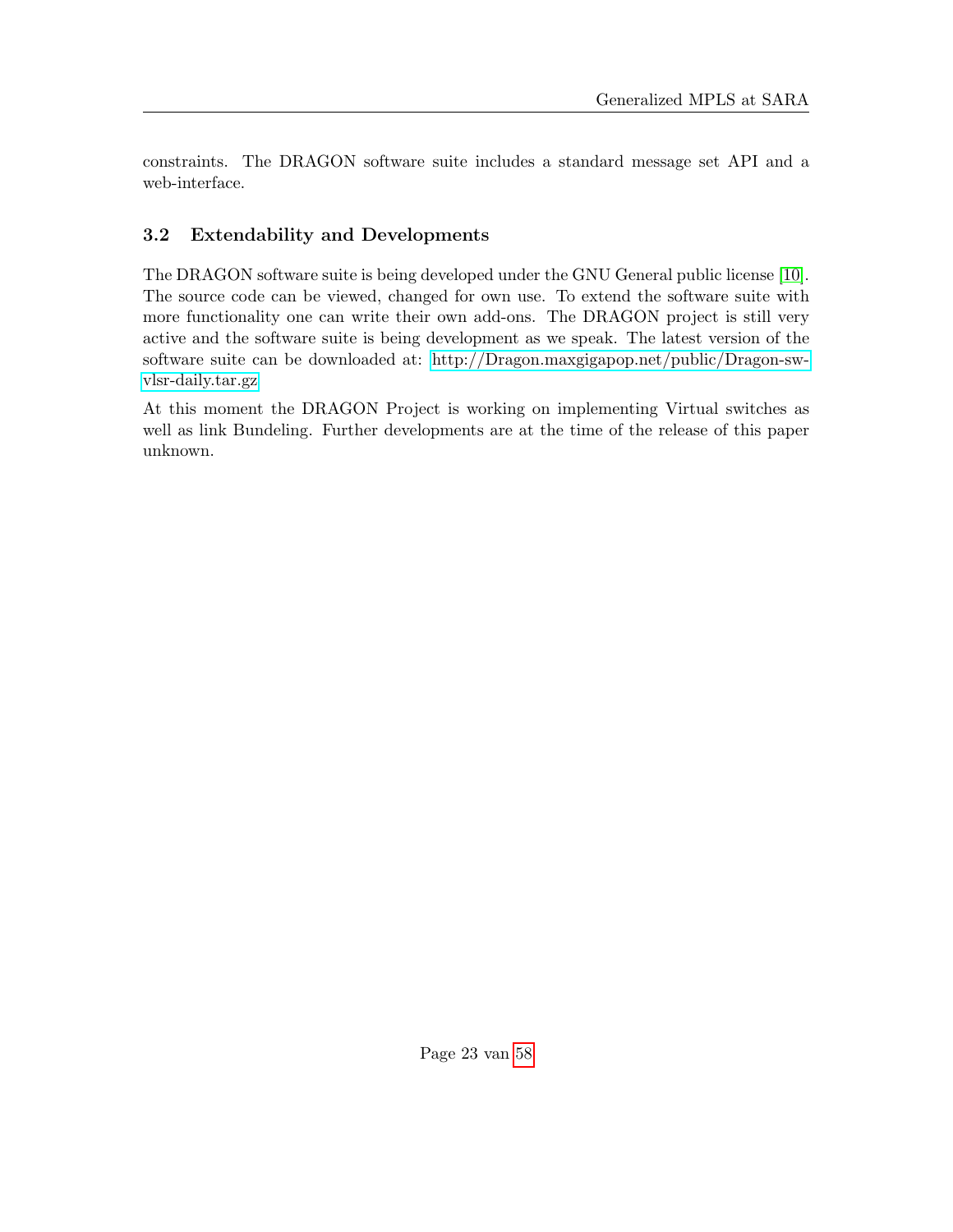# <span id="page-23-0"></span>4 Testing

In this chapter an overview will be given on the infrastructures we created to test the DRAGON software, the tests we performed and the configuration of these infrastructures. To test the DRAGON software suite multiple GMPLS infrastructures were created. In the short time available the DRAGON software was tested in two different setups. In the following paragraphs the configuration of the infrastructure and the performed tests will be described in detail. The systems in our network are currently running the DRAGON software under Scientific Linux. All Ethernet switches used for GMPLS are Raptor ER-1010 switches.

### <span id="page-23-1"></span>4.1 Scenario 1: Basic infrastructure

The basic infrastructure as presented in the VLSR implementation guide [\[22\]](#page-57-1) available at the Mid-Atlantic Crossroads DRAGON Project website was used as a basis for this setup. In this infrastructure three machines and one Ethernet switch are being used. Two function as CSA's and the third as VLSR. Figure 3 shows an overview of the basic infrastructure used during this test scenario.



Figure 3: Overview of our basic infrastructure

The primary Ethernet devices of the CSA's are part of the control plane. The CSA's and

Page 24 van [58](#page-57-0)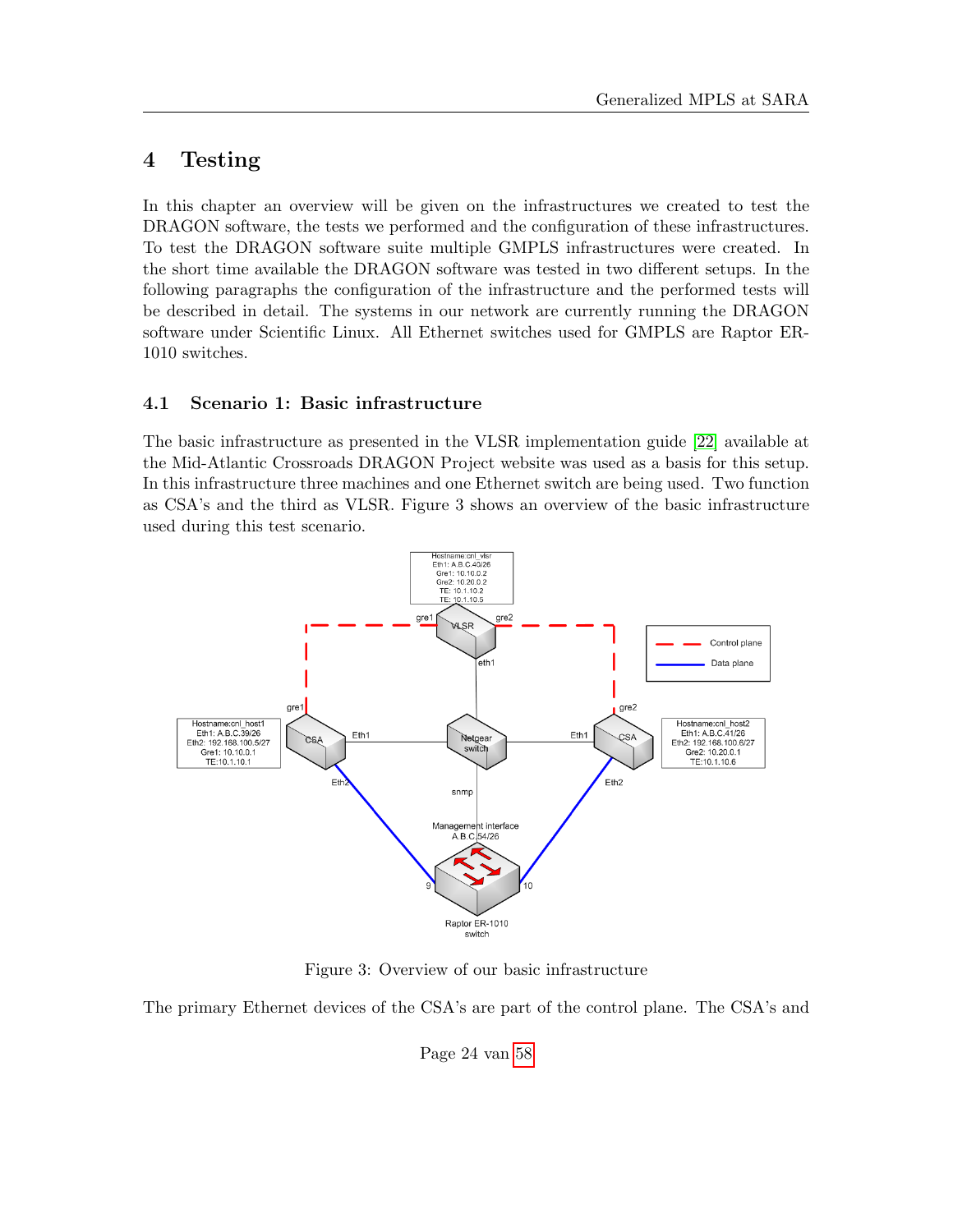the VLSR's are all connected via a Netgear hub and are part of a bigger cluster which will not take any part in the tests. To separate the control plane from the rest of the cluster GRE tunnels were created between the CSA's and the VLSR. The Raptor switch is connected to the hub as well and enables the VLSR to control the switch by sending SNMP commands to the management interface of the switch.

The data plane exists of two CSA's and the switch. The secondary Ethernet interfaces of the two CSA's are part of the data plane and are connected to one of two switches. The CSA's are connected on port 9 and 10 of the switch.

### <span id="page-24-0"></span>4.1.1 Tests

### Test 1: Setting up a LSP

In this test a LSP will be created between the two CSA's via the Ethernet switch. The DRAGON software suite and especially the VLSR will be researched in how it handles the request of the CSA to create the LSP.

### Test 2: Interruption of a LSP

In this test a forced interruption of the LSP will be tested. The DRAGON software suite will be tested to see how it handles the sudden interruption of the LSP.

## <span id="page-24-1"></span>4.2 Scenario 2: Extended infrastructure

For the next tests the basic infrastructure was extended with a second switch. To accommodate the second switch another VLSR is needed. Now the infrastructure consists of four Linux servers and two Ethernet switches. Two of the servers function as CSA's, were the other two as function as VLSR's. Figure 4 shows an overview of the extended infrastructure used during Scenario 2.

In this infrastructure the control plane consists of two CSA's and two VLSR's. The primary Ethernet device of the CSA's are again part of the control plane. The CSA's and the VLSR's are connected via a Netgear hub. GRE tunnels were created between the CSA's and the VLSR's and between the VLSR's them selves similar to Scenario 1. Both switches have a connection with the hub to allow SNMP management by the VLSR's.

The data plane exists of the two CSA's and the two switches. The secondary Ethernet interfaces of the CSA's are part of the data plane and are each connected to one of two switches. The CSA's are connected on port 9 of the switch they are connected to. The coper link between the two switches are connected on port 1 on both switches.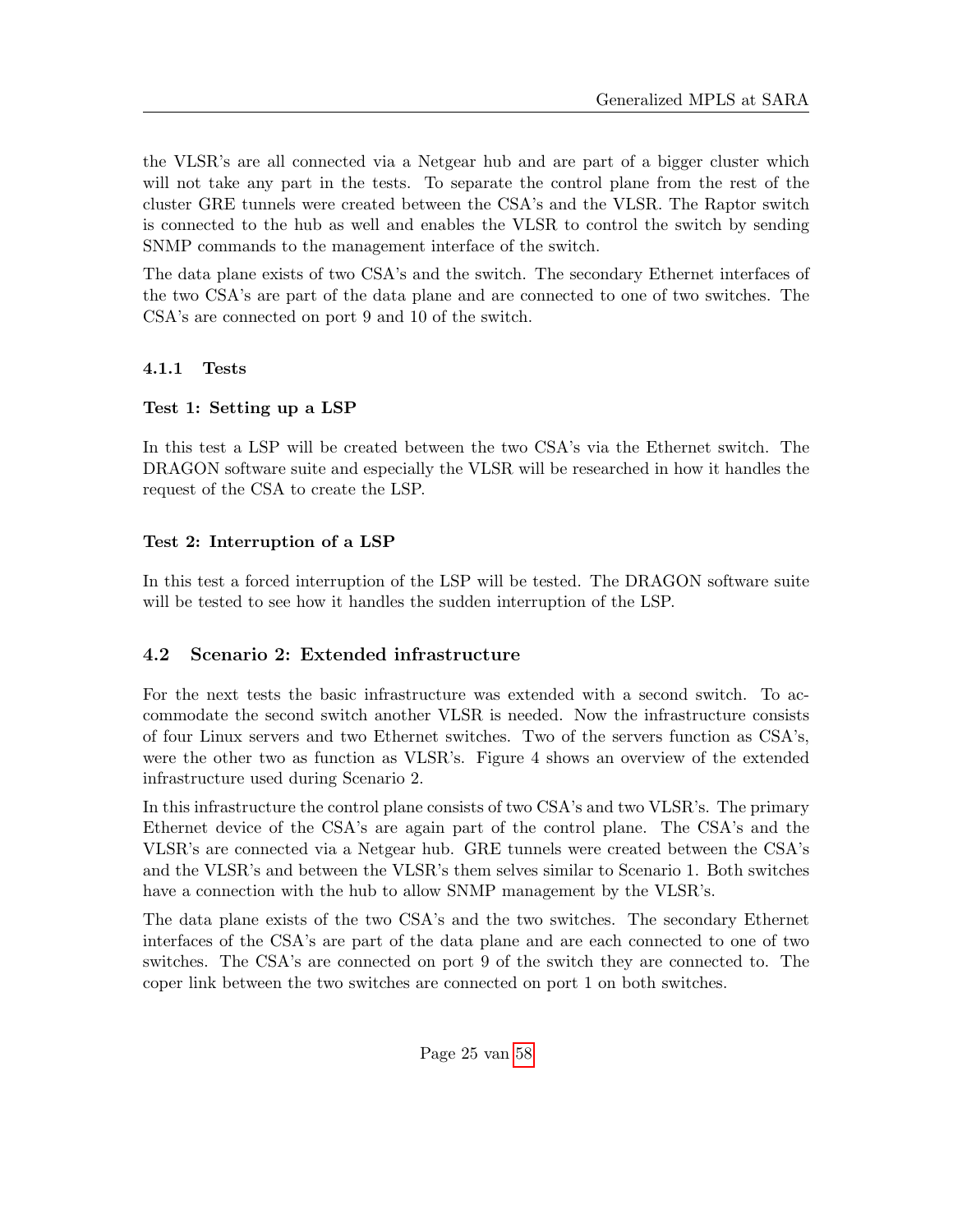

Figure 4: Overview of the extended infrastructure

### <span id="page-25-0"></span>4.2.1 Tests

#### Test 1: Setting up a LSP

In this test a LSP will be created between the two CSA's passing through both Ethernet switches. The DRAGON software suite and especially the VLSR's will be monitored to see how they handle the request of the CSA to setup the end-to-end LSP.

### Test 2: Interruption of a LSP

During this test again a forced interruption of the LSP will be performed to see how the DRAGON software and the VLSR's handle the sudden interruption of the LSP.

#### Test 3: Setting up multiple LSP's over one link

Multiple LSP's will be set up between the CSA's over a single Ethernet connection between two switches. The test will show if it is possible to have multiple applications requesting a LSP to a CSA on the other side when there is only one single Ethernet connection between the two switches.

Page 26 van [58](#page-57-0)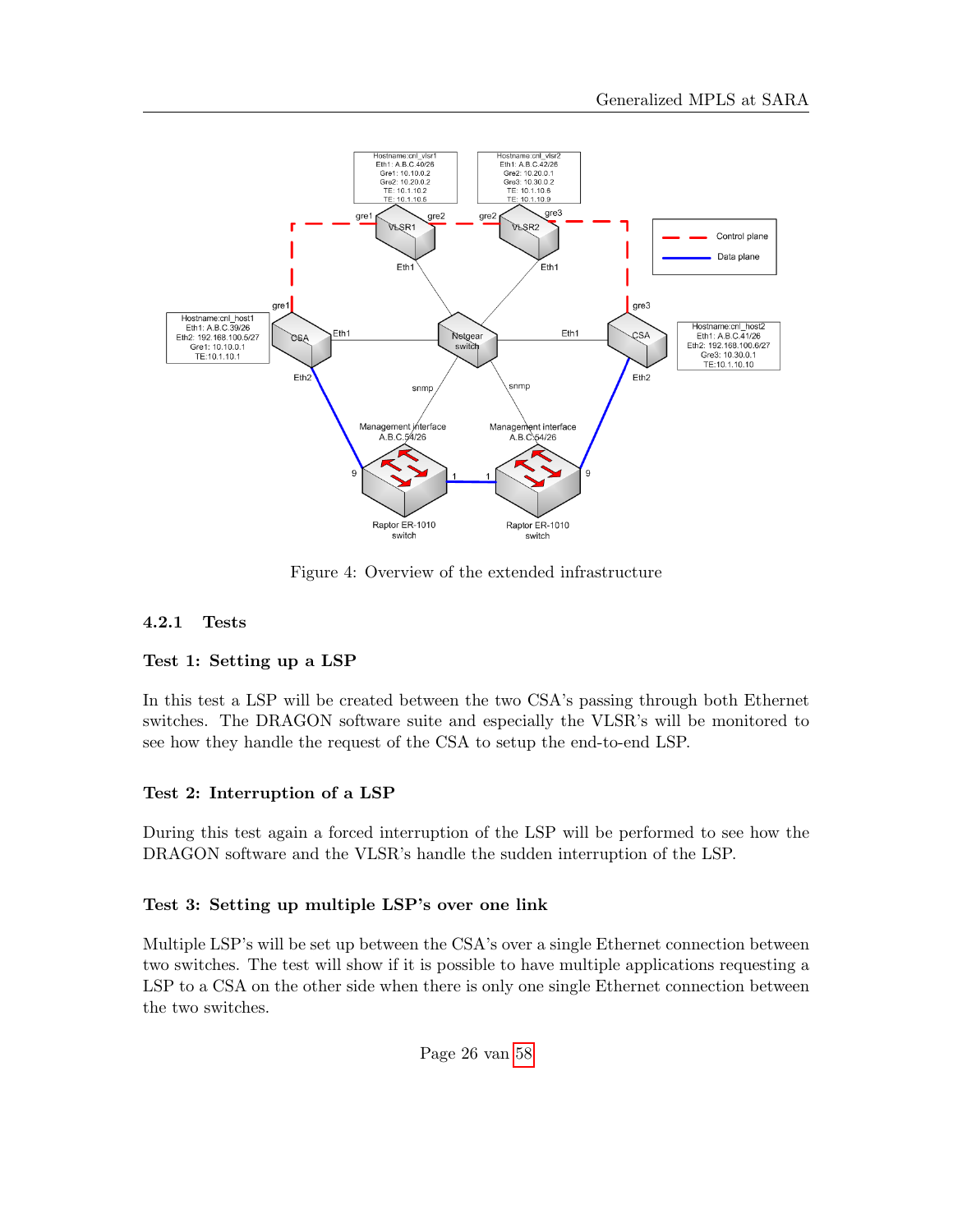### <span id="page-26-0"></span>4.3 Configuration

In this section a short summary will be given of the configurations which are necessary to make the infrastructure work. The configuration files will be added in the appendixes. It will only discuss the creation of the GRE tunnels and the configuration of OSPF-TE. The configuration of the Zebra, DRAGON and the RSVP daemon are very basic and do not need further explanation. The configuration files used are the configuration files used to set up the basic infrastructure.

### <span id="page-26-1"></span>4.3.1 GRE tunnels

The first step in setting up the infrastructure is to separate the control plane from the rest of the cluster by using GRE tunnels. The bash script below will create a GRE tunnel between the CSA on the right and the VLSR. On every CSA and VLSR a similar script was created to set up the appropriate GRE tunnels.

```
#!/bin/sh
touch /var/lock/subsys/local
/sbin/modprobe ip_gre
/sbin/ip tunnel del gre2
/sbin/ip tunnel add gre2 mode gre remote A.B.C.40 local A.B.C.41 ttl 255
/sbin/ip link set gre2 up
/sbin/ip addr add 10.20.0.1/30 dev gre2
/sbin/ip route add 10.20.0.2 dev gre2
```
### <span id="page-26-2"></span>4.3.2 OSPF-TE

The most important part of the configuration is the configuration of the OSPF-TE daemon. This daemon will advertise control plane information and TE information to the control plane. In this paragraph both the configuration of the CSA and the VLSR will be discussed.

#### CSA

The following example is a part of the *ospfd.conf* configuration file for the CSA on the right.

```
!
router ospf
ospf router-id A.B.C.41
network 10.20.0.0/30 area 0.0.0.0
ospf-te router-address A.B.C.41
!
ospf-te interface gre2
level gmpls
data-interface ip 10.1.10.6
```
Page 27 van [58](#page-57-0)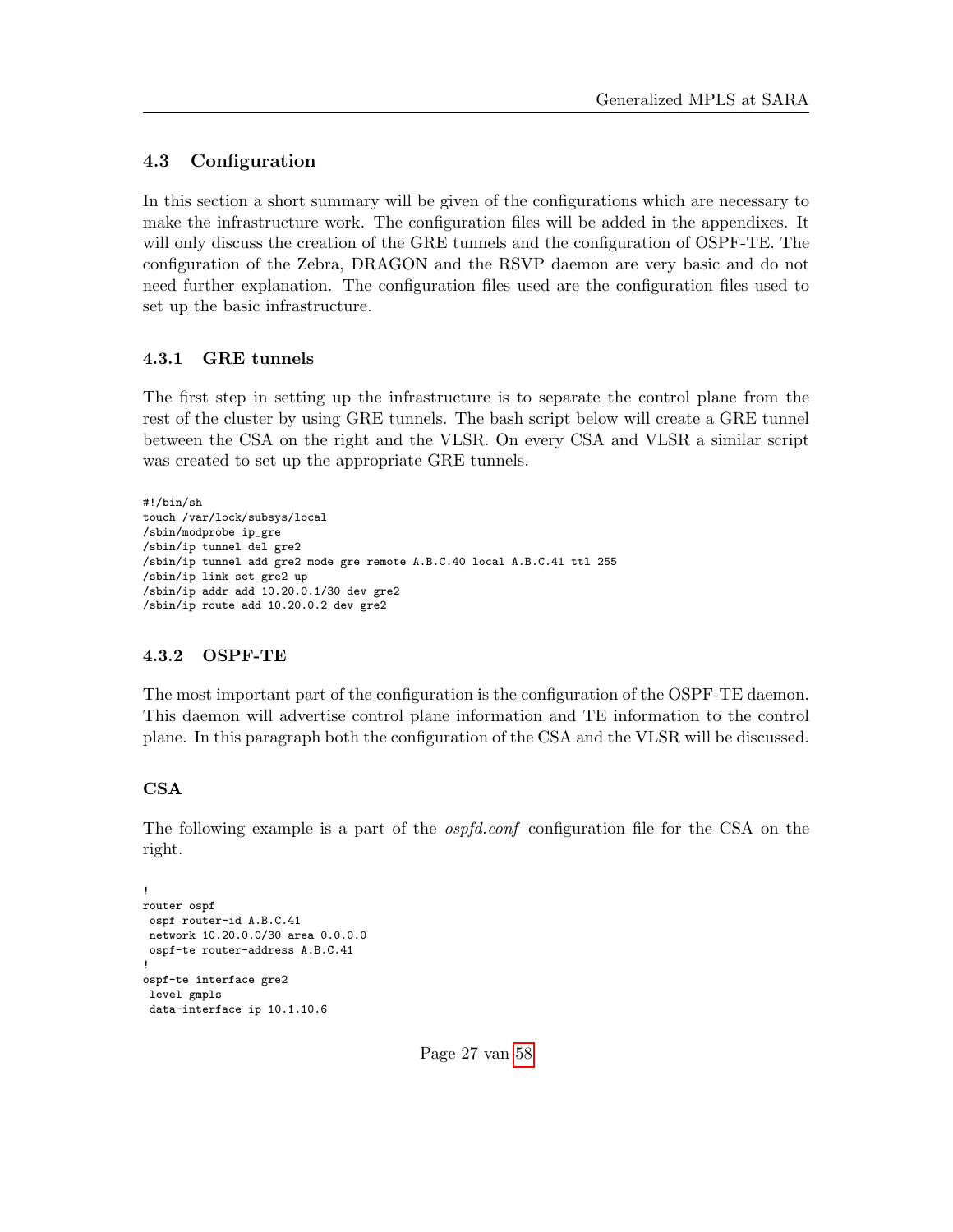```
swcap l2sc encoding ethernet
max-bw 125000000
max-rsv-bw 125000000
max-lsp-bw 0 125000000
max-lsp-bw 1 125000000
max-lsp-bw 2 125000000
max-lsp-bw 3 125000000
max-lsp-bw 4 125000000
max-lsp-bw 5 125000000
max-lsp-bw 6 125000000
max-lsp-bw 7 125000000
exit
!
```
In this example the router-id will be set to A.B.C.41. This is the IP address of the management interface. The next step in the configuration file configures the daemon to advertise the 10.20.0.0/30. The 10.20.0.0/30 network is the subnet used within the GRE tunnel between the CSA and the VLSR. The next part of the configuration file is the OSPF-TE configuration. This information is used while setting up LSP's. The OSPF-TE router-interface must also be given a label and that label will be equal to the router-id.

The next step is configuring the interfaces which take part in the OSPF-TE network, in this case this interface gre2. To specify the route of a LSP an Explicit Route Object ERO will be created which is a list of data interfaces it will pass from end to end. The data interface is the the label for the connection to the data plane. The data interface in this infrastructure is set to be 10.1.10.6. In the next line the encapsulation is set to layer 2 switching l2c and the encoding is Ethernet because in the infrastructure Ethernet switches are used. Every LSP or link has a certain bandwidth. With the max-bw, max-rsv-bw and the max-lsp-bw configuration the maximum bandwidth, maximum reserved bandwidth and the maximum bandwidth for an LSP can be set.

### VLSR

The OSPF-TE configuration of the VLSR is quite similar to the configuration of the CSA except from the data interfaces. The following example shows two parts from the *ospfd.conf* used by the OSPF-TE daemon.

```
ospf-te interface gre1
level gmpls
data-interface ip 10.1.10.2 protocol snmp switch-ip A.B.C.54 switch-port 9
swcap l2sc encoding ethernet
!
ospf-te interface gre2
level gmpls
data-interface ip 10.1.10.5 protocol snmp switch-ip A.B.C.54 switch-port 10
swcap l2sc encoding ethernet
!
```
Page 28 van [58](#page-57-0)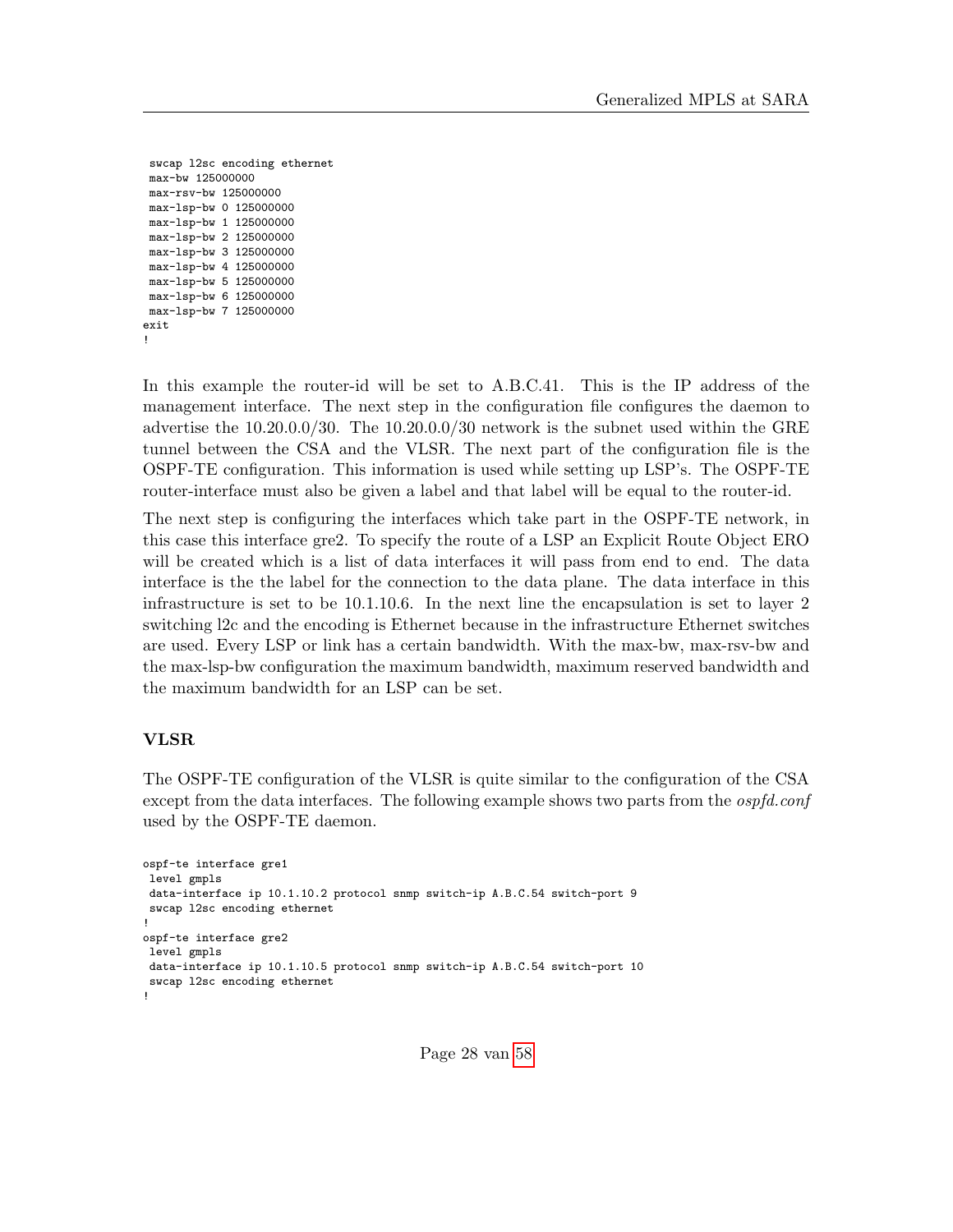The VLSR has two data interfaces. One data interface which is connected to the left CSA via switch port 9 and one data interface connected to the right CSA via switch port 10. As mentioned in the previous chapters the VLSR uses SNMP to control the switch. With these configuration lines the VLSR is configured to have two data interfaces with IP addresses 10.1.20.2 and 10.1.10.5 and can use the SNMP protocol to control the switch with IP address A.B.C.54.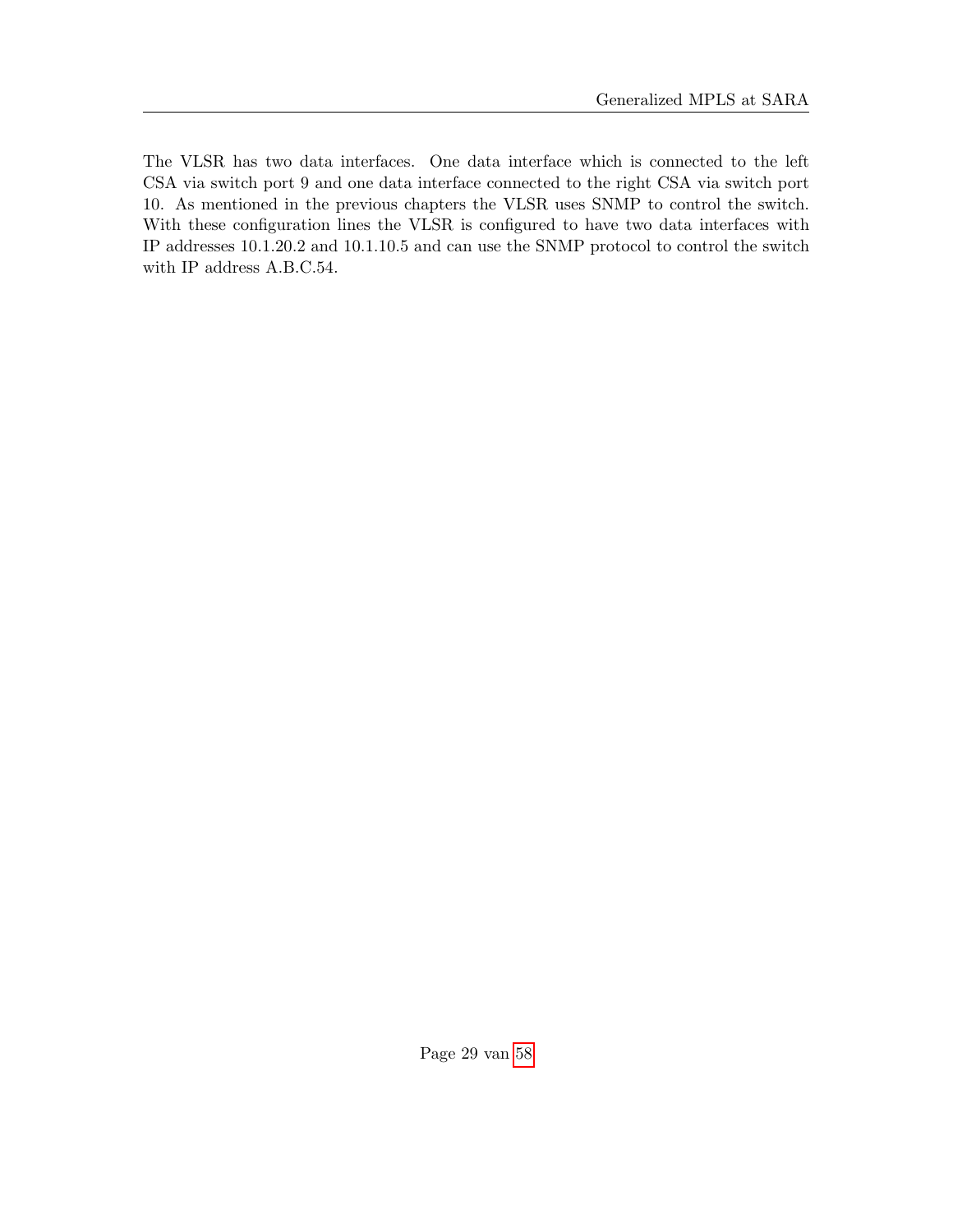# <span id="page-29-0"></span>5 Results

During the short time in which the research project was conducted, a small number of tests on the DRAGON software were completed. In two infrastructures LSP's were created and torn down. In this chapter the results of these tests will be described. Only the tests in the extended infrastructure will be discussed in detail because the tests in the first infrastructure had similar results.

### <span id="page-29-1"></span>5.1 Creating a LSP

In this test a LSP was created between the two CSA's passing through both Ethernet switches.

### <span id="page-29-2"></span>5.1.1 Execution

To set up a LSP the Command Line Interface CLI was used. To get into the CLI a telnet session had to be set up to the machine on which the DRAGON daemon is running on at port 2611. In the example below a LSP between the CSA on the left and on the right is created.

```
cln_host1-Dragon> edit lsp test
 cln_host1-Dragon(edit-lsp-test)# set source ip-address A.B.C.39 lsp-id 1000 destination \
                                   ip-address A.B.C.41 tunnel-id 2000
 cln_host1-Dragon(edit-lsp-test)# set bandwidth gige_f swcap l2sc encoding ethernet gpid ethernet
 cln_host1-Dragon(edit-lsp-test)# set vtag any
 cln_host1-Dragon(edit-lsp-test)# exit
cln_host1-Dragon> commit lsp test
```
First the new LSP has to be given a name, in this case test. In the next command the source IP address, LSP id, destination IP address and tunnel ID are defined for the new LSP. Next the switching type (swcap) and encoding type are defined. In the infrastructure only Ethernet is used so the encoding type is set to Ethernet and the switching type is set to Layer 2 Switching L2sc. With the DRAGON software it is possible to chose which VTAG should be used for the LSP. In this test the DRAGON software decided which VTAG it wanted to use by using the command set vtag any. Finally the LSP was committed. To show wether the LSP is in service the command show lsp is used.

cln\_host1-Dragon> show lsp

\*\*LSP status summary\*\*

| Name | Status                            | Dir Source (IP/LSP ID) Destination (IP/Tunnel ID) |                  |  |
|------|-----------------------------------|---------------------------------------------------|------------------|--|
| test | In service $\Rightarrow$ A.B.C.39 | 1000                                              | A.B.C.41<br>2000 |  |

Page 30 van [58](#page-57-0)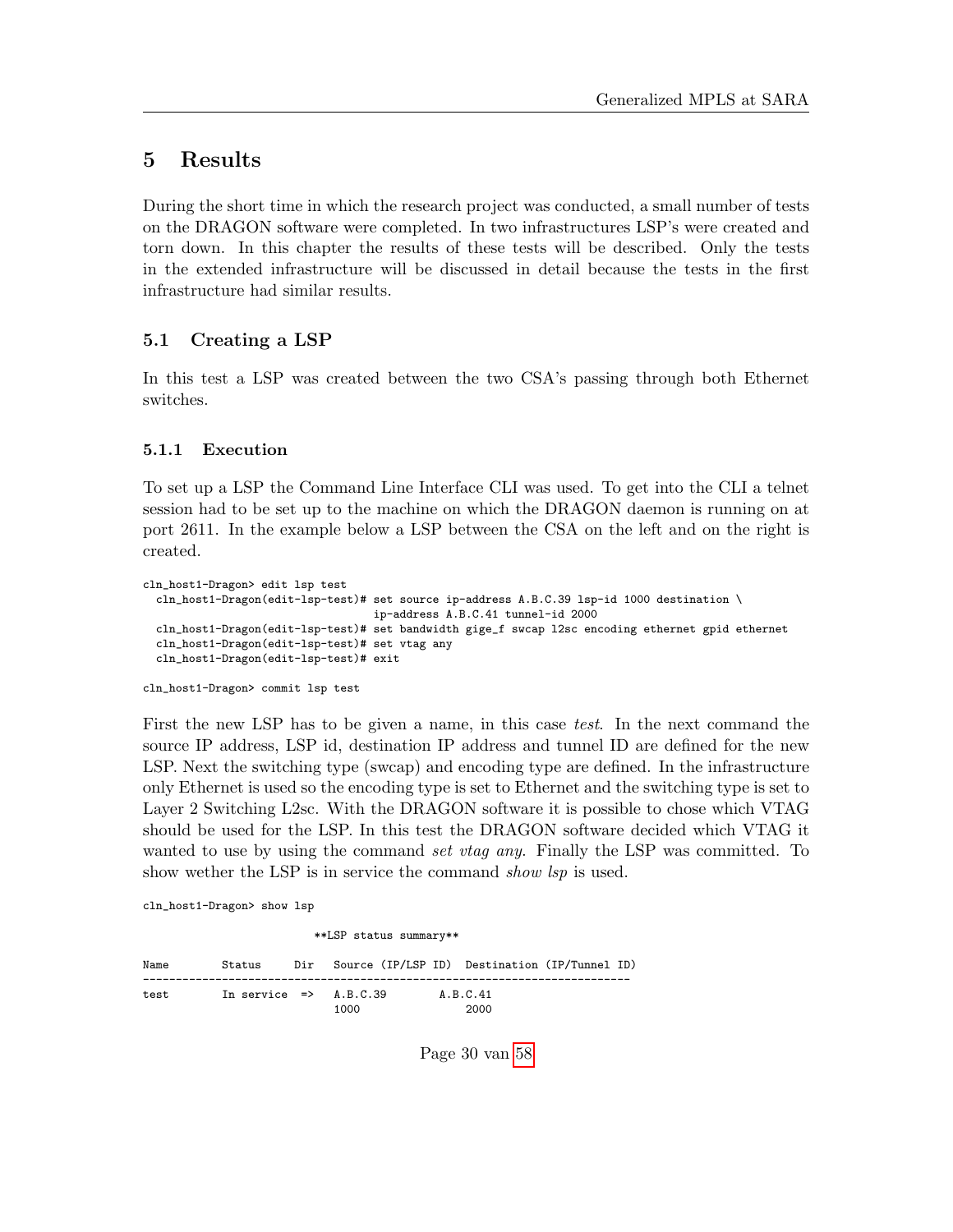### <span id="page-30-0"></span>5.1.2 Results

During the tests packet dumps were made of the data crossing the control plane at the CSA's and the VLSR's. The packet dumps are added in the appendixes. After the commit statement was executed the CSA on the left send out a RSVP path message to the first VLSR with the destination set to the target CSA. Both VLSR's forwarded the path message because they were not the destination for the message. When the CSA on the right received the path message it replied to the message with a resv message and send it to the closest VLSR. After receiving the resv message the VLSR send SNMP commands to the switch to place the ports in the correct VLAN. The VLSR forwarded the message to the other VLSR because it again was not the destination of the message. This VLSR also sends SNMP port configuration commands to the switch and finally sends a resv message to the left CSA. From this point the LSP was active and the LSP could be used. To test if the LSP had been successfully created, a ping request was executed from the CSA on the left to the IP address 192.168.100.6 which is the IP configured at the secondary Ethernet interface of the right CSA. This interface is connected to the data plane. The CSA on the right responded to the ping request was only succesful after the LSP was in service.

# <span id="page-30-1"></span>5.2 Interruption of a LSP

During this test the a forced interruption of the LSP was performed to see how the DRAGON software and the VLSR's handle the sudden interruption of the LSP.

## <span id="page-30-2"></span>5.2.1 Execution

To force the breakdown of the LSP the switch port 9 of the left Ethernet switch was placed in a different VLAN. The second part of the test was to delete the LSP in the CLI on the CSA who requested the LSP. The command used for deleting the LSP was *delete lsp test*.

## <span id="page-30-3"></span>5.2.2 Results

During the tests packet dumps were made of the data crossing the control plane at the CSA's and the VLSR's. The packet dumps are again added in the appendixes. When the switch port was placed in a different VLAN the DRAGON software did not send any RSVP path tear messages. When the LSP was deleted via the CLI however the CSA send a RSVP path tear message. This message was send to the VLSR and the VLSR on its turn send the path tear message to the other VLSR and that VLSR to the destination CSA. After sending the path tear message both the VLSR's send SNMP commands to the switches to the set the switch ports back to VLAN 1.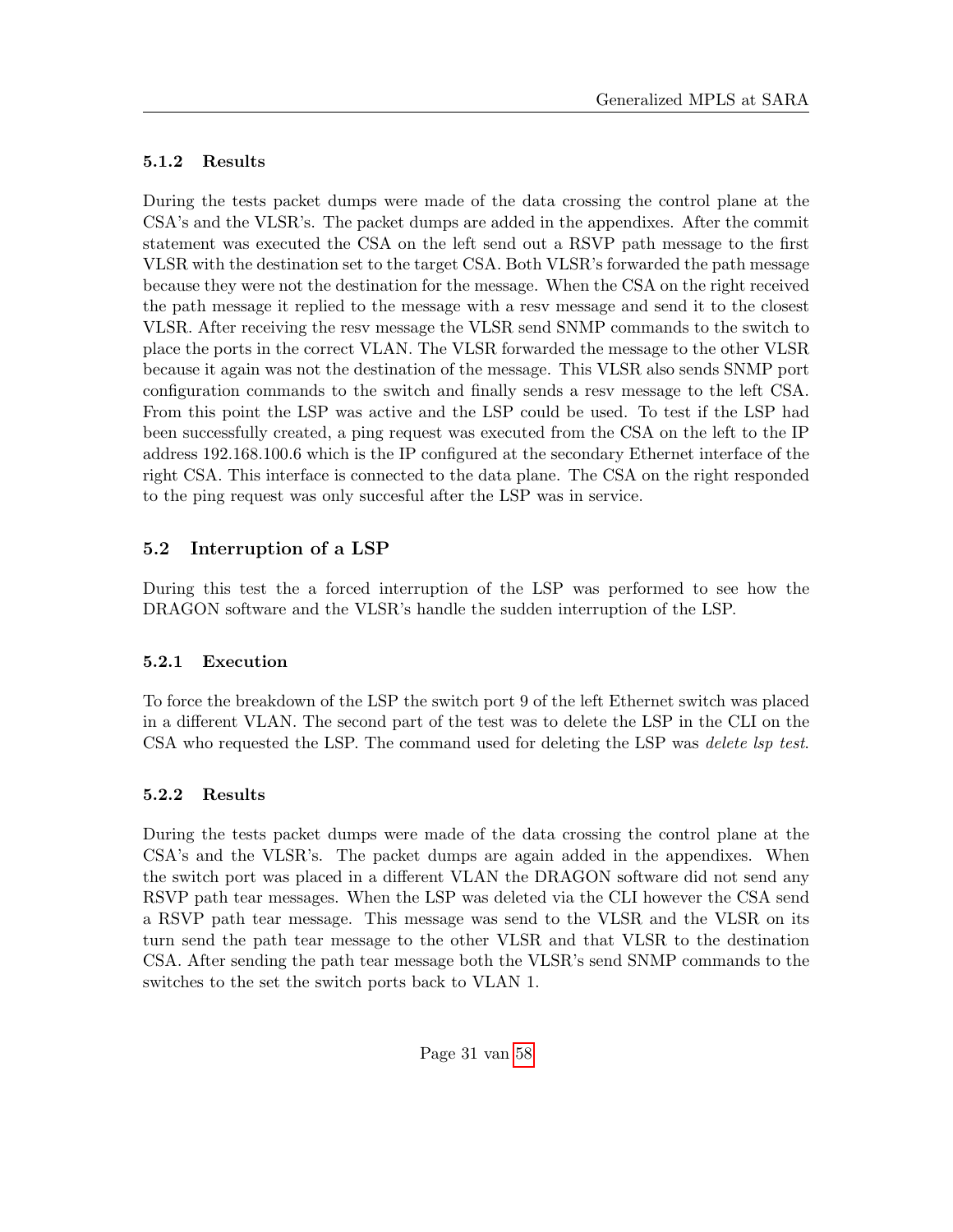### <span id="page-31-0"></span>5.3 Setting up multiple LSP's over one link

In this test multiple LSP's were set up between the CSA's over the single Ethernet connection between the two switches.

#### <span id="page-31-1"></span>5.3.1 Execution

In this test first a LSP was created between the CSA on the left and the CSA on the right when this was active, the LSP from the VLSR on the left to the CSA on the right was set up. The following commands were executed on the CSA on the left to create a LSP to the CSA on the right.

```
cln_host1-Dragon> edit lsp
cln_host1-Dragon> edit lsp csa
cln_host1-Dragon(edit-lsp-csa)# set source ip-address A.B.C.39 lsp-id 1000 destination ip-address \
                                A.B.C.41 tunnel-id 2000
cln_host1-Dragon(edit-lsp-csa)# set bandwidth gige_f swcap l2sc encoding ethernet gpid ethernet
cln_host1-Dragon(edit-lsp-csa)# set vtag any
cln_host1-Dragon(edit-lsp-csa)# exit
cln_host1-Dragon> comm
cln_host1-Dragon> commit ls
cln_host1-Dragon> commit lsp csa
```
The following commands were executed on the VLSR on the left to create a LSP to the CSA on the right.

```
cnl_vlsr-Dragon> edit lsp vlsr
cnl_vlsr-Dragon(edit-lsp-vlsr)# set source ip-address A.B.C.40 lsp-id 1020 destination ip-address \
                               A.B.C.41 tunnel-id 2000
cnl_vlsr-Dragon(edit-lsp-vlsr)# set bandwidth gige_f swcap l2sc encoding ethernet gpid ethernet
cnl_vlsr-Dragon(edit-lsp-vlsr)# set vtag any
cnl_vlsr-Dragon(edit-lsp-vlsr)# exit
cnl_vlsr-Dragon> comm
cnl_vlsr-Dragon> commit ls
cnl_vlsr-Dragon> commit lsp
cnl_vlsr-Dragon> commit lsp vlsr
```
#### <span id="page-31-2"></span>5.3.2 Results

During the tests packet dumps were made of the data crossing the control plane at the CSA's and the VLSR's. The packet dumps are once more added in the appendixes. After the LSP between the two CSA's was created, a ping was started between the two CSA's. After the other LSP was created and committed, the CSA on the left kept receiving ping responses from the CSA on the right. We were not able to test if the LSP between the VLSR and the CSA on the right was working but when we showed the LSP's that were active at the CSA on the right and both the LSP's were in service. To perform a full test

Page 32 van [58](#page-57-0)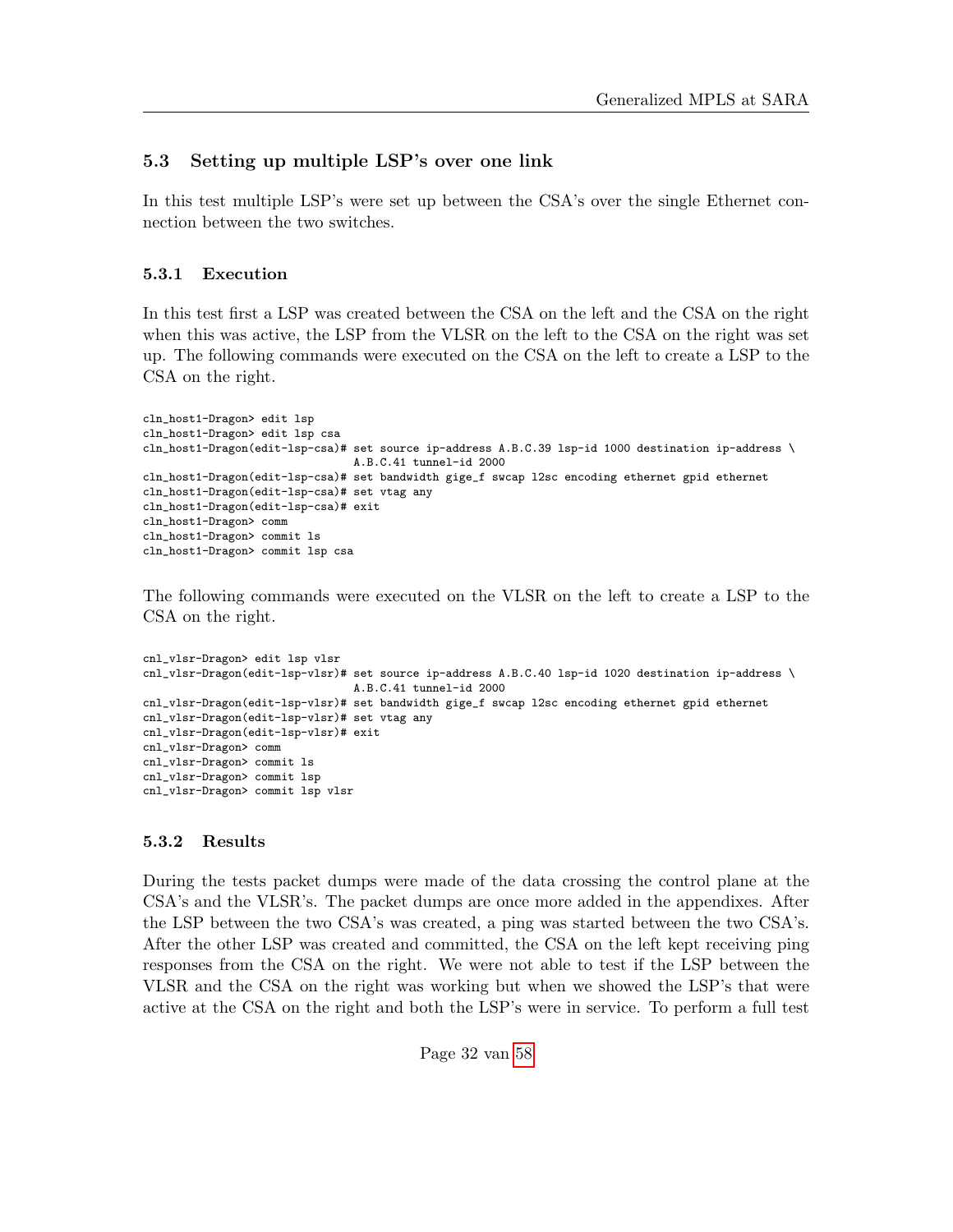about setting up multiple LSP's over a single link and tunnel another CSA should be added to the network and then set up a LSP from this CSA to the CSA on the right as well.

### <span id="page-32-0"></span>5.4 Other tests

Besides the tests described above other tests were done also. In one of the tests multiple LSP's were set up over the single connection between the two switches. In this test LSP's were set up from the CSA of the left to the CSA of the right and from the VLSR on the left to the CSA on the right. When creating the LSP the same tunnel-id was used but the LSP ID's were unique. The results of these test were conclusive because in the test it was not possible to test if data could be send between the VLSR and the CSA. The LSP's were set up and the CLI at the CSA on the right showed both the LSP's were in service. Because the lack of time this test could not be fully completed the way it should. The use of another machine running the DRAGON software and functioning as a CSA from which a LSP was set up to the CSA on the right could prove if it is possible to set up and use multiple LSP's over a single connection between the two switches.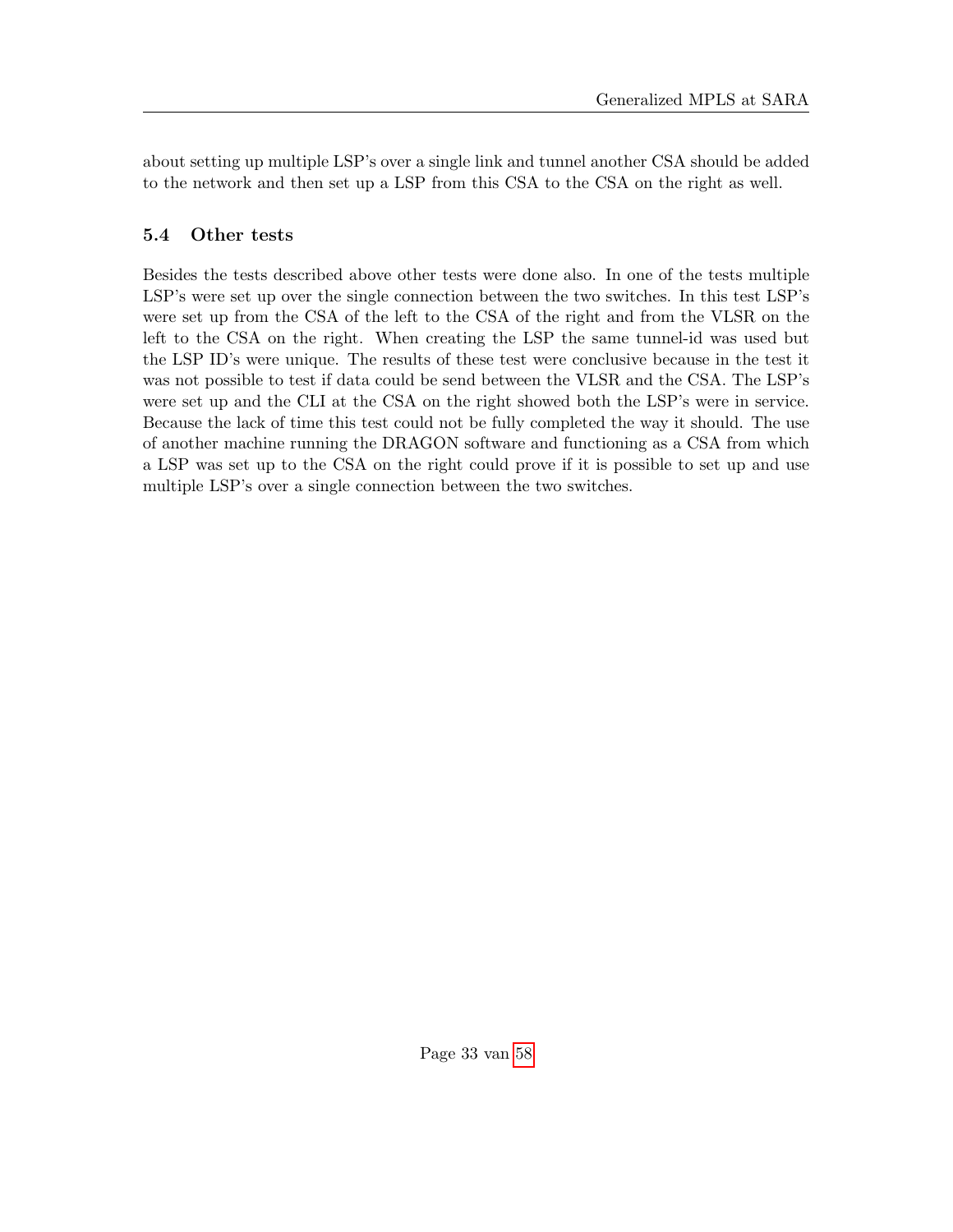# <span id="page-33-0"></span>6 Conclusions and recommendations

Hybrid networks consisting of routed IP and Optical or lightpath sections have become a field of interest for SARA Amsterdam. The manual configuration required for setting up lightpaths and tunnels through these networks cause great concern within SARA when looking at the rate at which these networks are being used. For the future SARA expects that more research groups and applications will require their own configurations. For SARA in the future to be able to keep on using lightpaths and tunnels they need a method of automating this configuration process. Generalized Multi-Protocol Label Switching GMPLS is one of the many techniques researched by SARA to overcome this obstacle.

This research focus was on an Open-Source GMPLS product currently under development under by DRAGON Project. DRAGON is short for the Dynamic Resource Allocation via GMPLS Optical Networks and is the name for a software project for dynamic resource provisioning across heterogeneous network technologies and vendor equipment. The software suite was used to set up multiple test infrastructures in which the usability and RFC compliance had to be tested. Before test could be performed, first the GMPLS technology needed to be researched.

DRAGON was originally written to be used with FreeBSD but in this research it would be used with a Scientific Linux operating system. The limited amounts of documentation available on the DRAGON software suite were written for DRAGON running under freeBSD since this was the prefered Operating System. This meant the example commands were not immediately working on the machines used in this project and some reconfiguring was needed. Because of this it took more time to install the software suite and set up the test infrastructure.

During the project external factors like the delayed delivery of the Ethernet switches and usage of non compliant switches we were not able to create the test infrastructure within the first two weeks. Besides this factor the limited documentation which was available delay the setup of the infrastructure even more because it was not clear how to set up and configure the DRAGON software suite.

During the project more and more insight was gained about the software suite and with the help of Chris Tracy, a member of the DRAGON Project team, we were able to set up the DRAGON test infrastructures and create LSP's within these networks. The DRAGON software suite has a lot of potential but because the limited documentation the current features are difficult to oversee. The test showed that not all of the features of GMPLS are implemented into DRAGON. Within the DRAGON software suite link bundling is not possible yet and LMP has been implemented either. Because of this features such as like link protection and fail over techniques are not yet possible in the DRAGON software suite.

The test infrastructures created have shown a few features of the DRAGON software suite like setting up multiple LSP's over one physical link. Because of the lack of time the full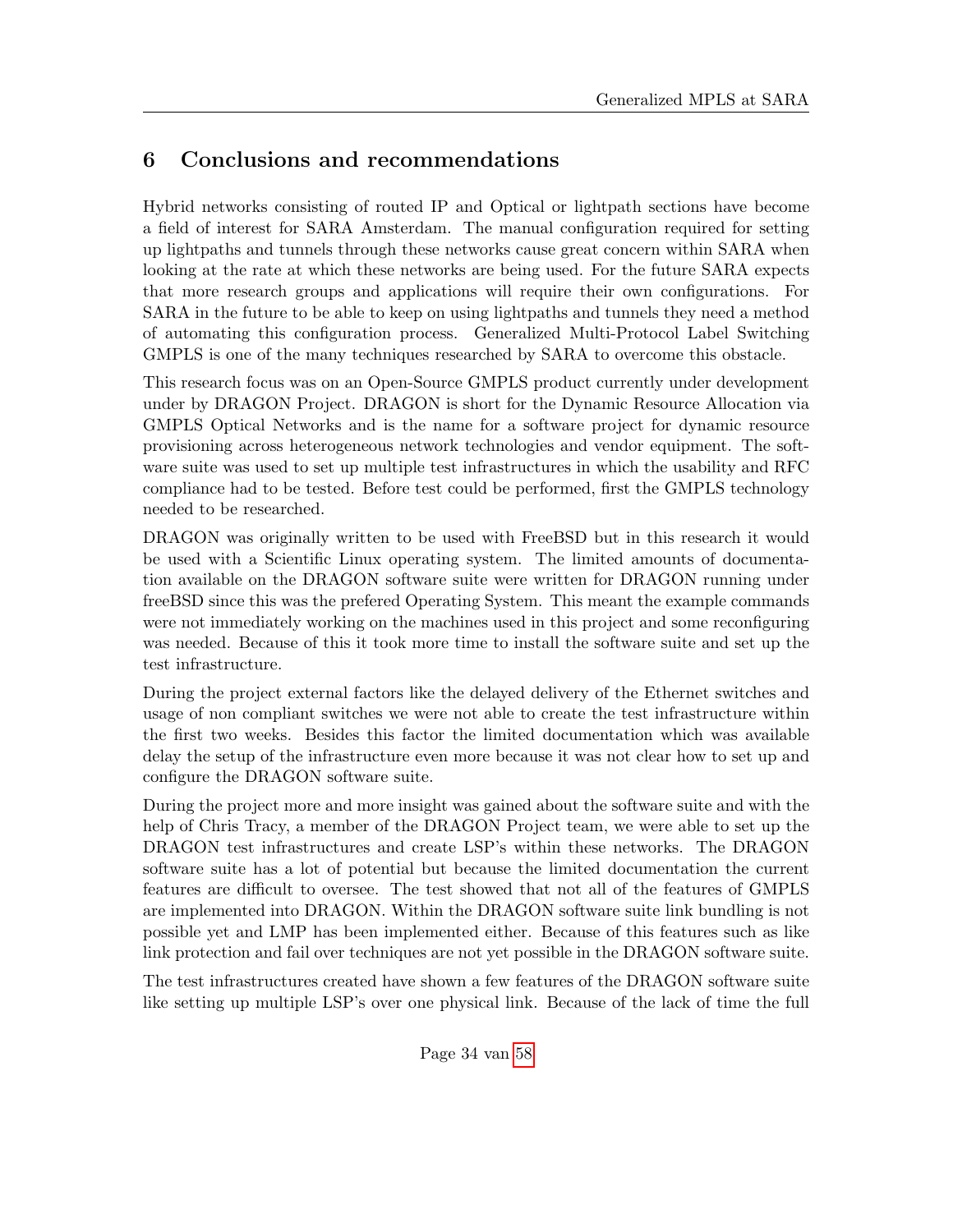possibilities could not be tested. SARA can expand the infrastructure build in this research project and test the more advanced features. One of the elements SARA could add is the NARB to expand their infrastructure and set up paths trough other GMPLS networks outside the SARA network.

Further developing of the DRAGON software suite will have to lead to a fully operational an RFC compliant Open Source software suite for GMPLS. The first and so far only available package that will allow the usage of non GMPLS hardware to perform GMPLS functions. SARA will need to further research the possibilities of DRAGON on their newly created GMPLS infrastructure. By adding more complexity to the network they could set up a pilot network to resemble the current hybrid networks and their operational demands. This in turn will benefit their initial lightpath research and maybe even lead to the implementation of DRAGON in the future.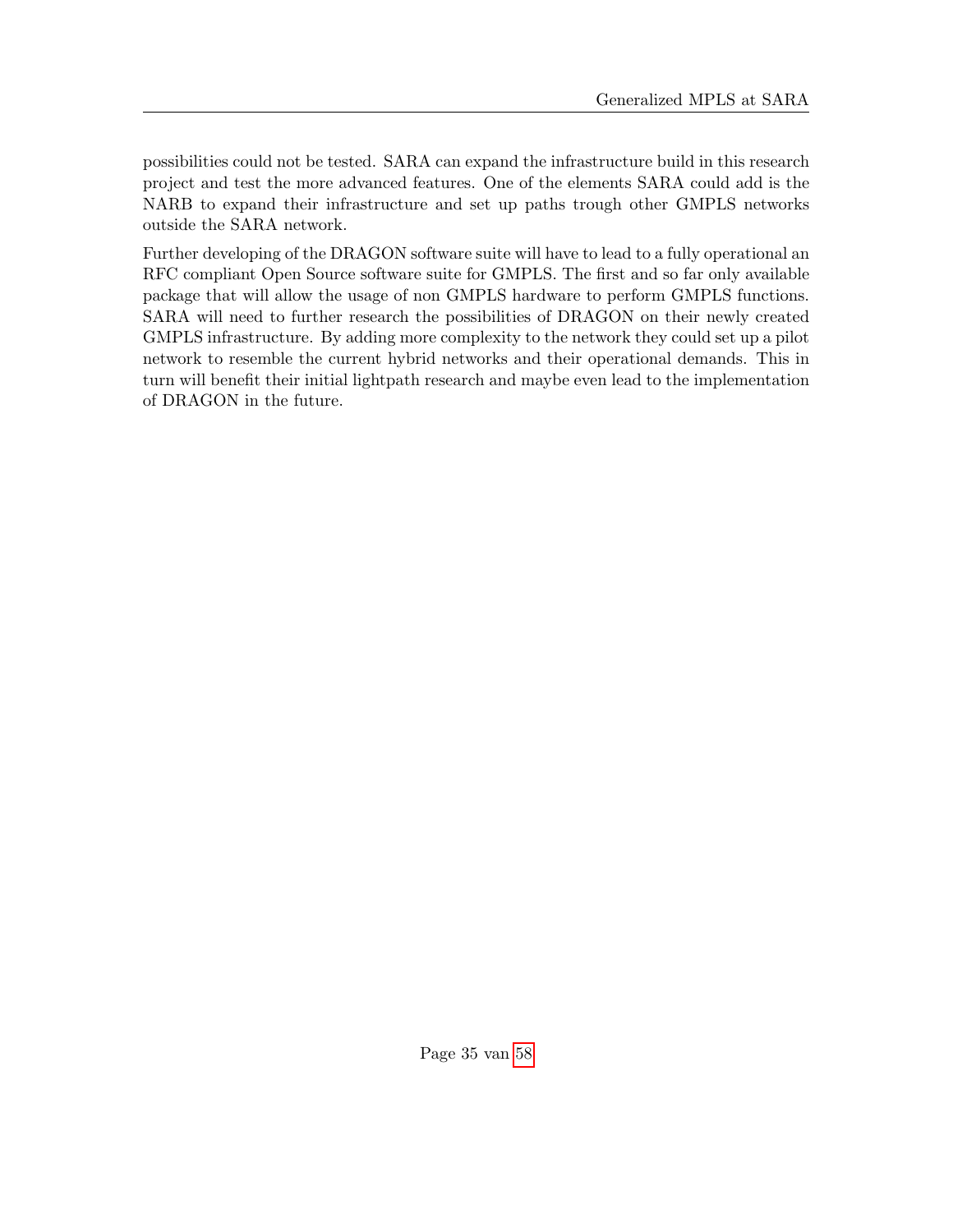# List of abbreviations

| Abbreviation Meanings |                                                                 |
|-----------------------|-----------------------------------------------------------------|
| <b>ASTB</b>           | Application Specific Topology Builder                           |
| AS                    | Autonomous System                                               |
| $CR-LDP$              | ConstRaint based Label Distribution Protocol                    |
| <b>CCID</b>           | Control-channel ID                                              |
| CLI                   | Command Line Interface                                          |
| <b>CSA</b>            | Client System Agent                                             |
| <b>DWDM</b>           | Dynamic Wavelength Division Multiplexing                        |
| <b>ERO</b>            | Explicit Route Object                                           |
| <b>FEC</b>            | Forwarding Equivalence Classes                                  |
| <b>GMPLS</b>          | Geralized MultiProtocol Label Switching                         |
| ISIS-TE               | ntermediate System-to-Intermediate System - Traffic Engineering |
| L2SC                  | Layer 2 Switching                                               |
| <b>LMP</b>            | Link Management Protocol                                        |
| <b>LSC</b>            | Link Switching Capabilities                                     |
| <b>LSA</b>            | Link State Advertisement                                        |
| <b>LSP</b>            | Label Switched Path                                             |
| <b>LSR</b>            | Label Switching Router                                          |
| <b>MPLS</b>           | MultiProtocol Label Switching                                   |
| <b>NARB</b>           | Network Aware Resource Broker                                   |
| OSPF-TE               | Open Shortest Path First - Traffic Engineering                  |
| QoS                   | Quality of Service                                              |
| RCE                   | Resource Computation Element                                    |
| RSVP-TE               | Resource ReserVation Protocol - Traffic Engineering             |
| <b>SNMP</b>           | Simple Network Management Protocol                              |
| <b>SRLG</b>           | Shared Risk Link Groups                                         |
| <b>TDM</b>            | Time-Division Multiplexing                                      |
| TE                    | Traffic Engineering                                             |
| TED                   | Traffic Engineering Database                                    |
| TL1                   | Transaction Language 1                                          |
| TLV                   | Type-Length-Value                                               |
| <b>VLSR</b>           | Virtual Label Switching Router                                  |
| <b>XML</b>            | eXensible Markup Language                                       |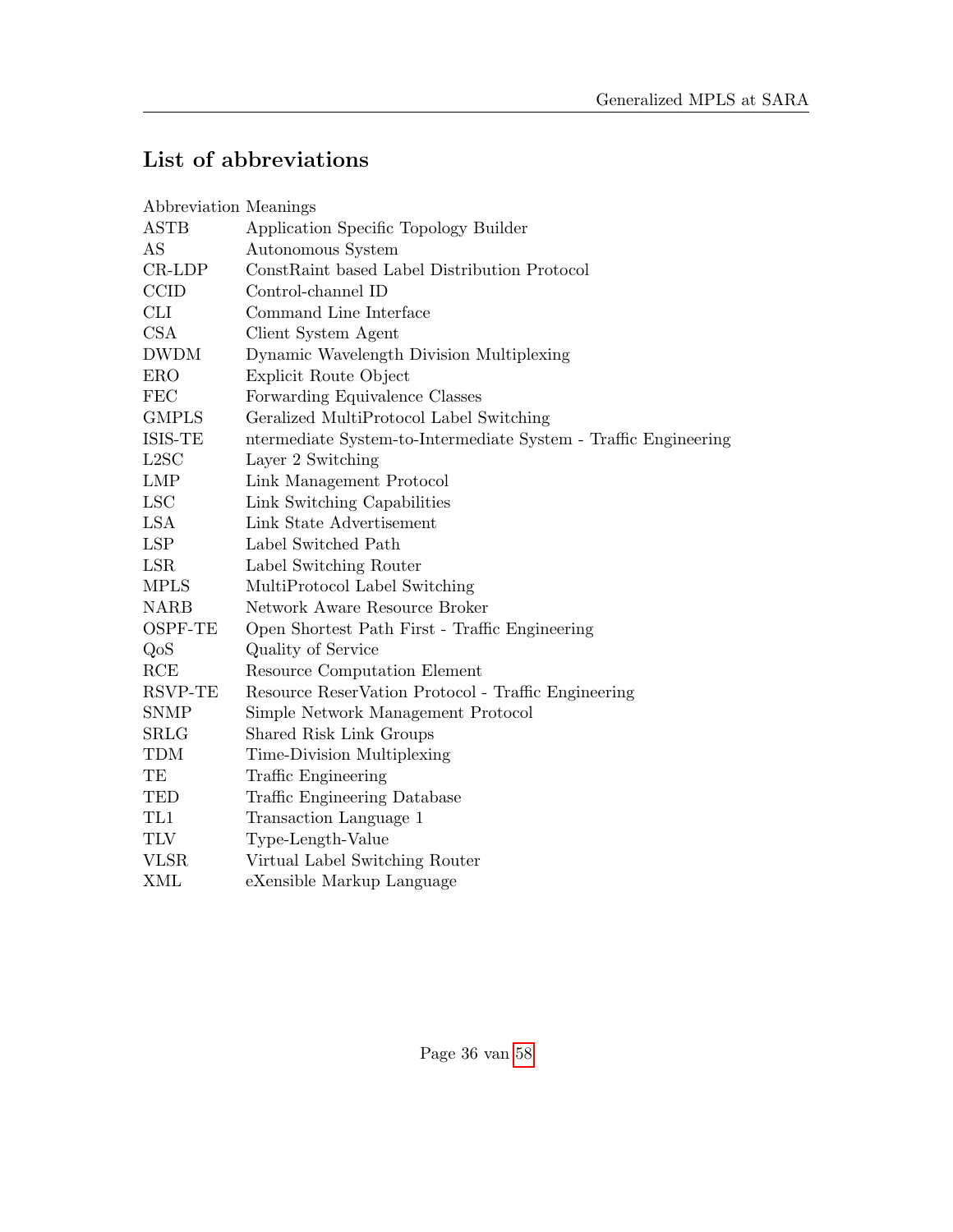# <span id="page-36-0"></span>7 Appendix

```
7.1 Appendix A: Configuration files of the CSA on the left, host 1
```
######################################################################################## # Bash script to create the GRE tunnels ######################################################################################## #!/bin/sh

touch /var/lock/subsys/local

sudo /sbin/modprobe ip\_gre

sudo /sbin/ip tunnel del gre1 sudo /sbin/ip tunnel add gre1 mode gre remote A.B.C.40 local A.B.C.39 ttl 255 sudo /sbin/ip link set gre1 up sudo /sbin/ip addr add 10.10.0.1/30 dev gre1 sudo /sbin/ip route add 10.10.0.2 dev gre1

sudo /sbin/ifconfig

```
########################################################################################
# Bash script to create the packetdump
########################################################################################
#!/bin/sh
sudo /usr/sbin/tcpdump -i gre1 -s 0 -w /var/log/host1_gre1_03_07 &
```

```
########################################################################################
# Configuration file of dragon
# dragon.conf
########################################################################################
hostname cln_host1-dragon
password uva
########################################################################################
```

```
# Configuration file of the zebra ospf daemon
# ospfd.conf
########################################################################################
!
!zebra-ospfd configuration file for cnl_host1
!
hostname cnl_host1-ospf
password uva
log file /var/log/ospdf.log
!
interface gre1
description GRE tunnel between cnl_host1 and cnl_vlsr1
ip ospf network point-to-point
!
router ospf
ospf router-id A.B.C.39
network 10.10.0.0/30 area 0.0.0.0
ospf-te router-address A.B.C.39
 ospf-te interface gre1
 level gmpls
```
Page 37 van [58](#page-57-0)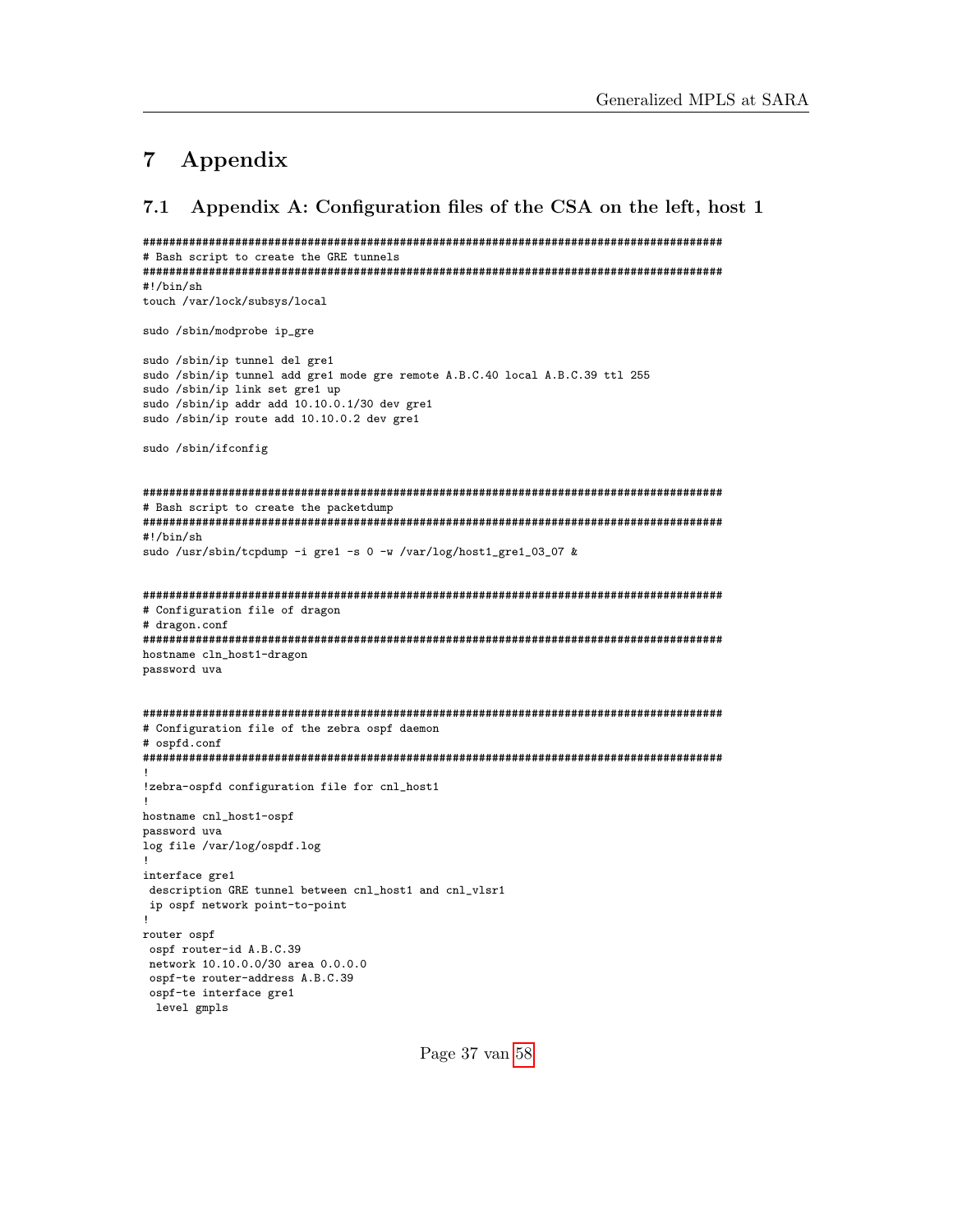```
data-interface ip 10.1.10.1
  swcap l2sc encoding ethernet
 max-bw 125000000
 max-rsv-bw 125000000
 max-lsp-bw 0 125000000
 max-lsp-bw 1 125000000
 max-lsp-bw 2 125000000
 max-lsp-bw 3 125000000
 max-lsp-bw 4 125000000
 max-lsp-bw 5 125000000
 max-lsp-bw 6 125000000
 max-lsp-bw 7 125000000
 exit
!
line vty
!
########################################################################################
# Configuration file of the RSVP daemon
# RSVPD.conf
########################################################################################
interface gre1 tc none mpls
api 4000
########################################################################################
# Configuration file of zebra
# zebra.conf
########################################################################################
! -*- zebra -*-
!
! zebra sample configuration file
!
hostname cln_host1-zebra
password uva
enable password uva
!
! Interface's description.
interface lo
interface gre1
!
line vty
log file /var/log/zebra.log
```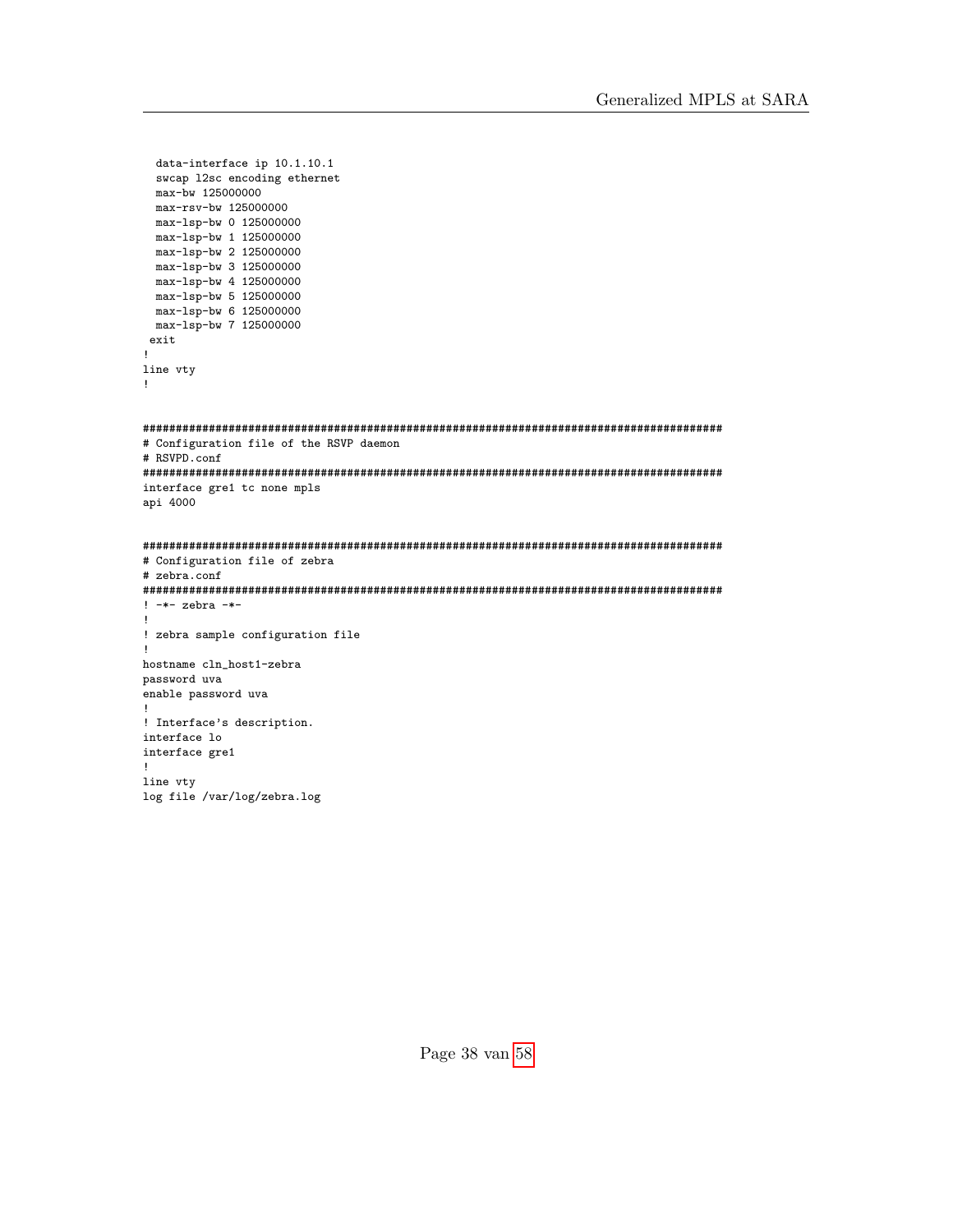#### <span id="page-38-0"></span>7.2 Appendix B: Configuration files of VLSR 1

```
########################################################################################
# Bash script to create the GRE tunnels
########################################################################################
```
#!/bin/sh touch /var/lock/subsys/local

sudo /sbin/modprobe ip\_gre

sudo /sbin/ip tunnel del gre1 sudo /sbin/ip tunnel add gre1 mode gre remote A.B.C.39 local A.B.C.40 ttl 255 sudo /sbin/ip link set gre1 up sudo /sbin/ip addr add 10.10.0.2/30 dev gre1 sudo /sbin/ip route add 10.10.0.1 dev gre1

sudo /sbin/ip tunnel del gre2 sudo /sbin/ip tunnel add gre2 mode gre remote A.B.C.42 local A.B.C.40 ttl 255 sudo /sbin/ip link set gre2 up sudo /sbin/ip addr add 10.20.0.2/30 dev gre2 sudo /sbin/ip route add 10.20.0.1 dev gre2

sudo /sbin/ifconfig

```
########################################################################################
# Bash script to create the packetdumps
########################################################################################
#!/bin/sh
sudo /usr/sbin/tcpdump -i gre1 -s 0 -w /var/log/vlsr_gre1_03_07 &
sudo /usr/sbin/tcpdump -i gre2 -s 0 -w /var/log/vlsr_gre2_03_07 &
sudo /usr/sbin/tcpdump -i eth1 not port 22 -s 0 -w /var/log/vlsr_eth1_all_03_07 &
sudo /usr/sbin/tcpdump -i eth1 port 161 -s 0 -w /var/log/vlsr_eth1_snmp_03_07 &
########################################################################################
# Configuration file of dragon
# dragon.conf
########################################################################################
hostname cnl_vlsr1-dragon
password uva
########################################################################################
# Configuration file of the zebra ospf daemon
# ospfd.conf
########################################################################################
!
!zebra-ospfd configuration file for cnl_vlsr1
!
hostname cnl_vlsr1-ospf
password uva
log file /var/log/ospdf.log
!
interface gre1
 description GRE tunnel between cnl_vlsr1 and cnl_host1
 ip ospf network point-to-point
!
```
Page 39 van [58](#page-57-0)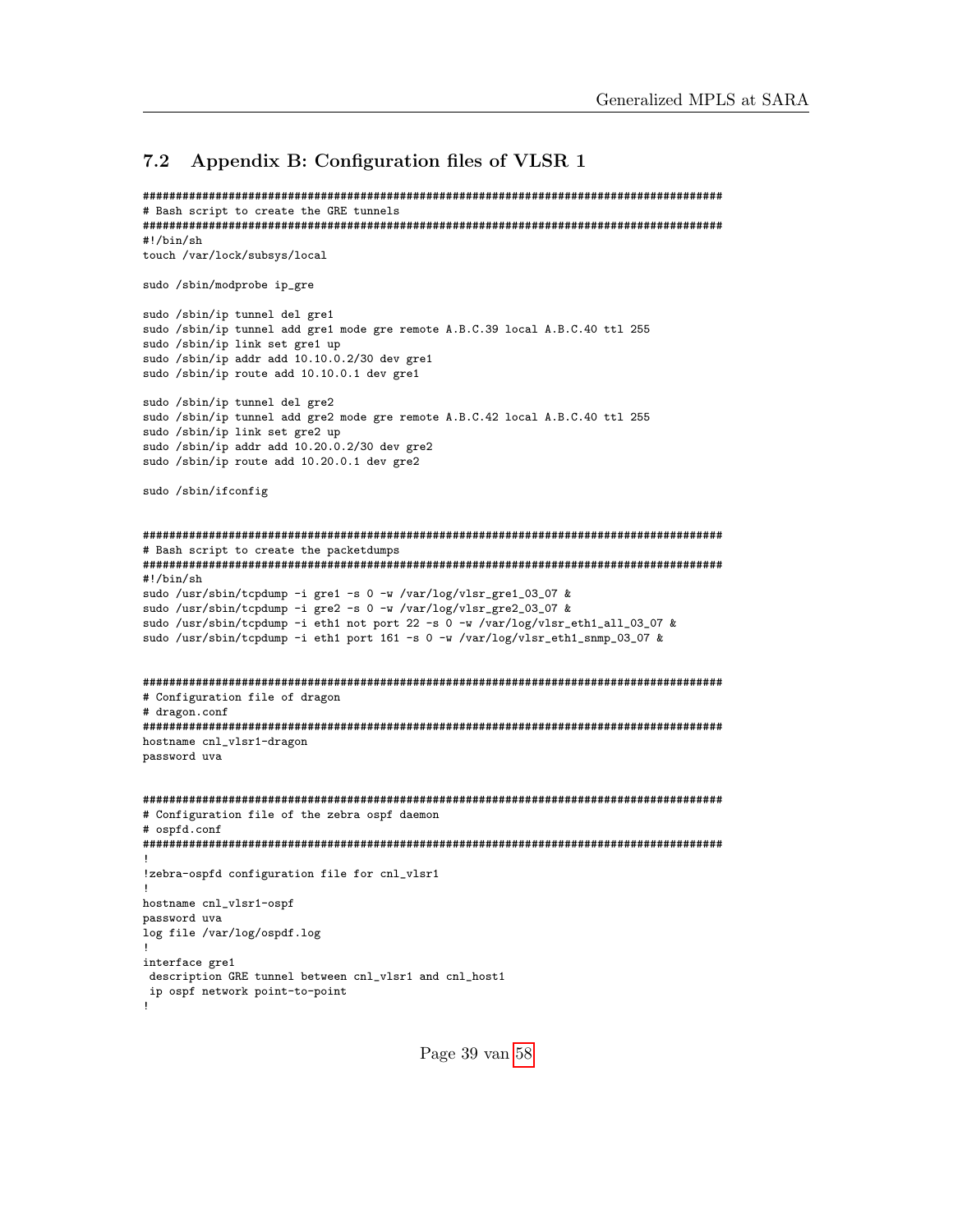```
interface gre2
description GRE tunnel between cnl_vlsr1 and cnl_vlsr2
ip ospf network point-to-point
!
router ospf
 ospf router-id A.B.C.40
network 10.10.0.0/30 area 0.0.0.0
network 10.20.0.0/30 area 0.0.0.0
ospf-te router-address A.B.C.40
!
ospf-te interface gre1
level gmpls
data-interface ip 10.1.10.2 protocol snmp switch-ip A.B.C.54 switch-port 9
swcap l2sc encoding ethernet
max-bw 125000000
max-rsv-bw 125000000
max-lsp-bw 0 125000000
max-lsp-bw 1 125000000
max-lsp-bw 2 125000000
max-lsp-bw 3 125000000
max-lsp-bw 4 125000000
max-lsp-bw 5 125000000
max-lsp-bw 6 125000000
max-lsp-bw 7 125000000
metric 10
exit
!
ospf-te interface gre2
level gmpls
data-interface ip 10.1.10.5 protocol snmp switch-ip A.B.C.54 switch-port 1
swcap l2sc encoding ethernet
max-bw 125000000
max-rsv-bw 125000000
max-lsp-bw 0 125000000
max-lsp-bw 1 125000000
max-lsp-bw 2 125000000
max-lsp-bw 3 125000000
max-lsp-bw 4 125000000
max-lsp-bw 5 125000000
max-lsp-bw 6 125000000
max-lsp-bw 7 125000000
metric 10
exit
!
line vty
!
########################################################################################
# Configuration file of the RSVP daemon
# RSVPD.conf
########################################################################################
interface gre1 tc none mpls
interface gre2 tc none mpls
api 4000
```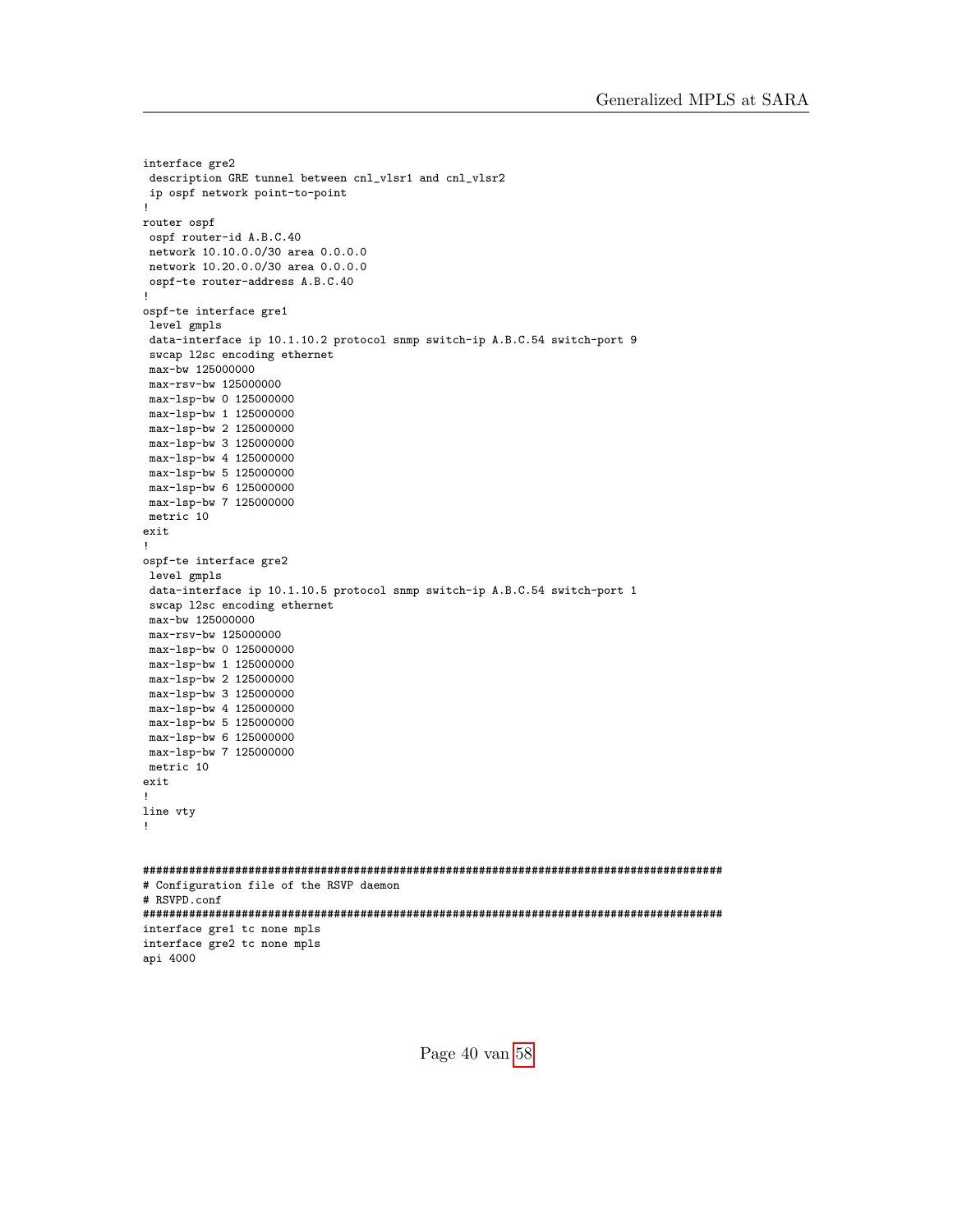```
########################################################################################
# Configuration file of zebra
# zebra.conf
########################################################################################
! -*- zebra -*-
!
! zebra sample configuration file
!
hostname cnl_vlsr1-zebra
password uva
enable password uva
!
! Interface's description.
interface lo
interface gre1
interface gre2
!
line vty
!
log file /var/log/zebra.log
```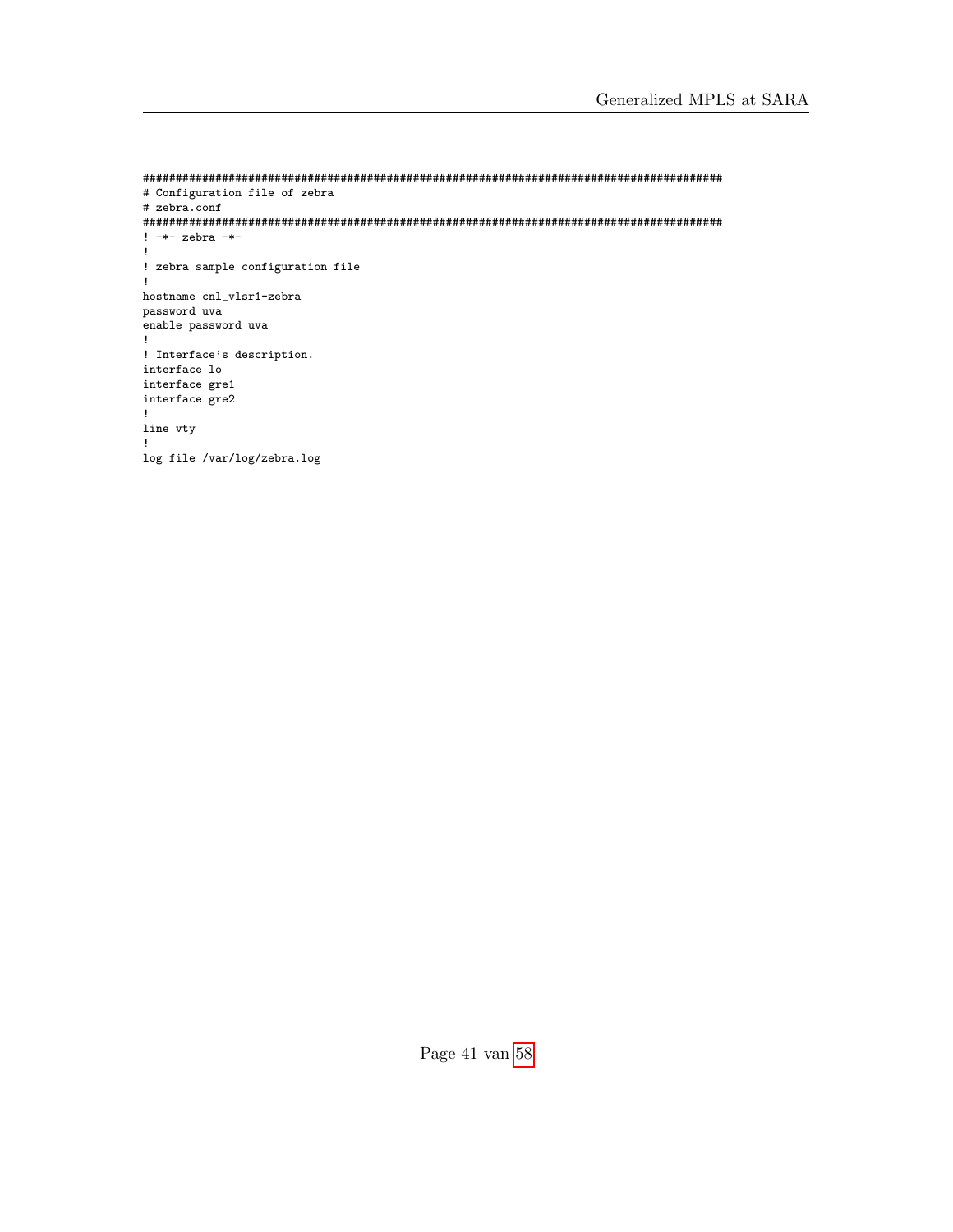#### <span id="page-41-0"></span>7.3 Appendix C: Configuration files of VLSR2

```
########################################################################################
# Bash script to create the GRE tunnels
########################################################################################
```
#!/bin/sh touch /var/lock/subsys/local

sudo /sbin/modprobe ip\_gre

sudo /sbin/ip tunnel del gre2 sudo /sbin/ip tunnel add gre2 mode gre remote A.B.C.40 local A.B.C.42 ttl 255 sudo /sbin/ip link set gre2 up sudo /sbin/ip addr add 10.20.0.1/30 dev gre2 sudo /sbin/ip route add 10.20.0.2 dev gre2

sudo /sbin/ip tunnel del gre3 sudo /sbin/ip tunnel add gre3 mode gre remote A.B.C.41 local A.B.C.42 ttl 255 sudo /sbin/ip link set gre3 up sudo /sbin/ip addr add 10.30.0.2/30 dev gre3 sudo /sbin/ip route add 10.30.0.1 dev gre3

sudo /sbin/ifconfig

```
########################################################################################
# Bash script to create the packetdumps
########################################################################################
#!/bin/sh
sudo /usr/sbin/tcpdump -i gre2 -s 0 -w /var/log/vlsr2_gre2_03_07 &
sudo /usr/sbin/tcpdump -i gre3 -s 0 -w /var/log/vlsr2_gre3_03_07 &
sudo /usr/sbin/tcpdump -i eth1 not port 22 -s 0 -w /var/log/vlsr2_eth1_all_03_07 &
sudo /usr/sbin/tcpdump -i eth1 port 161 -s 0 -w /var/log/vlsr2_eth1_snmp_03_07 &
########################################################################################
# Configuration file of dragon
# dragon.conf
########################################################################################
hostname cnl_vlsr2-dragon
password uva
########################################################################################
# Configuration file of the zebra ospf daemon
# ospfd.conf
########################################################################################
!
!zebra-ospfd configuration file for cnl_vlsr2
!
hostname cnl_vlsr2-ospf
password uva
log file /var/log/ospdf.log
!
interface gre2
 description GRE tunnel between cnl_vlsr1 and cnl_vlsr2
 ip ospf network point-to-point
!
```
Page 42 van [58](#page-57-0)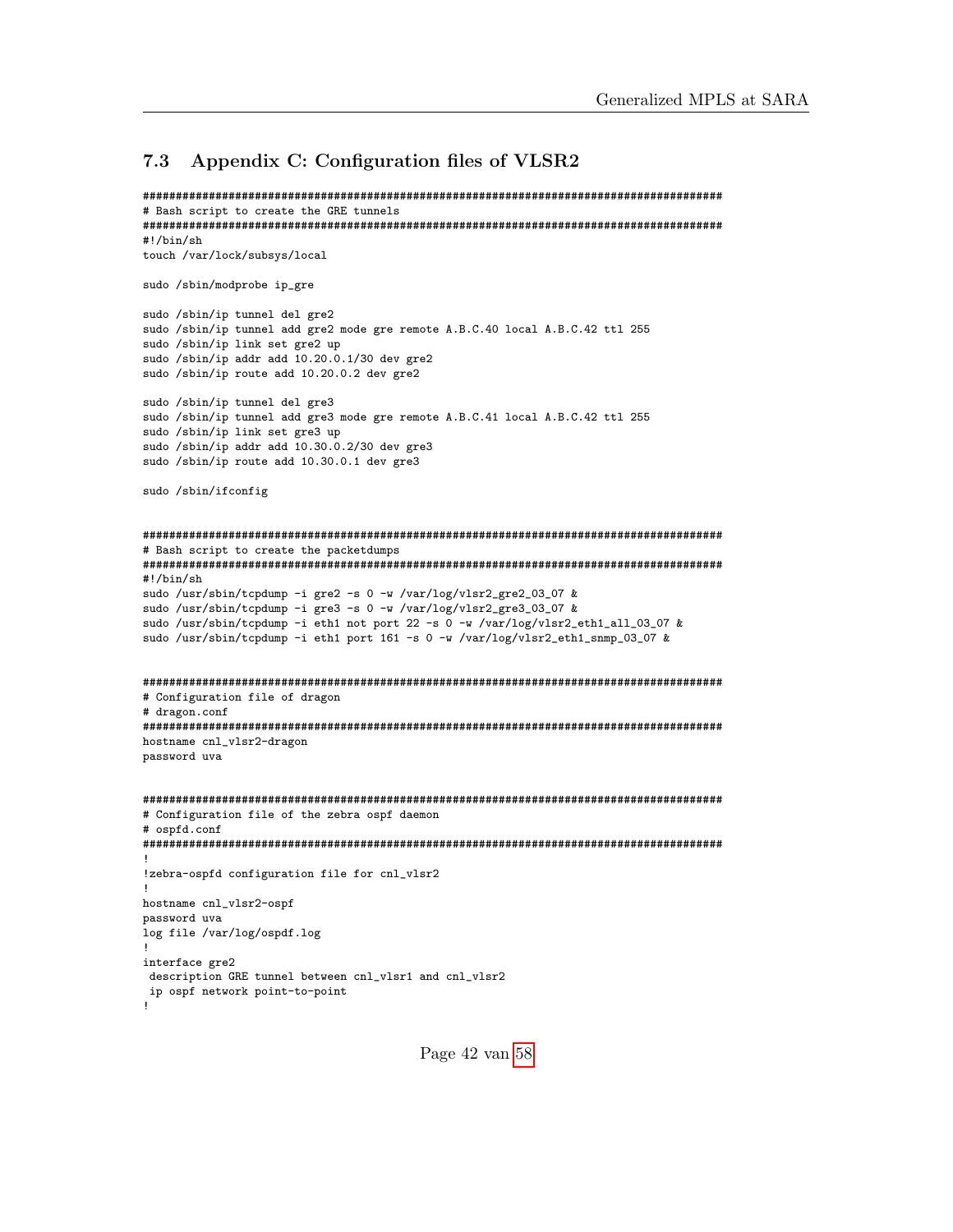```
interface gre3
description GRE tunnel between cnl_vlsr2 and cnl_host2
ip ospf network point-to-point
!
router ospf
 ospf router-id A.B.C.42
network 10.20.0.0/30 area 0.0.0.0
network 10.30.0.0/30 area 0.0.0.0
ospf-te router-address A.B.C.42
!
ospf-te interface gre2
level gmpls
data-interface ip 10.1.10.6 protocol snmp switch-ip A.B.C.58 switch-port 1
swcap l2sc encoding ethernet
max-bw 125000000
max-rsv-bw 125000000
max-lsp-bw 0 125000000
max-lsp-bw 1 125000000
max-lsp-bw 2 125000000
max-lsp-bw 3 125000000
max-lsp-bw 4 125000000
max-lsp-bw 5 125000000
max-lsp-bw 6 125000000
max-lsp-bw 7 125000000
metric 10
exit
!
ospf-te interface gre3
level gmpls
data-interface ip 10.1.10.9 protocol snmp switch-ip A.B.C.58 switch-port 9
swcap l2sc encoding ethernet
max-bw 125000000
max-rsv-bw 125000000
max-lsp-bw 0 125000000
max-lsp-bw 1 125000000
max-lsp-bw 2 125000000
max-lsp-bw 3 125000000
max-lsp-bw 4 125000000
max-lsp-bw 5 125000000
max-lsp-bw 6 125000000
max-lsp-bw 7 125000000
metric 10
exit
!
line vty
!
########################################################################################
# Configuration file of the RSVP daemon
# RSVPD.conf
########################################################################################
interface gre2 tc none mpls
interface gre3 tc none mpls
api 4000
```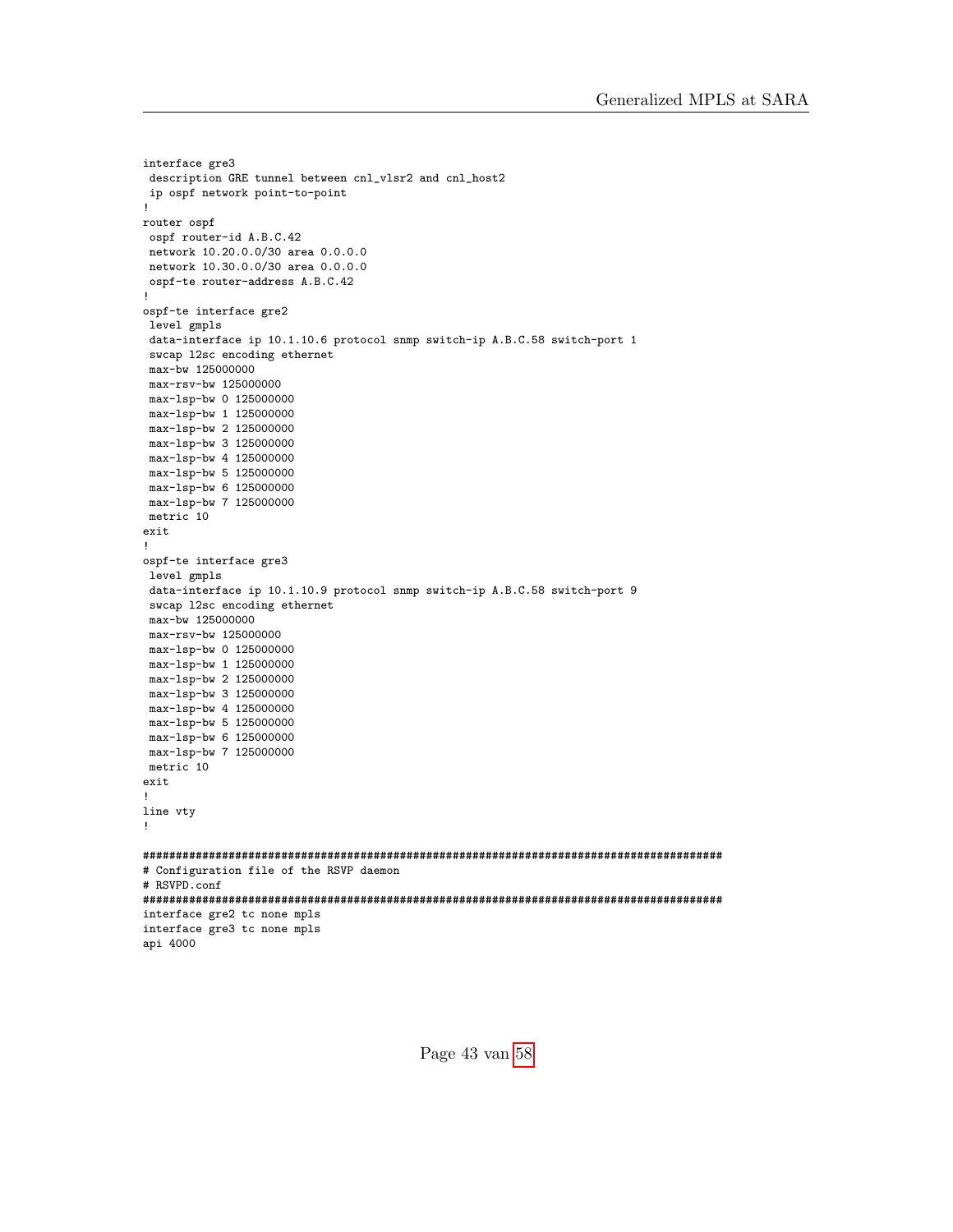```
########################################################################################
# Configuration file of zebra
# zebra.conf
########################################################################################
! -*- zebra -*-
!
! zebra sample configuration file
!
hostname cln_vlsr2-zebra
password uva
enable password uva
!
! Interface's description.
interface lo
interface gre2
interface gre3
!
line vty
!
log file /var/log/zebra.log
```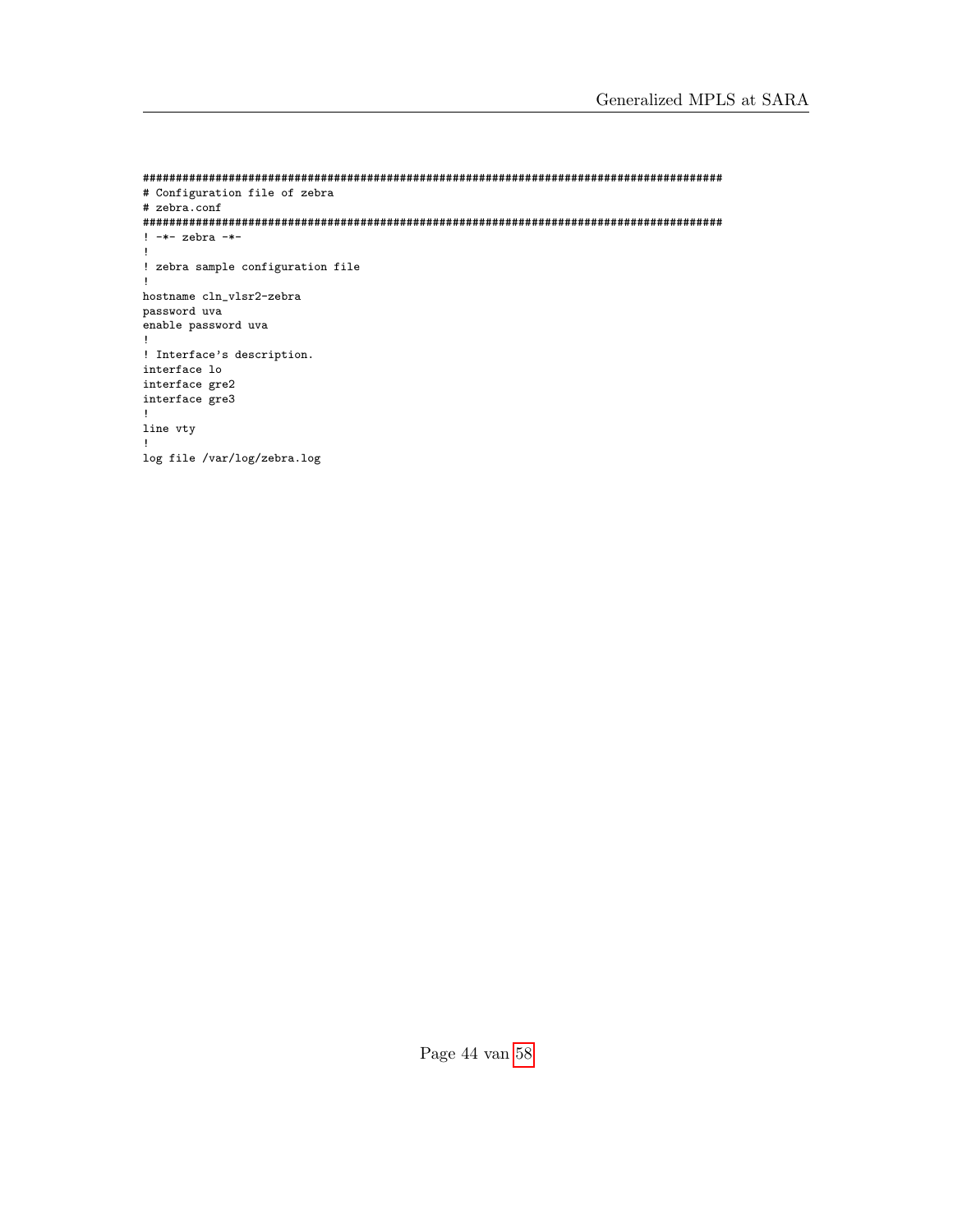#### <span id="page-44-0"></span>7.4 Appendix D: Configuration files of the CSA on the right, host 2

```
########################################################################################
# Bash script to create the GRE tunnels
########################################################################################
#!/bin/sh
touch /var/lock/subsys/local
sudo /sbin/modprobe ip_gre
sudo /sbin/ip tunnel del gre3
sudo /sbin/ip tunnel add gre3 mode gre remote A.B.C.42 local A.B.C.41 ttl 255
sudo /sbin/ip link set gre3 up
sudo /sbin/ip addr add 10.30.0.1/30 dev gre3
sudo /sbin/ip route add 10.30.0.2 dev gre3
sudo /sbin/ifconfig
########################################################################################
# Bash script to create the packetdump
########################################################################################
#!/bin/sh
sudo /usr/sbin/tcpdump -i gre3 -s 0 -w /var/log/host2_gre3_03_07 &
########################################################################################
# Configuration file of dragon
# dragon.conf
########################################################################################
hostname cnl_host2-dragon
password uva
########################################################################################
# Configuration file of the zebra ospf daemon
# ospfd.conf
########################################################################################
!
!zebra-ospfd configuration file for cnl_host2
!
hostname cnl_host2-ospf
password uva
log file /var/log/ospdf.log
!
interface gre3
description GRE tunnel between cnl_host2 and cnl_vlsr2
ip ospf network point-to-point
!
router ospf
ospf router-id A.B.C.41
network 10.30.0.0/30 area 0.0.0.0
ospf-te router-address A.B.C.41
 ospf-te interface gre3
 level gmpls
 data-interface ip 10.1.10.10
 swcap l2sc encoding ethernet
 max-bw 125000000
```
Page 45 van [58](#page-57-0)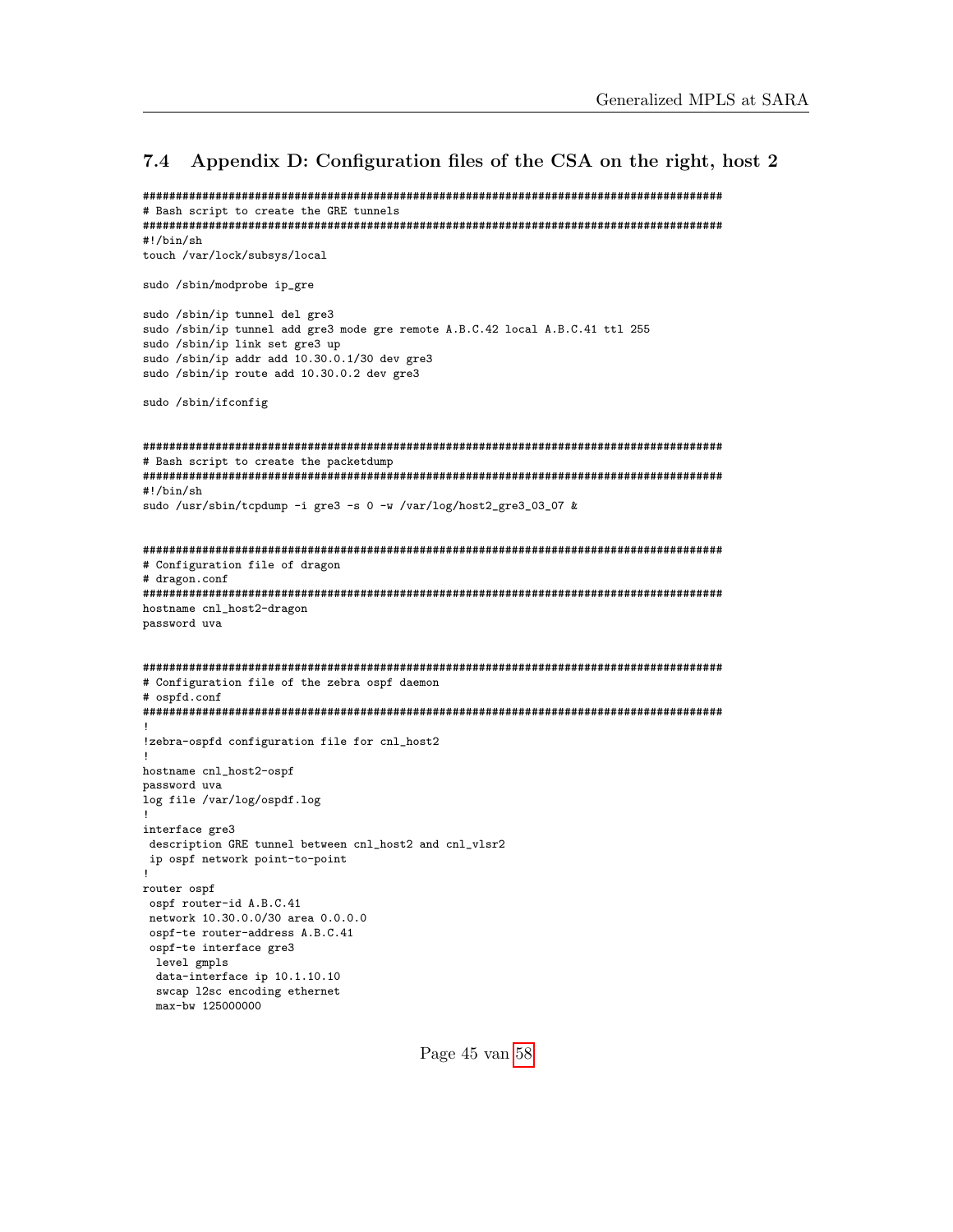```
max-rsv-bw 125000000
 max-lsp-bw 0 125000000
 max-lsp-bw 1 125000000
 max-lsp-bw 2 125000000
 max-lsp-bw 3 125000000
 max-lsp-bw 4 125000000
 max-lsp-bw 5 125000000
 max-lsp-bw 6 125000000
 max-1sp-bw 7 125000000
 exit
!
line vty
!
########################################################################################
# Configuration file of the RSVP daemon
# RSVPD.conf
########################################################################################
interface gre3 tc none mpls
api 4000
########################################################################################
# Configuration file of zebra
# zebra.conf
########################################################################################
! -*- zebra -*-
!
! zebra sample configuration file
!
hostname cln_host2-zebra
password uva
enable password uva
!
! Interface's description.
interface lo
interface gre3
!
line vty
log file /var/log/zebra.log
```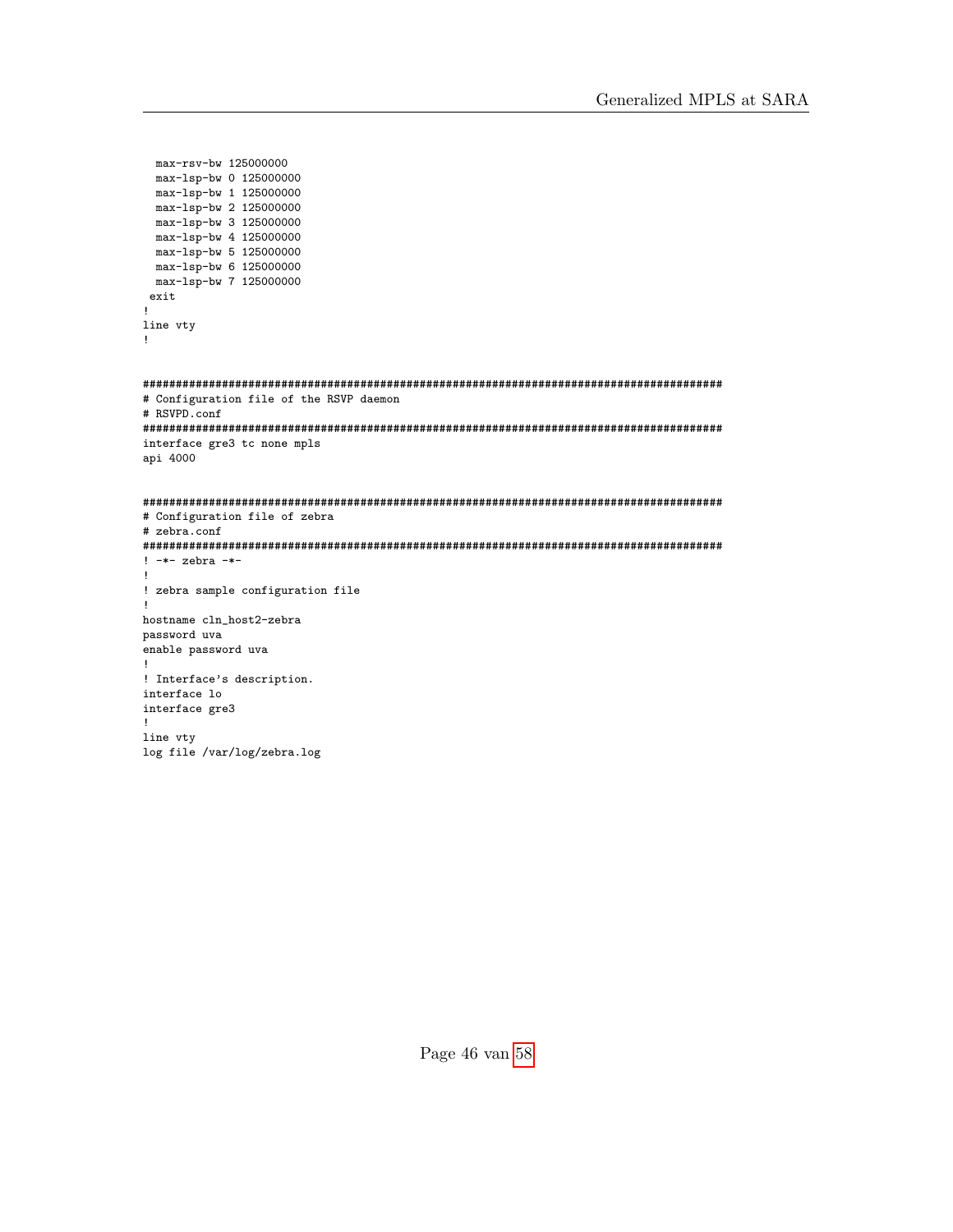# <span id="page-46-0"></span>7.5 Appendix E: Packet dump VLSR1 setting up a LSP

| No. | Time                                               | Source                | Destination           | Protocol Info |                                                                                                                                                              |
|-----|----------------------------------------------------|-----------------------|-----------------------|---------------|--------------------------------------------------------------------------------------------------------------------------------------------------------------|
|     | 210 55.315140                                      | 10.10.0.1             | 10.10.0.2             | RSVP          | PATH Message. SESSION: IPv4-LSP, Destination A.B.C.41, Tunnel ID 2000, Ext ID<br>277ca9c3. SENDER TEMPLATE: IPv4-LSP, Tunnel Source: A.B.C.39, LSP ID: 1000. |
|     | 213 55.345050                                      | A.B.C.40              | A.B.C.54              | SNMP          | GET SNMPv2-MIB::sysDescr.0                                                                                                                                   |
|     | 214 55.345688                                      | A.B.C.54              | A.B.C.40              | SNMP          | RESPONSE SNMPv2-MIB::sysDescr.0                                                                                                                              |
|     | 215 55.345841                                      | A.B.C.40              | A.B.C.54              | SNMP          | GET-NEXT SNMPv2-SMI::mib-2.17.7.1.4.3.1.2                                                                                                                    |
|     | 216 55.346638                                      | A.B.C.54              | A.B.C.40              | SNMP          | RESPONSE SNMPv2-SMI::mib-2.17.7.1.4.3.1.2.1                                                                                                                  |
|     | 217 55.346734                                      | A.B.C.40              | A.B.C.54              | SNMP          | GET-NEXT SNMPv2-SMI::mib-2.17.7.1.4.3.1.2.1                                                                                                                  |
|     | 218 55.347544                                      | A.B.C.54              | A.B.C.40              | SNMP          | RESPONSE SNMPv2-SMI::mib-2.17.7.1.4.3.1.3.1                                                                                                                  |
|     | 219 55.347631                                      | A.B.C.40              | A.B.C.54              | SNMP          | GET-NEXT SNMPv2-SMI::mib-2.17.7.1.4.3.1.4                                                                                                                    |
|     | 220 55.348417                                      | A.B.C.54              | A.B.C.40              | SNMP          | RESPONSE SNMPv2-SMI::mib-2.17.7.1.4.3.1.4.1                                                                                                                  |
|     | 221 55.348468                                      | A.B.C.40              | A.B.C.54              | SNMP          | GET-NEXT SNMPv2-SMI::mib-2.17.7.1.4.3.1.4.1                                                                                                                  |
|     | 222 55.349096                                      | A.B.C.54              | A.B.C.40              | SNMP          | RESPONSE SNMPv2-SMI::mib-2.17.7.1.4.3.1.5.1                                                                                                                  |
|     | 223 55.349779                                      | 10.20.0.2             | 10.20.0.1             | RSVP          | PATH Message. SESSION: IPv4-LSP, Destination A.B.C.41, Tunnel ID 2000, Ext ID<br>277ca9c3. SENDER TEMPLATE: IPv4-LSP, Tunnel Source: A.B.C.39, LSP ID: 1000. |
|     | 227 55.529803                                      | 10.20.0.1             | 10.20.0.2             | RSVP          | RESV Message. SESSION: IPv4-LSP, Destination A.B.C.41, Tunnel ID 2000, Ext ID<br>277ca9c3. FILTERSPEC: IPv4-LSP, Tunnel Source: A.B.C.39, LSP ID: 1000.      |
|     | 228 55.558129                                      | A.B.C.40              | A.B.C.54              | SNMP          | GET SNMPv2-SMI::mib-2.17.7.1.4.3.1.2.2                                                                                                                       |
|     | 229 55.559048                                      | A.B.C.54              | A.B.C.40              | SNMP          | RESPONSE SNMPv2-SMI::mib-2.17.7.1.4.3.1.2.2                                                                                                                  |
|     | 230 55.559276                                      | A.B.C.40              | A.B.C.54              | SNMP          | SET SNMPv2-SMI::mib-2.17.7.1.4.3.1.5.2                                                                                                                       |
|     | 231 55.578444                                      | A.B.C.54              | A.B.C.40              | SNMP          | RESPONSE SNMPv2-SMI::mib-2.17.7.1.4.3.1.5.2                                                                                                                  |
|     | 232 55.578603                                      | A.B.C.40              | A.B.C.54              | SNMP          | SET SNMPv2-SMI::mib-2.17.7.1.4.3.1.2.2                                                                                                                       |
|     | 233 55.593738                                      | A.B.C.54              | A.B.C.40              | SNMP          | RESPONSE SNMPv2-SMI::mib-2.17.7.1.4.3.1.2.2                                                                                                                  |
|     | 234 55.593817                                      | A.B.C.40              | A.B.C.54              | SNMP          | SET SNMPv2-SMI::mib-2.17.7.1.4.5.1.1.9                                                                                                                       |
|     | 235 55.597948                                      | A.B.C.54              | A.B.C.40              | SNMP          | RESPONSE SNMPv2-SMI::mib-2.17.7.1.4.5.1.1.9                                                                                                                  |
|     | 236 55.598077                                      | A.B.C.40              | A.B.C.54              | SNMP          | SET SNMPv2-SMI::mib-2.17.7.1.4.3.1.2.2                                                                                                                       |
|     | 237 55.603808                                      | A.B.C.54              | A.B.C.40              | SNMP          | RESPONSE SNMPv2-SMI::mib-2.17.7.1.4.3.1.2.2                                                                                                                  |
|     | 238 55.603876                                      | A.B.C.40              | A.B.C.54              | SNMP          | SET SNMPv2-SMI::mib-2.17.7.1.4.5.1.1.1                                                                                                                       |
|     | 239 55.607250<br>240 55.608017                     | A.B.C.54<br>10.10.0.2 | A.B.C.40<br>10.10.0.1 | SNMP<br>RSVP  | RESPONSE SNMPv2-SMI::mib-2.17.7.1.4.5.1.1.1<br>RESV Message. SESSION: IPv4-LSP, Destination A.B.C.41, Tunnel ID 2000, Ext ID                                 |
|     |                                                    |                       |                       |               | 277ca9c3. FILTERSPEC: IPv4-LSP, Tunnel Source: A.B.C.39, LSP ID: 1000.                                                                                       |
|     | 289 71.986920                                      | 10.20.0.1             | 10.20.0.2             | RSVP          | SREFRESH Message.                                                                                                                                            |
|     | 293 75.750262                                      | 10.10.0.2             | 10.10.0.1             | RSVP          | SREFRESH Message.                                                                                                                                            |
|     | 339 91.398629                                      | 10.20.0.1             | 10.20.0.2             | RSVP          | SREFRESH Message.                                                                                                                                            |
|     | 340 91.492894                                      | 10.10.0.1             | 10.10.0.2             | RSVP          | PATH Message. SESSION: IPv4-LSP, Destination A.B.C.41, Tunnel ID 2000, Ext ID                                                                                |
|     |                                                    |                       |                       |               | 277ca9c3. SENDER TEMPLATE: IPv4-LSP, Tunnel Source: A.B.C.39, LSP ID: 1000.                                                                                  |
|     | 341 91.494346                                      | A.B.C.40              | A.B.C.54              | SNMP          | GET-NEXT SNMPv2-SMI::mib-2.17.7.1.4.3.1.2                                                                                                                    |
|     | 342 91.495179                                      | A.B.C.54              | A.B.C.40              | SNMP          | RESPONSE SNMPv2-SMI::mib-2.17.7.1.4.3.1.2.1                                                                                                                  |
|     | 343 91.495259                                      | A.B.C.40              | A.B.C.54              | SNMP          | GET-NEXT SNMPv2-SMI::mib-2.17.7.1.4.3.1.2.1                                                                                                                  |
|     | 344 91.496057                                      | A.B.C.54              | A.B.C.40              | SNMP          | RESPONSE SNMPv2-SMI::mib-2.17.7.1.4.3.1.2.2                                                                                                                  |
|     | 345 91.496108                                      | A.B.C.40              | A.B.C.54              | SNMP          | GET-NEXT SNMPv2-SMI::mib-2.17.7.1.4.3.1.2.2                                                                                                                  |
|     | 346 91.496919                                      | A.B.C.54              | A.B.C.40              | SNMP          | RESPONSE SNMPv2-SMI::mib-2.17.7.1.4.3.1.3.1                                                                                                                  |
|     | 347 91.496970                                      | A.B.C.40              | A.B.C.54              | SNMP          | GET-NEXT SNMPv2-SMI::mib-2.17.7.1.4.3.1.4                                                                                                                    |
|     | 348 91.497759                                      | A.B.C.54              | A.B.C.40              | SNMP          | RESPONSE SNMPv2-SMI::mib-2.17.7.1.4.3.1.4.1                                                                                                                  |
|     | 349 91.497828                                      | A.B.C.40              | A.B.C.54              | SNMP          | GET-NEXT SNMPv2-SMI::mib-2.17.7.1.4.3.1.4.1                                                                                                                  |
|     | 350 91.499406                                      | A.B.C.54              | A.B.C.40              | SNMP          | RESPONSE SNMPv2-SMI::mib-2.17.7.1.4.3.1.4.2                                                                                                                  |
|     | 351 91.499489                                      | A.B.C.40              | A.B.C.54              | SNMP          | GET-NEXT SNMPv2-SMI::mib-2.17.7.1.4.3.1.4.2                                                                                                                  |
|     | 352 91.500126<br>372 97.465278                     | A.B.C.54<br>10.20.0.2 | A.B.C.40<br>10.20.0.1 | SNMP<br>RSVP  | RESPONSE SNMPv2-SMI::mib-2.17.7.1.4.3.1.5.1<br>PATH Message. SESSION: IPv4-LSP, Destination A.B.C.41, Tunnel ID 2000, Ext ID                                 |
|     |                                                    |                       |                       |               | 277ca9c3. SENDER TEMPLATE: IPv4-LSP, Tunnel Source: A.B.C.39, LSP ID: 1000.                                                                                  |
|     | 393 108.691202 10.10.0.2                           |                       | 10.10.0.1             | RSVP          | SREFRESH Message.                                                                                                                                            |
|     | 396 110.628252 10.20.0.1                           |                       | 10.20.0.2             | RSVP          | SREFRESH Message.                                                                                                                                            |
|     | 457 135.053514 10.10.0.1                           |                       | 10.10.0.2             | RSVP          | PATH Message. SESSION: IPv4-LSP, Destination A.B.C.41, Tunnel ID 2000, Ext ID                                                                                |
|     |                                                    |                       |                       |               | 277ca9c3. SENDER TEMPLATE: IPv4-LSP, Tunnel Source: A.B.C.39, LSP ID: 1000.                                                                                  |
|     | 458 135.055099 A.B.C.40                            |                       | A.B.C.54              | SNMP          | GET-NEXT SNMPv2-SMI::mib-2.17.7.1.4.3.1.2                                                                                                                    |
|     | 459 135.055931 A.B.C.54                            |                       | A.B.C.40              | SNMP          | RESPONSE SNMPv2-SMI::mib-2.17.7.1.4.3.1.2.1                                                                                                                  |
|     | 460 135.056007 A.B.C.40                            |                       | A.B.C.54              | SNMP          | GET-NEXT SNMPv2-SMI::mib-2.17.7.1.4.3.1.2.1                                                                                                                  |
|     | 461 135.056805 A.B.C.54                            |                       | A.B.C.40              | SNMP          | RESPONSE SNMPv2-SMI::mib-2.17.7.1.4.3.1.2.2                                                                                                                  |
|     | 462 135.056858 A.B.C.40                            |                       | A.B.C.54              | SNMP          | GET-NEXT SNMPv2-SMI::mib-2.17.7.1.4.3.1.2.2                                                                                                                  |
|     | 463 135.057725 A.B.C.54                            |                       | A.B.C.40              | SNMP          | RESPONSE SNMPv2-SMI::mib-2.17.7.1.4.3.1.3.1                                                                                                                  |
|     | 464 135.057784 A.B.C.40                            |                       | A.B.C.54              | SNMP          | GET-NEXT SNMPv2-SMI::mib-2.17.7.1.4.3.1.4                                                                                                                    |
|     | 465 135.059485 A.B.C.54                            |                       | A.B.C.40              | SNMP          | RESPONSE SNMPv2-SMI::mib-2.17.7.1.4.3.1.4.1                                                                                                                  |
|     | 466 135.059538 A.B.C.40<br>467 135.060335 A.B.C.54 |                       | A.B.C.54<br>A.B.C.40  | SNMP<br>SNMP  | GET-NEXT SNMPv2-SMI::mib-2.17.7.1.4.3.1.4.1<br>RESPONSE SNMPv2-SMI::mib-2.17.7.1.4.3.1.4.2                                                                   |
|     | 468 135.060460 A.B.C.40                            |                       | A.B.C.54              | SNMP          | GET-NEXT SNMPv2-SMI::mib-2.17.7.1.4.3.1.4.2                                                                                                                  |
|     | 469 135.061100 A.B.C.54                            |                       | A.B.C.40              | SNMP          | RESPONSE SNMPv2-SMI::mib-2.17.7.1.4.3.1.5.1                                                                                                                  |
|     | 495 136.855367 10.20.0.2                           |                       | 10.20.0.1             | RSVP          | PATH Message. SESSION: IPv4-LSP, Destination A.B.C.41, Tunnel ID 2000, Ext ID                                                                                |
|     |                                                    |                       |                       |               | 277ca9c3. SENDER TEMPLATE: IPv4-LSP, Tunnel Source: A.B.C.39, LSP ID: 1000.                                                                                  |
|     | 503 141.347945 10.20.0.1                           |                       | 10.20.0.2             | <b>RSVP</b>   | SREFRESH Message.                                                                                                                                            |
|     | 527 150.683320 10.10.0.1                           |                       | 10.10.0.2             | <b>RSVP</b>   | PATH Message. SESSION: IPv4-LSP, Destination A.B.C.41, Tunnel ID 2000, Ext ID                                                                                |
|     | 528 150.684829 A.B.C.40                            |                       |                       |               | 277ca9c3. SENDER TEMPLATE: IPv4-LSP, Tunnel Source: A.B.C.39, LSP ID: 1000.<br>GET-NEXT SNMPv2-SMI::mib-2.17.7.1.4.3.1.2                                     |
|     | 529 150.685670 A.B.C.54                            |                       | A.B.C.54<br>A.B.C.40  | SNMP<br>SNMP  | RESPONSE SNMPv2-SMI::mib-2.17.7.1.4.3.1.2.1                                                                                                                  |
|     | 530 150.685744 A.B.C.40                            |                       | A.B.C.54              | SNMP          | GET-NEXT SNMPv2-SMI::mib-2.17.7.1.4.3.1.2.1                                                                                                                  |
|     | 531 150.686541 A.B.C.54                            |                       | A.B.C.40              | SNMP          | RESPONSE SNMPv2-SMI::mib-2.17.7.1.4.3.1.2.2                                                                                                                  |
|     | 532 150.686593 A.B.C.40                            |                       | A.B.C.54              | SNMP          | GET-NEXT SNMPv2-SMI::mib-2.17.7.1.4.3.1.2.2                                                                                                                  |
|     |                                                    |                       |                       |               |                                                                                                                                                              |

Page 47 van [58](#page-57-0)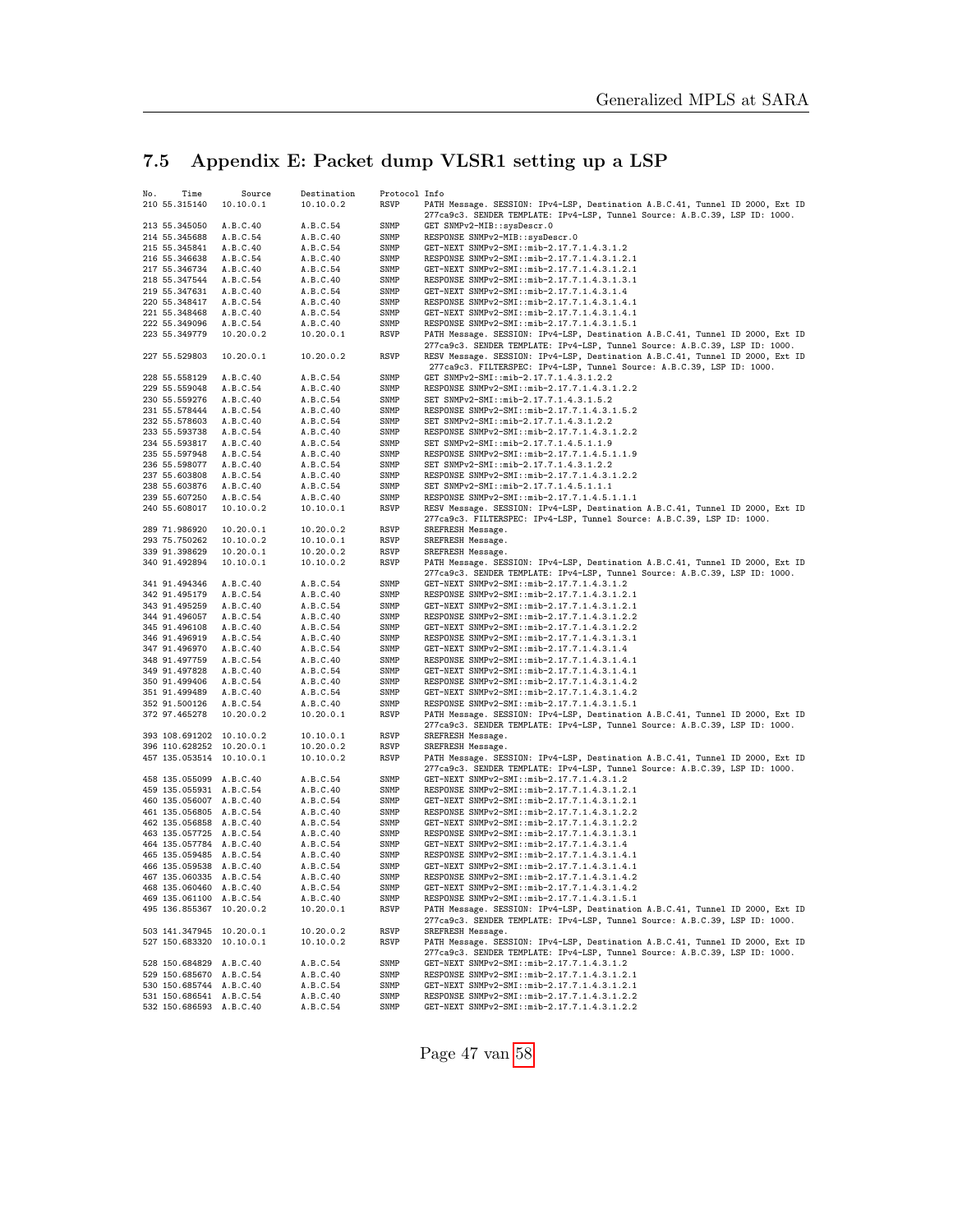| 533 150.687409 A.B.C.54  | A.B.C.40  | SNMP        | RESPONSE SNMPv2-SMI::mib-2.17.7.1.4.3.1.3.1                                   |
|--------------------------|-----------|-------------|-------------------------------------------------------------------------------|
| 534 150.687478 A.B.C.40  | A.B.C.54  | SNMP        | GET-NEXT SNMPv2-SMI::mib-2.17.7.1.4.3.1.4                                     |
| 535 150.688268 A.B.C.54  | A.B.C.40  | SNMP        | RESPONSE SNMPv2-SMI::mib-2.17.7.1.4.3.1.4.1                                   |
| 536 150.688330 A.B.C.40  | A.B.C.54  | SNMP        | GET-NEXT SNMPv2-SMI::mib-2.17.7.1.4.3.1.4.1                                   |
| 537 150.689128 A.B.C.54  | A.B.C.40  | SNMP        | RESPONSE SNMPv2-SMI::mib-2.17.7.1.4.3.1.4.2                                   |
| 538 150.689178 A.B.C.40  | A.B.C.54  | SNMP        | GET-NEXT SNMPv2-SMI::mib-2.17.7.1.4.3.1.4.2                                   |
| 539 150.689816 A.B.C.54  | A.B.C.40  | SNMP        | RESPONSE SNMPv2-SMI::mib-2.17.7.1.4.3.1.5.1                                   |
| 541 151.051124 10.10.0.2 | 10.10.0.1 | <b>RSVP</b> | SREFRESH Message.                                                             |
| 585 168.091700 10.10.0.2 | 10.10.0.1 | RSVP        | SREFRESH Message.                                                             |
| 594 174.355440 10.20.0.2 | 10.20.0.1 | <b>RSVP</b> | PATH Message. SESSION: IPv4-LSP, Destination A.B.C.41, Tunnel ID 2000, Ext ID |
|                          |           |             | 277ca9c3. SENDER TEMPLATE: IPv4-LSP, Tunnel Source: A.B.C.39, LSP ID: 1000.   |
| 601 177.258259 10.20.0.1 | 10.20.0.2 | <b>RSVP</b> | SREFRESH Message.                                                             |
| 610 180.742913 10.10.0.1 | 10.10.0.2 | <b>RSVP</b> | PATH Message. SESSION: IPv4-LSP, Destination A.B.C.41, Tunnel ID 2000, Ext ID |
|                          |           |             | 277ca9c3. SENDER TEMPLATE: IPv4-LSP, Tunnel Source: A.B.C.39, LSP ID: 1000.   |
| 611 180.744426 A.B.C.40  | A.B.C.54  | SNMP        | GET-NEXT SNMPv2-SMI::mib-2.17.7.1.4.3.1.2                                     |
| 612 180.745254 A.B.C.54  | A.B.C.40  | SNMP        | RESPONSE SNMPv2-SMI::mib-2.17.7.1.4.3.1.2.1                                   |
| 613 180.745327 A.B.C.40  | A.B.C.54  | SNMP        | GET-NEXT SNMPv2-SMI::mib-2.17.7.1.4.3.1.2.1                                   |
| 614 180.746124 A.B.C.54  | A.B.C.40  | SNMP        | RESPONSE SNMPv2-SMI::mib-2.17.7.1.4.3.1.2.2                                   |
| 615 180.746191 A.B.C.40  | A.B.C.54  | SNMP        | GET-NEXT SNMPv2-SMI::mib-2.17.7.1.4.3.1.2.2                                   |
| 616 180.747006 A.B.C.54  | A.B.C.40  | SNMP        | RESPONSE SNMPv2-SMI::mib-2.17.7.1.4.3.1.3.1                                   |
| 617 180.747066 A.B.C.40  | A.B.C.54  | SNMP        | GET-NEXT SNMPv2-SMI::mib-2.17.7.1.4.3.1.4                                     |
| 618 180.747855 A.B.C.54  | A.B.C.40  | SNMP        | RESPONSE SNMPv2-SMI::mib-2.17.7.1.4.3.1.4.1                                   |
| 619 180.747906 A.B.C.40  | A.B.C.54  | SNMP        | GET-NEXT SNMPv2-SMI::mib-2.17.7.1.4.3.1.4.1                                   |
| 620 180.748701 A.B.C.54  | A.B.C.40  | SNMP        | RESPONSE SNMPv2-SMI::mib-2.17.7.1.4.3.1.4.2                                   |
| 621 180.748752 A.B.C.40  | A.B.C.54  | SNMP        | GET-NEXT SNMPv2-SMI::mib-2.17.7.1.4.3.1.4.2                                   |
| 622 180.749390 A.B.C.54  | A.B.C.40  | SNMP        | RESPONSE SNMPv2-SMI::mib-2.17.7.1.4.3.1.5.1                                   |
| 632 185.104419 10.10.0.2 | 10.10.0.1 | <b>RSVP</b> | SREFRESH Message.                                                             |
| 672 199.913317 10.10.0.1 | 10.10.0.2 | <b>RSVP</b> | PATH Message. SESSION: IPv4-LSP, Destination A.B.C.41, Tunnel ID 2000, Ext ID |
|                          |           |             | 277ca9c3. SENDER TEMPLATE: IPv4-LSP, Tunnel Source: A.B.C.39, LSP ID: 1000.   |
| 673 199.914877 A.B.C.40  | A.B.C.54  | SNMP        | GET-NEXT SNMPv2-SMI::mib-2.17.7.1.4.3.1.2                                     |
| 674 199.915711 A.B.C.54  | A.B.C.40  | SNMP        | RESPONSE SNMPv2-SMI::mib-2.17.7.1.4.3.1.2.1                                   |
| 675 199.915781 A.B.C.40  | A.B.C.54  | SNMP        | GET-NEXT SNMPv2-SMI::mib-2.17.7.1.4.3.1.2.1                                   |
| 676 199.916575 A.B.C.54  | A.B.C.40  | SNMP        | RESPONSE SNMPv2-SMI::mib-2.17.7.1.4.3.1.2.2                                   |
| 677 199.916625 A.B.C.40  | A.B.C.54  | SNMP        | GET-NEXT SNMPv2-SMI::mib-2.17.7.1.4.3.1.2.2                                   |
| 678 199.917457 A.B.C.54  | A.B.C.40  | SNMP        | RESPONSE SNMPv2-SMI::mib-2.17.7.1.4.3.1.3.1                                   |
| 679 199.917511 A.B.C.40  | A.B.C.54  | SNMP        | GET-NEXT SNMPv2-SMI::mib-2.17.7.1.4.3.1.4                                     |
| 680 199.918301 A.B.C.54  | A.B.C.40  | SNMP        | RESPONSE SNMPv2-SMI::mib-2.17.7.1.4.3.1.4.1                                   |
| 681 199.918373 A.B.C.40  | A.B.C.54  | SNMP        | GET-NEXT SNMPv2-SMI::mib-2.17.7.1.4.3.1.4.1                                   |
| 682 199.919174 A.B.C.54  | A.B.C.40  | SNMP        | RESPONSE SNMPv2-SMI::mib-2.17.7.1.4.3.1.4.2                                   |
| 683 199.919231 A.B.C.40  | A.B.C.54  | SNMP        | GET-NEXT SNMPv2-SMI::mib-2.17.7.1.4.3.1.4.2                                   |
| 684 199.919868 A.B.C.54  | A.B.C.40  | SNMP        | RESPONSE SNMPv2-SMI::mib-2.17.7.1.4.3.1.5.1                                   |
| 689 201.661765 10.10.0.2 | 10.10.0.1 | RSVP        | SREFRESH Message.                                                             |
| 699 206.155112 10.20.0.2 | 10.20.0.1 | <b>RSVP</b> | PATH Message. SESSION: IPv4-LSP, Destination A.B.C.41, Tunnel ID 2000, Ext ID |
|                          |           |             | 277ca9c3. SENDER TEMPLATE: IPv4-LSP, Tunnel Source: A.B.C.39, LSP ID: 1000.   |
| 751 221.688178 10.20.0.1 | 10.20.0.2 | <b>RSVP</b> | SREFRESH Message.                                                             |
| 770 233.602858 10.10.0.1 | 10.10.0.2 | RSVP        | PATH Message. SESSION: IPv4-LSP, Destination A.B.C.41, Tunnel ID 2000, Ext ID |
|                          |           |             | 277ca9c3. SENDER TEMPLATE: IPv4-LSP, Tunnel Source: A.B.C.39, LSP ID: 1000.   |
| 771 233.604527 A.B.C.40  | A.B.C.54  | SNMP        | GET-NEXT SNMPv2-SMI::mib-2.17.7.1.4.3.1.2                                     |
| 772 233.605367 A.B.C.54  | A.B.C.40  | SNMP        | RESPONSE SNMPv2-SMI::mib-2.17.7.1.4.3.1.2.1                                   |
| 773 233.605438 A.B.C.40  | A.B.C.54  | SNMP        | GET-NEXT SNMPv2-SMI::mib-2.17.7.1.4.3.1.2.1                                   |
| 774 233.606232 A.B.C.54  | A.B.C.40  | SNMP        | RESPONSE SNMPv2-SMI::mib-2.17.7.1.4.3.1.2.2                                   |
| 775 233.606278 A.B.C.40  | A.B.C.54  | SNMP        | GET-NEXT SNMPv2-SMI::mib-2.17.7.1.4.3.1.2.2                                   |
| 776 233.607375 A.B.C.54  | A.B.C.40  | SNMP        | RESPONSE SNMPv2-SMI::mib-2.17.7.1.4.3.1.3.1                                   |
| 777 233.607421 A.B.C.40  | A.B.C.54  | SNMP        | GET-NEXT SNMPv2-SMI::mib-2.17.7.1.4.3.1.4                                     |
| 778 233.609058 A.B.C.54  | A.B.C.40  | SNMP        | RESPONSE SNMPv2-SMI::mib-2.17.7.1.4.3.1.4.1                                   |
| 779 233.609108 A.B.C.40  | A.B.C.54  | SNMP        | GET-NEXT SNMPv2-SMI::mib-2.17.7.1.4.3.1.4.1                                   |
| 780 233.609901 A.B.C.54  | A.B.C.40  | SNMP        | RESPONSE SNMPv2-SMI::mib-2.17.7.1.4.3.1.4.2                                   |
| 781 233.609943 A.B.C.40  | A.B.C.54  | SNMP        | GET-NEXT SNMPv2-SMI::mib-2.17.7.1.4.3.1.4.2                                   |
| 782 233.610574 A.B.C.54  | A.B.C.40  | SNMP        | RESPONSE SNMPv2-SMI::mib-2.17.7.1.4.3.1.5.1                                   |
| 793 239.215501 10.20.0.2 | 10.20.0.1 | <b>RSVP</b> | PATH Message. SESSION: IPv4-LSP, Destination A.B.C.41, Tunnel ID 2000, Ext ID |
|                          |           |             | 277ca9c3. SENDER TEMPLATE: IPv4-LSP, Tunnel Source: A.B.C.39, LSP ID: 1000.   |
| 802 241.171585 10.10.0.2 | 10.10.0.1 | <b>RSVP</b> | SREFRESH Message.                                                             |
| 842 258.348808 10.20.0.1 | 10.20.0.2 | <b>RSVP</b> | SREFRESH Message.                                                             |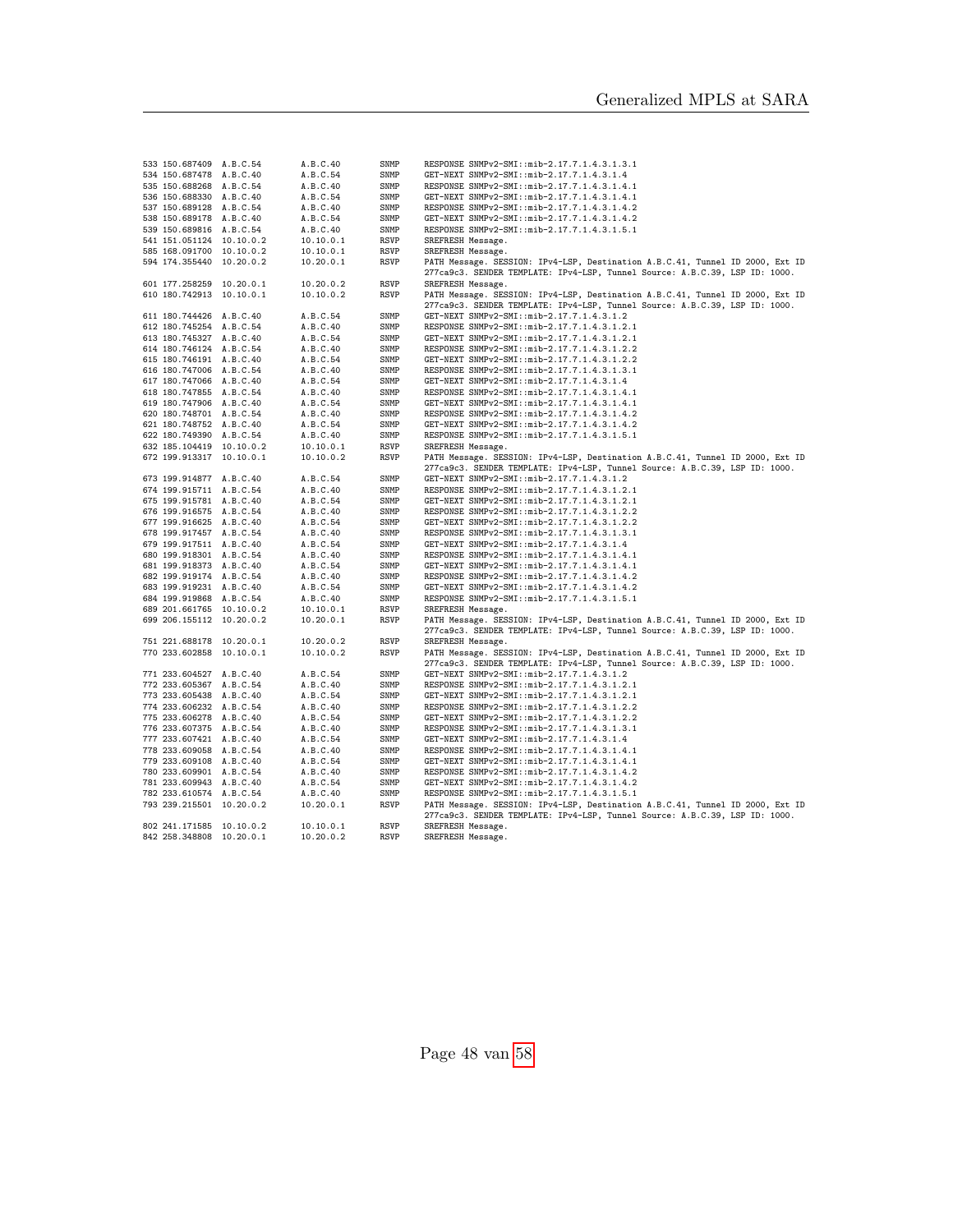# <span id="page-48-0"></span>7.6 Appendix F: Packet dump VLSR2 setting up a LSP

| No. | Time<br>207 56.556381          | Source<br>10.20.0.2  | Destination<br>10.20.0.1 | Protocol Info<br>RSVP | PATH Message. SESSION: IPv4-LSP, Destination A.B.C.41, Tunnel ID 2000, Ext ID                                                                                |
|-----|--------------------------------|----------------------|--------------------------|-----------------------|--------------------------------------------------------------------------------------------------------------------------------------------------------------|
|     |                                |                      |                          |                       | 277ca9c3. SENDER TEMPLATE: IPv4-LSP, Tunnel Source: A.B.C.39, LSP ID: 1000.                                                                                  |
|     | 210 56.583934                  | A.B.C.42             | A.B.C.58                 | SNMP                  | GET SNMPv2-MIB::sysDescr.0                                                                                                                                   |
|     | 211 56.591363                  | A.B.C.58             | A.B.C.42                 | SNMP                  | RESPONSE SNMPv2-MIB::sysDescr.0                                                                                                                              |
|     | 212 56.591513                  | A.B.C.42             | A.B.C.58                 | SNMP                  | GET-NEXT SNMPv2-SMI::mib-2.17.7.1.4.3.1.2                                                                                                                    |
|     | 213 56.593036                  | A.B.C.58             | A.B.C.42                 | SNMP                  | RESPONSE SNMPv2-SMI::mib-2.17.7.1.4.3.1.2.1                                                                                                                  |
|     | 214 56.593106                  | A.B.C.42             | A.B.C.58                 | SNMP                  | GET-NEXT SNMPv2-SMI::mib-2.17.7.1.4.3.1.2.1                                                                                                                  |
|     | 215 56.597726                  | A.B.C.58             | A.B.C.42                 | SNMP                  | RESPONSE SNMPv2-SMI::mib-2.17.7.1.4.3.1.2.2                                                                                                                  |
|     | 216 56.597835                  | A.B.C.42             | A.B.C.58                 | SNMP                  | GET-NEXT SNMPv2-SMI::mib-2.17.7.1.4.3.1.2.2                                                                                                                  |
|     | 217 56.599832                  | A.B.C.58             | A.B.C.42                 | SNMP                  | RESPONSE SNMPv2-SMI::mib-2.17.7.1.4.3.1.3.1                                                                                                                  |
|     | 218 56.599888                  | A.B.C.42             | A.B.C.58                 | SNMP                  | GET-NEXT SNMPv2-SMI::mib-2.17.7.1.4.3.1.4                                                                                                                    |
|     | 219 56.600928                  | A.B.C.58             | A.B.C.42                 | SNMP                  | RESPONSE SNMPv2-SMI::mib-2.17.7.1.4.3.1.4.1                                                                                                                  |
|     | 220 56.600976                  | A.B.C.42             | A.B.C.58                 | SNMP                  | GET-NEXT SNMPv2-SMI::mib-2.17.7.1.4.3.1.4.1<br>RESPONSE SNMPv2-SMI::mib-2.17.7.1.4.3.1.4.2                                                                   |
|     | 221 56.601951<br>222 56.601999 | A.B.C.58<br>A.B.C.42 | A.B.C.42<br>A.B.C.58     | SNMP<br>SNMP          | GET-NEXT SNMPv2-SMI::mib-2.17.7.1.4.3.1.4.2                                                                                                                  |
|     | 223 56.603889                  | A.B.C.58             | A.B.C.42                 | SNMP                  | RESPONSE SNMPv2-SMI::mib-2.17.7.1.4.3.1.5.1                                                                                                                  |
|     | 224 56.604613                  | 10.30.0.2            | 10.30.0.1                | RSVP                  | PATH Message. SESSION: IPv4-LSP, Destination A.B.C.41, Tunnel ID 2000, Ext ID                                                                                |
|     |                                |                      |                          |                       | 277ca9c3. SENDER TEMPLATE: IPv4-LSP, Tunnel Source: A.B.C.39, LSP ID: 1000.                                                                                  |
|     | 226 56.633880                  | 10.30.0.1            | 10.30.0.2                | <b>RSVP</b>           | RESV Message. SESSION: IPv4-LSP, Destination A.B.C.41, Tunnel ID 2000, Ext ID                                                                                |
|     |                                |                      |                          |                       | 277ca9c3. FILTERSPEC: IPv4-LSP, Tunnel Source: A.B.C.39, LSP ID: 1000.                                                                                       |
|     | 227 56.659563                  | A.B.C.42             | A.B.C.58                 | SNMP                  | GET SNMPv2-SMI::mib-2.17.7.1.4.3.1.2.3                                                                                                                       |
|     | 228 56.660205                  | A.B.C.58             | A.B.C.42                 | SNMP                  | RESPONSE SNMPv2-SMI::mib-2.17.7.1.4.3.1.2.3                                                                                                                  |
|     | 229 56.660369                  | A.B.C.42             | A.B.C.58                 | SNMP                  | SET SNMPv2-SMI::mib-2.17.7.1.4.3.1.5.3                                                                                                                       |
|     | 230 56.671233                  | A.B.C.58             | A.B.C.42                 | SNMP                  | RESPONSE SNMPv2-SMI::mib-2.17.7.1.4.3.1.5.3                                                                                                                  |
|     | 231 56.671374                  | A.B.C.42             | A.B.C.58                 | SNMP                  | SET SNMPv2-SMI::mib-2.17.7.1.4.3.1.2.3                                                                                                                       |
|     | 232 56.725110                  | A.B.C.58             | A.B.C.42                 | SNMP                  | RESPONSE SNMPv2-SMI::mib-2.17.7.1.4.3.1.2.3                                                                                                                  |
|     | 233 56.725174<br>234 56.726751 | A.B.C.42<br>A.B.C.58 | A.B.C.58<br>A.B.C.42     | SNMP<br>SNMP          | SET SNMPv2-SMI::mib-2.17.7.1.4.5.1.1.1<br>RESPONSE SNMPv2-SMI::mib-2.17.7.1.4.5.1.1.1                                                                        |
|     | 235 56.726855                  | A.B.C.42             | A.B.C.58                 | SNMP                  | SET SNMPv2-SMI::mib-2.17.7.1.4.3.1.2.3                                                                                                                       |
|     | 236 56.734000                  | A.B.C.58             | A.B.C.42                 | SNMP                  | RESPONSE SNMPv2-SMI::mib-2.17.7.1.4.3.1.2.3                                                                                                                  |
|     | 237 56.734056                  | A.B.C.42             | A.B.C.58                 | SNMP                  | SET SNMPv2-SMI::mib-2.17.7.1.4.5.1.1.9                                                                                                                       |
|     | 238 56.735626                  | A.B.C.58             | A.B.C.42                 | SNMP                  | RESPONSE SNMPv2-SMI::mib-2.17.7.1.4.5.1.1.9                                                                                                                  |
|     | 239 56.736338                  | 10.20.0.1            | 10.20.0.2                | RSVP                  | RESV Message. SESSION: IPv4-LSP, Destination A.B.C.41, Tunnel ID 2000, Ext ID                                                                                |
|     |                                |                      |                          |                       | 277ca9c3. FILTERSPEC: IPv4-LSP, Tunnel Source: A.B.C.39, LSP ID: 1000.                                                                                       |
|     | 287 73.193455                  | 10.20.0.1            | 10.20.0.2                | RSVP                  | SREFRESH Message.                                                                                                                                            |
|     | 334 92.605157                  | 10.20.0.1            | 10.20.0.2                | RSVP                  | SREFRESH Message.                                                                                                                                            |
|     | 339 93.815812                  | 10.30.0.2            | 10.30.0.1                | <b>RSVP</b>           | PATH Message. SESSION: IPv4-LSP, Destination A.B.C.41, Tunnel ID 2000, Ext ID                                                                                |
|     |                                |                      |                          |                       | 277ca9c3. SENDER TEMPLATE: IPv4-LSP, Tunnel Source: A.B.C.39, LSP ID: 1000.                                                                                  |
|     | 349 97.071802                  | 10.30.0.1            | 10.30.0.2                | RSVP                  | SREFRESH Message.                                                                                                                                            |
|     | 353 98.671877                  | 10.20.0.2            | 10.20.0.1                | RSVP                  | PATH Message. SESSION: IPv4-LSP, Destination A.B.C.41, Tunnel ID 2000, Ext ID                                                                                |
|     |                                |                      |                          |                       | 277ca9c3. SENDER TEMPLATE: IPv4-LSP, Tunnel Source: A.B.C.39, LSP ID: 1000.                                                                                  |
|     | 354 98.673379                  | A.B.C.42             | A.B.C.58                 | SNMP                  | GET-NEXT SNMPv2-SMI::mib-2.17.7.1.4.3.1.2                                                                                                                    |
|     | 355 98.674222                  | A.B.C.58             | A.B.C.42                 | SNMP                  | RESPONSE SNMPv2-SMI::mib-2.17.7.1.4.3.1.2.1                                                                                                                  |
|     | 356 98.674296                  | A.B.C.42             | A.B.C.58                 | SNMP                  | GET-NEXT SNMPv2-SMI::mib-2.17.7.1.4.3.1.2.1                                                                                                                  |
|     | 357 98.675092                  | A.B.C.58             | A.B.C.42                 | SNMP                  | RESPONSE SNMPv2-SMI::mib-2.17.7.1.4.3.1.2.2                                                                                                                  |
|     | 358 98.675152                  | A.B.C.42             | A.B.C.58                 | SNMP                  | GET-NEXT SNMPv2-SMI::mib-2.17.7.1.4.3.1.2.2                                                                                                                  |
|     | 359 98.675950                  | A.B.C.58             | A.B.C.42                 | SNMP<br>SNMP          | RESPONSE SNMPv2-SMI::mib-2.17.7.1.4.3.1.2.3                                                                                                                  |
|     | 360 98.676018<br>361 98.676831 | A.B.C.42<br>A.B.C.58 | A.B.C.58<br>A.B.C.42     | SNMP                  | GET-NEXT SNMPv2-SMI::mib-2.17.7.1.4.3.1.2.3<br>RESPONSE SNMPv2-SMI::mib-2.17.7.1.4.3.1.3.1                                                                   |
|     | 362 98.676891                  | A.B.C.42             | A.B.C.58                 | SNMP                  | GET-NEXT SNMPv2-SMI::mib-2.17.7.1.4.3.1.4                                                                                                                    |
|     | 363 98.677681                  | A.B.C.58             | A.B.C.42                 | SNMP                  | RESPONSE SNMPv2-SMI::mib-2.17.7.1.4.3.1.4.1                                                                                                                  |
|     | 364 98.677737                  | A.B.C.42             | A.B.C.58                 | SNMP                  | GET-NEXT SNMPv2-SMI::mib-2.17.7.1.4.3.1.4.1                                                                                                                  |
|     | 365 98.678526                  | A.B.C.58             | A.B.C.42                 | SNMP                  | RESPONSE SNMPv2-SMI::mib-2.17.7.1.4.3.1.4.2                                                                                                                  |
|     | 366 98.678569                  | A.B.C.42             | A.B.C.58                 | SNMP                  | GET-NEXT SNMPv2-SMI::mib-2.17.7.1.4.3.1.4.2                                                                                                                  |
|     | 367 98.679356                  | A.B.C.58             | A.B.C.42                 | SNMP                  | RESPONSE SNMPv2-SMI::mib-2.17.7.1.4.3.1.4.3                                                                                                                  |
|     | 368 98.679399                  | A.B.C.42             | A.B.C.58                 | SNMP                  | GET-NEXT SNMPv2-SMI::mib-2.17.7.1.4.3.1.4.3                                                                                                                  |
|     | 369 98.680029                  | A.B.C.58             | A.B.C.42                 | SNMP                  | RESPONSE SNMPv2-SMI::mib-2.17.7.1.4.3.1.5.1                                                                                                                  |
|     | 394 111.834780 10.20.0.1       |                      | 10.20.0.2                | RSVP                  | SREFRESH Message.                                                                                                                                            |
|     | 402 116.632631 10.30.0.1       |                      | 10.30.0.2                | RSVP                  | SREFRESH Message.                                                                                                                                            |
|     | 426 126.426113 10.30.0.2       |                      | 10.30.0.1                | RSVP                  | PATH Message. SESSION: IPv4-LSP, Destination A.B.C.41, Tunnel ID 2000, Ext ID                                                                                |
|     | 475 138.061961 10.20.0.2       |                      | 10.20.0.1                | RSVP                  | 277ca9c3. SENDER TEMPLATE: IPv4-LSP, Tunnel Source: A.B.C.39, LSP ID: 1000.<br>PATH Message. SESSION: IPv4-LSP, Destination A.B.C.41, Tunnel ID 2000, Ext ID |
|     |                                |                      |                          |                       | 277ca9c3. SENDER TEMPLATE: IPv4-LSP, Tunnel Source: A.B.C.39, LSP ID: 1000.                                                                                  |
|     | 476 138.063485 A.B.C.42        |                      | A.B.C.58                 | SNMP                  | GET-NEXT SNMPv2-SMI::mib-2.17.7.1.4.3.1.2                                                                                                                    |
|     | 477 138.064324 A.B.C.58        |                      | A.B.C.42                 | SNMP                  | RESPONSE SNMPv2-SMI::mib-2.17.7.1.4.3.1.2.1                                                                                                                  |
|     | 478 138.064401 A.B.C.42        |                      | A.B.C.58                 | SNMP                  | GET-NEXT SNMPv2-SMI::mib-2.17.7.1.4.3.1.2.1                                                                                                                  |
|     | 479 138.065199 A.B.C.58        |                      | A.B.C.42                 | SNMP                  | RESPONSE SNMPv2-SMI::mib-2.17.7.1.4.3.1.2.2                                                                                                                  |
|     | 480 138.065253 A.B.C.42        |                      | A.B.C.58                 | ${\tt{SNMP}}$         | GET-NEXT SNMPv2-SMI::mib-2.17.7.1.4.3.1.2.2                                                                                                                  |
|     | 481 138.066055 A.B.C.58        |                      | A.B.C.42                 | SNMP                  | RESPONSE SNMPv2-SMI::mib-2.17.7.1.4.3.1.2.3                                                                                                                  |
|     | 482 138.066106 A.B.C.42        |                      | A.B.C.58                 | SNMP                  | GET-NEXT SNMPv2-SMI::mib-2.17.7.1.4.3.1.2.3                                                                                                                  |
|     | 483 138.066920 A.B.C.58        |                      | A.B.C.42                 | SNMP                  | RESPONSE SNMPv2-SMI::mib-2.17.7.1.4.3.1.3.1                                                                                                                  |
|     | 484 138.066975 A.B.C.42        |                      | A.B.C.58                 | SNMP                  | GET-NEXT SNMPv2-SMI::mib-2.17.7.1.4.3.1.4                                                                                                                    |
|     | 485 138.067767 A.B.C.58        |                      | A.B.C.42                 | SNMP                  | RESPONSE SNMPv2-SMI::mib-2.17.7.1.4.3.1.4.1                                                                                                                  |
|     | 486 138.067818 A.B.C.42        |                      | A.B.C.58                 | SNMP                  | GET-NEXT SNMPv2-SMI::mib-2.17.7.1.4.3.1.4.1                                                                                                                  |
|     | 487 138.068608 A.B.C.58        |                      | A.B.C.42                 | SNMP                  | RESPONSE SNMPv2-SMI::mib-2.17.7.1.4.3.1.4.2                                                                                                                  |

Page 49 van [58](#page-57-0)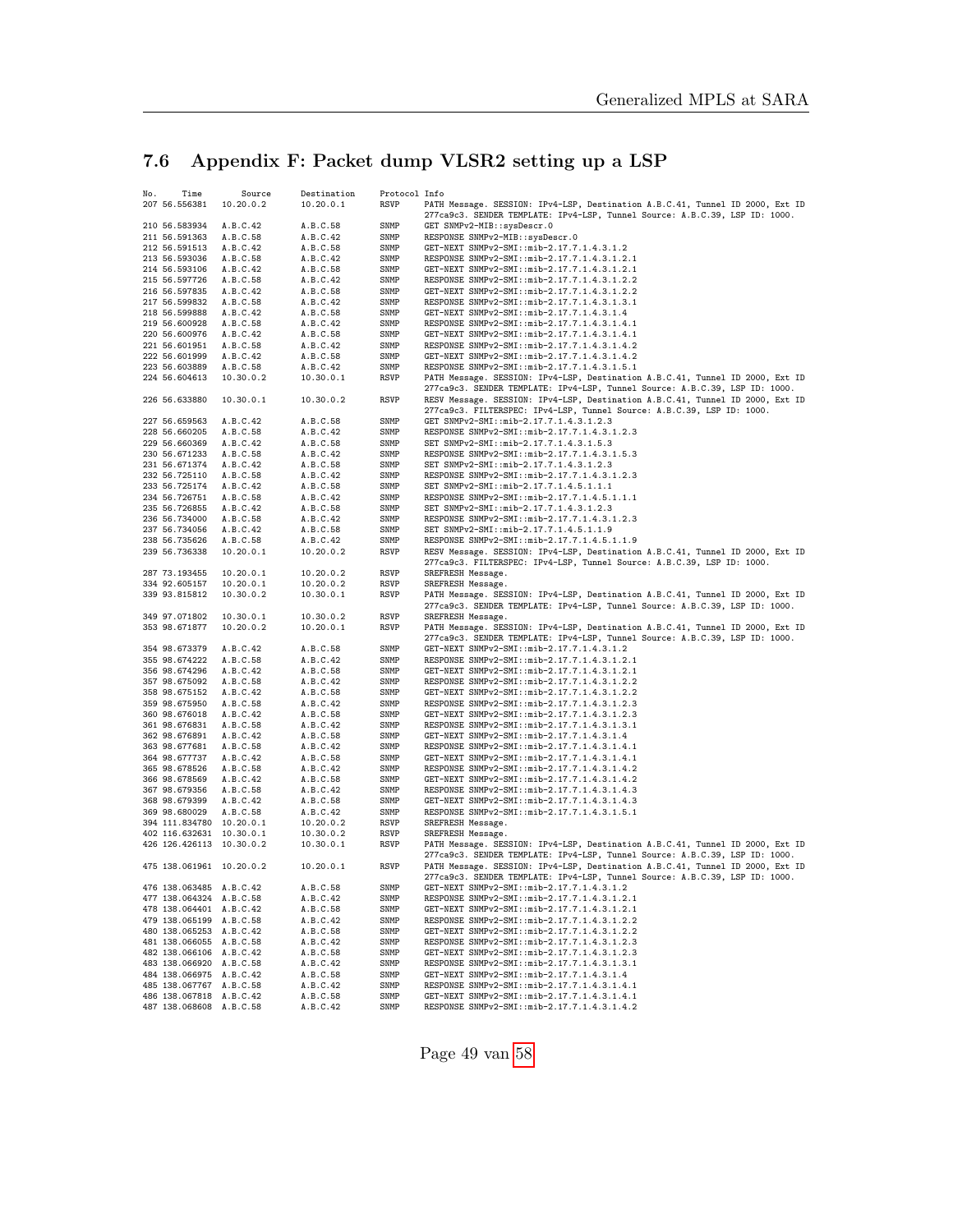| 488 138.068668 A.B.C.42  |                          | A.B.C.58               | SNMP                       | GET-NEXT SNMPv2-SMI::mib-2.17.7.1.4.3.1.4.2                                                                                                                                       |
|--------------------------|--------------------------|------------------------|----------------------------|-----------------------------------------------------------------------------------------------------------------------------------------------------------------------------------|
| 489 138.069462 A.B.C.58  |                          | A.B.C.42               | <b>SNMP</b>                | RESPONSE SNMPv2-SMI::mib-2.17.7.1.4.3.1.4.3                                                                                                                                       |
| 490 138.069544 A.B.C.42  |                          | A.B.C.58               | SNMP                       | GET-NEXT SNMPv2-SMI::mib-2.17.7.1.4.3.1.4.3                                                                                                                                       |
| 491 138.070178 A.B.C.58  |                          | A.B.C.42               | SNMP                       | RESPONSE SNMPv2-SMI::mib-2.17.7.1.4.3.1.5.1                                                                                                                                       |
|                          |                          |                        |                            |                                                                                                                                                                                   |
| 502 142.554469 10.20.0.1 |                          | 10.20.0.2              | <b>RSVP</b>                | SREFRESH Message.                                                                                                                                                                 |
| 510 145.913228 10.30.0.1 |                          | 10.30.0.2              | <b>RSVP</b>                | SREFRESH Message.                                                                                                                                                                 |
| 557 164.286153 10.30.0.2 |                          | 10.30.0.1              | <b>RSVP</b>                | PATH Message. SESSION: IPv4-LSP, Destination A.B.C.41, Tunnel ID 2000, Ext ID<br>277ca9c3. SENDER TEMPLATE: IPv4-LSP, Tunnel Source: A.B.C.39, LSP ID: 1000.                      |
| 576 175.562036 10.20.0.2 |                          | 10.20.0.1              | <b>RSVP</b>                | PATH Message. SESSION: IPv4-LSP, Destination A.B.C.41, Tunnel ID 2000, Ext ID<br>277ca9c3. SENDER TEMPLATE: IPv4-LSP, Tunnel Source: A.B.C.39, LSP ID: 1000.                      |
| 577 175.563554 A.B.C.42  |                          | A.B.C.58               | SNMP                       | GET-NEXT SNMPv2-SMI::mib-2.17.7.1.4.3.1.2                                                                                                                                         |
| 578 175.564392 A.B.C.58  |                          | A.B.C.42               | SNMP                       | RESPONSE SNMPv2-SMI::mib-2.17.7.1.4.3.1.2.1                                                                                                                                       |
| 579 175.564463 A.B.C.42  |                          | A.B.C.58               | SNMP                       | GET-NEXT SNMPv2-SMI::mib-2.17.7.1.4.3.1.2.1                                                                                                                                       |
|                          |                          |                        |                            |                                                                                                                                                                                   |
| 580 175.565256 A.B.C.58  |                          | A.B.C.42               | ${\tt{SNMP}}$              | RESPONSE SNMPv2-SMI::mib-2.17.7.1.4.3.1.2.2                                                                                                                                       |
| 581 175.565323 A.B.C.42  |                          | A.B.C.58               | SNMP                       | GET-NEXT SNMPv2-SMI::mib-2.17.7.1.4.3.1.2.2                                                                                                                                       |
| 582 175.566126 A.B.C.58  |                          | A.B.C.42               | SNMP                       | RESPONSE SNMPv2-SMI::mib-2.17.7.1.4.3.1.2.3                                                                                                                                       |
| 583 175.566178 A.B.C.42  |                          | A.B.C.58               | SNMP                       | GET-NEXT SNMPv2-SMI::mib-2.17.7.1.4.3.1.2.3                                                                                                                                       |
| 584 175.566997 A.B.C.58  |                          | A.B.C.42               | SNMP                       | RESPONSE SNMPv2-SMI::mib-2.17.7.1.4.3.1.3.1                                                                                                                                       |
| 585 175.567054 A.B.C.42  |                          | A.B.C.58               | SNMP                       | GET-NEXT SNMPv2-SMI::mib-2.17.7.1.4.3.1.4                                                                                                                                         |
| 586 175.567852 A.B.C.58  |                          | A.B.C.42               | SNMP                       | RESPONSE SNMPv2-SMI::mib-2.17.7.1.4.3.1.4.1                                                                                                                                       |
| 587 175.567903 A.B.C.42  |                          | A.B.C.58               | SNMP                       | GET-NEXT SNMPv2-SMI::mib-2.17.7.1.4.3.1.4.1                                                                                                                                       |
|                          |                          |                        |                            |                                                                                                                                                                                   |
| 588 175.568696 A.B.C.58  |                          | A.B.C.42               | SNMP                       | RESPONSE SNMPv2-SMI::mib-2.17.7.1.4.3.1.4.2                                                                                                                                       |
| 589 175.568752 A.B.C.42  |                          | A.B.C.58               | SNMP                       | GET-NEXT SNMPv2-SMI::mib-2.17.7.1.4.3.1.4.2                                                                                                                                       |
| 590 175.569551 A.B.C.58  |                          | A.B.C.42               | SNMP                       | RESPONSE SNMPv2-SMI::mib-2.17.7.1.4.3.1.4.3                                                                                                                                       |
| 591 175.569602 A.B.C.42  |                          | A.B.C.58               | SNMP                       | GET-NEXT SNMPv2-SMI::mib-2.17.7.1.4.3.1.4.3                                                                                                                                       |
| 592 175.570243 A.B.C.58  |                          | A.B.C.42               | SNMP                       | RESPONSE SNMPv2-SMI::mib-2.17.7.1.4.3.1.5.1                                                                                                                                       |
| 599 178.464777 10.20.0.1 |                          | 10.20.0.2              | <b>RSVP</b>                | SREFRESH Message.                                                                                                                                                                 |
| 607 181.343115 10.30.0.1 |                          | 10.30.0.2              | <b>RSVP</b>                | SREFRESH Message.                                                                                                                                                                 |
| 620 184.115620 10.30.0.2 |                          | 10.30.0.1              | <b>RSVP</b>                | PATH Message. SESSION: IPv4-LSP, Destination A.B.C.41, Tunnel ID 2000, Ext ID<br>277ca9c3. SENDER TEMPLATE: IPv4-LSP, Tunnel Source: A.B.C.39, LSP ID: 1000.                      |
| 673 207.361703 10.20.0.2 |                          | 10.20.0.1              | <b>RSVP</b>                | PATH Message. SESSION: IPv4-LSP, Destination A.B.C.41, Tunnel ID 2000, Ext ID                                                                                                     |
|                          |                          |                        |                            | 277ca9c3. SENDER TEMPLATE: IPv4-LSP, Tunnel Source: A.B.C.39, LSP ID: 1000.                                                                                                       |
| 674 207.363162 A.B.C.42  |                          | A.B.C.58               | SNMP                       | GET-NEXT SNMPv2-SMI::mib-2.17.7.1.4.3.1.2                                                                                                                                         |
| 675 207.364015 A.B.C.58  |                          | A.B.C.42               | SNMP                       | RESPONSE SNMPv2-SMI::mib-2.17.7.1.4.3.1.2.1                                                                                                                                       |
| 676 207.364095 A.B.C.42  |                          | A.B.C.58               | SNMP                       | GET-NEXT SNMPv2-SMI::mib-2.17.7.1.4.3.1.2.1                                                                                                                                       |
| 677 207.364893 A.B.C.58  |                          | A.B.C.42               | SNMP                       | RESPONSE SNMPv2-SMI::mib-2.17.7.1.4.3.1.2.2                                                                                                                                       |
| 678 207.364965 A.B.C.42  |                          | A.B.C.58               | SNMP                       | GET-NEXT SNMPv2-SMI::mib-2.17.7.1.4.3.1.2.2                                                                                                                                       |
| 679 207.365771 A.B.C.58  |                          | A.B.C.42               | SNMP                       | RESPONSE SNMPv2-SMI::mib-2.17.7.1.4.3.1.2.3                                                                                                                                       |
| 680 207.365831 A.B.C.42  |                          | A.B.C.58               | SNMP                       | GET-NEXT SNMPv2-SMI::mib-2.17.7.1.4.3.1.2.3                                                                                                                                       |
| 681 207.366651 A.B.C.58  |                          | A.B.C.42               | SNMP                       | RESPONSE SNMPv2-SMI::mib-2.17.7.1.4.3.1.3.1                                                                                                                                       |
| 682 207.366709 A.B.C.42  |                          |                        | SNMP                       |                                                                                                                                                                                   |
|                          |                          | A.B.C.58               |                            | GET-NEXT SNMPv2-SMI::mib-2.17.7.1.4.3.1.4                                                                                                                                         |
| 683 207.367504 A.B.C.58  |                          | A.B.C.42               | SNMP                       | RESPONSE SNMPv2-SMI::mib-2.17.7.1.4.3.1.4.1                                                                                                                                       |
| 684 207.367568 A.B.C.42  |                          | A.B.C.58               | SNMP                       | GET-NEXT SNMPv2-SMI::mib-2.17.7.1.4.3.1.4.1                                                                                                                                       |
| 685 207.368363 A.B.C.58  |                          | A.B.C.42               | SNMP                       | RESPONSE SNMPv2-SMI::mib-2.17.7.1.4.3.1.4.2                                                                                                                                       |
| 686 207.368441 A.B.C.42  |                          | A.B.C.58               | SNMP                       | GET-NEXT SNMPv2-SMI::mib-2.17.7.1.4.3.1.4.2                                                                                                                                       |
| 687 207.369243 A.B.C.58  |                          | A.B.C.42               | SNMP                       | RESPONSE SNMPv2-SMI::mib-2.17.7.1.4.3.1.4.3                                                                                                                                       |
| 688 207.369298 A.B.C.42  |                          | A.B.C.58               | SNMP                       | GET-NEXT SNMPv2-SMI::mib-2.17.7.1.4.3.1.4.3                                                                                                                                       |
| 689 207.369936 A.B.C.58  |                          | A.B.C.42               | SNMP                       | RESPONSE SNMPv2-SMI::mib-2.17.7.1.4.3.1.5.1                                                                                                                                       |
| 717 215.976200 10.30.0.2 |                          | 10.30.0.1              | <b>RSVP</b>                | PATH Message. SESSION: IPv4-LSP, Destination A.B.C.41, Tunnel ID 2000, Ext ID                                                                                                     |
|                          |                          |                        |                            | 277ca9c3. SENDER TEMPLATE: IPv4-LSP, Tunnel Source: A.B.C.39, LSP ID: 1000.                                                                                                       |
| 737 221.033294 10.30.0.1 |                          | 10.30.0.2              | <b>RSVP</b>                | SREFRESH Message.                                                                                                                                                                 |
| 741 222.894688 10.20.0.1 |                          | 10.20.0.2              | <b>RSVP</b>                | SREFRESH Message.                                                                                                                                                                 |
| 770 240.422090 10.20.0.2 |                          | 10.20.0.1              | <b>RSVP</b>                | PATH Message. SESSION: IPv4-LSP, Destination A.B.C.41, Tunnel ID 2000, Ext ID<br>277ca9c3. SENDER TEMPLATE: IPv4-LSP, Tunnel Source: A.B.C.39, LSP ID: 1000.                      |
| 771 240.423556 A.B.C.42  |                          | A.B.C.58               | SNMP                       | GET-NEXT SNMPv2-SMI::mib-2.17.7.1.4.3.1.2                                                                                                                                         |
| 772 240.424629 A.B.C.58  |                          | A.B.C.42               | SNMP                       | RESPONSE SNMPv2-SMI::mib-2.17.7.1.4.3.1.2.1                                                                                                                                       |
| 773 240.424709 A.B.C.42  |                          | A.B.C.58               | SNMP                       | GET-NEXT SNMPv2-SMI::mib-2.17.7.1.4.3.1.2.1                                                                                                                                       |
| 774 240.425509 A.B.C.58  |                          | A.B.C.42               | SNMP                       | RESPONSE SNMPv2-SMI::mib-2.17.7.1.4.3.1.2.2                                                                                                                                       |
| 775 240.425564 A.B.C.42  |                          | A.B.C.58               | SNMP                       | GET-NEXT SNMPv2-SMI::mib-2.17.7.1.4.3.1.2.2                                                                                                                                       |
| 776 240.426362 A.B.C.58  |                          | A.B.C.42               | SNMP                       | RESPONSE SNMPv2-SMI::mib-2.17.7.1.4.3.1.2.3                                                                                                                                       |
| 777 240.426427 A.B.C.42  |                          | A.B.C.58               | SNMP                       | GET-NEXT SNMPv2-SMI::mib-2.17.7.1.4.3.1.2.3                                                                                                                                       |
|                          |                          |                        |                            |                                                                                                                                                                                   |
| 778 240.427245 A.B.C.58  |                          | A.B.C.42               | SNMP                       | RESPONSE SNMPv2-SMI::mib-2.17.7.1.4.3.1.3.1                                                                                                                                       |
| 779 240.427305 A.B.C.42  |                          | A.B.C.58               | SNMP                       | GET-NEXT SNMPv2-SMI::mib-2.17.7.1.4.3.1.4                                                                                                                                         |
| 780 240.428102 A.B.C.58  |                          | A.B.C.42               | SNMP                       | RESPONSE SNMPv2-SMI::mib-2.17.7.1.4.3.1.4.1                                                                                                                                       |
| 781 240.428161 A.B.C.42  |                          | A.B.C.58               | SNMP                       | GET-NEXT SNMPv2-SMI::mib-2.17.7.1.4.3.1.4.1                                                                                                                                       |
| 782 240.428956 A.B.C.58  |                          | A.B.C.42               | SNMP                       | RESPONSE SNMPv2-SMI::mib-2.17.7.1.4.3.1.4.2                                                                                                                                       |
| 783 240.429006 A.B.C.42  |                          | A.B.C.58               | SNMP                       | GET-NEXT SNMPv2-SMI::mib-2.17.7.1.4.3.1.4.2                                                                                                                                       |
| 784 240.429803 A.B.C.58  |                          | A.B.C.42               | SNMP                       | RESPONSE SNMPv2-SMI::mib-2.17.7.1.4.3.1.4.3                                                                                                                                       |
| 785 240.429854 A.B.C.42  |                          | A.B.C.58               | SNMP                       | GET-NEXT SNMPv2-SMI::mib-2.17.7.1.4.3.1.4.3                                                                                                                                       |
| 786 240.430491 A.B.C.58  |                          | A.B.C.42               | SNMP                       | RESPONSE SNMPv2-SMI::mib-2.17.7.1.4.3.1.5.1                                                                                                                                       |
|                          |                          |                        |                            |                                                                                                                                                                                   |
|                          |                          |                        |                            |                                                                                                                                                                                   |
| 834 259.555322 10.20.0.1 | 829 257.196020 10.30.0.2 | 10.30.0.1<br>10.20.0.2 | <b>RSVP</b><br><b>RSVP</b> | PATH Message. SESSION: IPv4-LSP, Destination A.B.C.41, Tunnel ID 2000, Ext ID<br>277ca9c3. SENDER TEMPLATE: IPv4-LSP, Tunnel Source: A.B.C.39, LSP ID: 1000.<br>SREFRESH Message. |

Page 50 van [58](#page-57-0)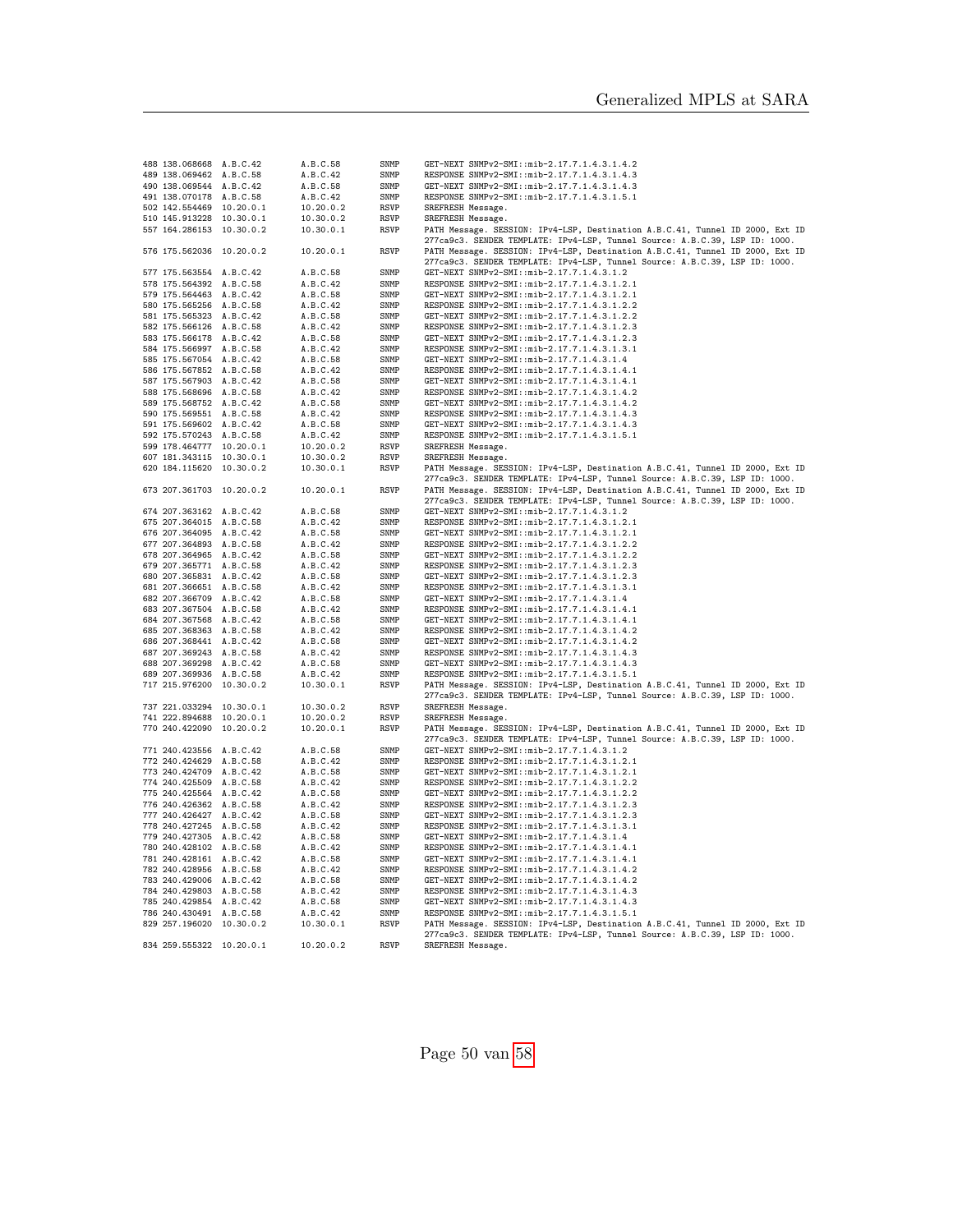# <span id="page-50-0"></span>7.7 Appendix G: Packet dump VLSR1 of tearing down a LSP

| No. | Time          | Source    | Destination | Protocol Info |                                                                                    |
|-----|---------------|-----------|-------------|---------------|------------------------------------------------------------------------------------|
|     | 94 3.804148   | 10.30.0.2 | 10.30.0.1   | <b>RSVP</b>   | PATH Message. SESSION: IPv4-LSP, Destination A.B.C.41, Tunnel ID 2000, Ext ID      |
|     |               |           |             |               | 277ca9c3. SENDER TEMPLATE: IPv4-LSP, Tunnel Source: A.B.C.39, LSP ID: 1000.        |
|     | 136 18.642621 | 10.20.0.1 | 10.20.0.2   | <b>RSVP</b>   | SREFRESH Message.                                                                  |
|     | 178 20.900070 | 10.20.0.2 | 10.20.0.1   | <b>RSVP</b>   | PATH Message. SESSION: IPv4-LSP, Destination A.B.C.41, Tunnel ID 2000, Ext ID      |
|     |               |           |             |               | 277ca9c3. SENDER TEMPLATE: IPv4-LSP, Tunnel Source: A.B.C.39, LSP ID: 1000.        |
|     | 179 20.901530 | A.B.C.42  | A.B.C.58    | SNMP          | GET-NEXT SNMPv2-SMI::mib-2.17.7.1.4.3.1.2                                          |
|     | 180 20.902373 | A.B.C.58  | A.B.C.42    | SNMP          | RESPONSE SNMPv2-SMI::mib-2.17.7.1.4.3.1.2.1                                        |
|     | 181 20.902443 | A.B.C.42  | A.B.C.58    | SNMP          | GET-NEXT SNMPv2-SMI::mib-2.17.7.1.4.3.1.2.1                                        |
|     | 182 20.903246 | A.B.C.58  | A.B.C.42    | SNMP          | RESPONSE SNMPv2-SMI::mib-2.17.7.1.4.3.1.2.2                                        |
|     | 183 20.903293 | A.B.C.42  | A.B.C.58    | SNMP          | GET-NEXT SNMPv2-SMI::mib-2.17.7.1.4.3.1.2.2                                        |
|     | 184 20.904104 | A.B.C.58  | A.B.C.42    | SNMP          | RESPONSE SNMPv2-SMI::mib-2.17.7.1.4.3.1.2.3                                        |
|     | 185 20.904150 | A.B.C.42  | A.B.C.58    | SNMP          | GET-NEXT SNMPv2-SMI::mib-2.17.7.1.4.3.1.2.3                                        |
|     | 186 20.904970 | A.B.C.58  | A.B.C.42    | SNMP          | RESPONSE SNMPv2-SMI::mib-2.17.7.1.4.3.1.3.1                                        |
|     | 187 20.905020 | A.B.C.42  | A.B.C.58    | SNMP          | GET-NEXT SNMPv2-SMI::mib-2.17.7.1.4.3.1.4                                          |
|     | 188 20.905813 | A.B.C.58  | A.B.C.42    | SNMP          | RESPONSE SNMPv2-SMI::mib-2.17.7.1.4.3.1.4.1                                        |
|     | 189 20.905858 | A.B.C.42  | A.B.C.58    | SNMP          | GET-NEXT SNMPv2-SMI::mib-2.17.7.1.4.3.1.4.1                                        |
|     | 190 20.906651 | A.B.C.58  | A.B.C.42    | SNMP          | RESPONSE SNMPv2-SMI::mib-2.17.7.1.4.3.1.4.2                                        |
|     | 191 20.906699 | A.B.C.42  | A.B.C.58    | SNMP          | GET-NEXT SNMPv2-SMI::mib-2.17.7.1.4.3.1.4.2                                        |
|     | 192 20.907493 | A.B.C.58  | A.B.C.42    | SNMP          | RESPONSE SNMPv2-SMI::mib-2.17.7.1.4.3.1.4.3                                        |
|     | 193 20.907539 | A.B.C.42  | A.B.C.58    | SNMP          | GET-NEXT SNMPv2-SMI::mib-2.17.7.1.4.3.1.4.3                                        |
|     | 194 20.908178 | A.B.C.58  | A.B.C.42    | SNMP          | RESPONSE SNMPv2-SMI::mib-2.17.7.1.4.3.1.5.1                                        |
|     | 204 24.635961 | 10.20.0.2 | 10.20.0.1   | <b>RSVP</b>   | PATH TEAR Message. SESSION: IPv4-LSP, Destination A.B.C.41, Tunnel ID 2000, Ext ID |
|     |               |           |             |               | 277ca9c3. SENDER TEMPLATE: IPv4-LSP, Tunnel Source: A.B.C.39, LSP ID: 1000.        |
|     | 205 24.636457 | 10.30.0.2 | 10.30.0.1   | <b>RSVP</b>   | PATH TEAR Message. SESSION: IPv4-LSP, Destination A.B.C.41, Tunnel ID 2000, Ext ID |
|     |               |           |             |               | 277ca9c3. SENDER TEMPLATE: IPv4-LSP, Tunnel Source: A.B.C.39, LSP ID: 1000.        |
|     | 206 24.636929 | A.B.C.42  | A.B.C.58    | SNMP          | SET SNMPv2-SMI::mib-2.17.7.1.4.3.1.2.3                                             |
|     | 207 24.642042 | A.B.C.58  | A.B.C.42    | SNMP          | RESPONSE SNMPv2-SMI::mib-2.17.7.1.4.3.1.2.3                                        |
|     | 208 24.642179 | A.B.C.42  | A.B.C.58    | SNMP          | SET SNMPv2-SMI::mib-2.17.7.1.4.3.1.4.3                                             |
|     | 209 24.645140 | A.B.C.58  | A.B.C.42    | SNMP          | RESPONSE SNMPv2-SMI::mib-2.17.7.1.4.3.1.4.3                                        |
|     | 210 24.645197 | A.B.C.42  | A.B.C.58    | SNMP          | SET SNMPv2-SMI::mib-2.17.7.1.4.5.1.1.1                                             |
|     | 211 24.646544 | A.B.C.58  | A.B.C.42    | SNMP          | RESPONSE SNMPv2-SMI::mib-2.17.7.1.4.5.1.1.1                                        |
|     | 212 24.646678 | A.B.C.42  | A.B.C.58    | SNMP          | SET SNMPv2-SMI::mib-2.17.7.1.4.3.1.2.3                                             |
|     | 213 24.651768 | A.B.C.58  | A.B.C.42    | SNMP          | RESPONSE SNMPv2-SMI::mib-2.17.7.1.4.3.1.2.3                                        |
|     | 214 24.651836 | A.B.C.42  | A.B.C.58    | SNMP          | SET SNMPv2-SMI::mib-2.17.7.1.4.3.1.4.3                                             |
|     | 215 24.654781 | A.B.C.58  | A.B.C.42    | SNMP          | RESPONSE SNMPv2-SMI::mib-2.17.7.1.4.3.1.4.3                                        |
|     | 216 24.654832 | A.B.C.42  | A.B.C.58    | SNMP          | SET SNMPv2-SMI::mib-2.17.7.1.4.5.1.1.9                                             |
|     | 217 24.656185 | A.B.C.58  | A.B.C.42    | SNMP          | RESPONSE SNMPv2-SMI::mib-2.17.7.1.4.5.1.1.9                                        |
|     | 218 24.656352 | A.B.C.42  | A.B.C.58    | SNMP          | SET SNMPv2-SMI::mib-2.17.7.1.4.3.1.5.3                                             |
|     | 219 24.668286 | A.B.C.58  | A.B.C.42    | SNMP          | RESPONSE SNMPv2-SMI::mib-2.17.7.1.4.3.1.5.3                                        |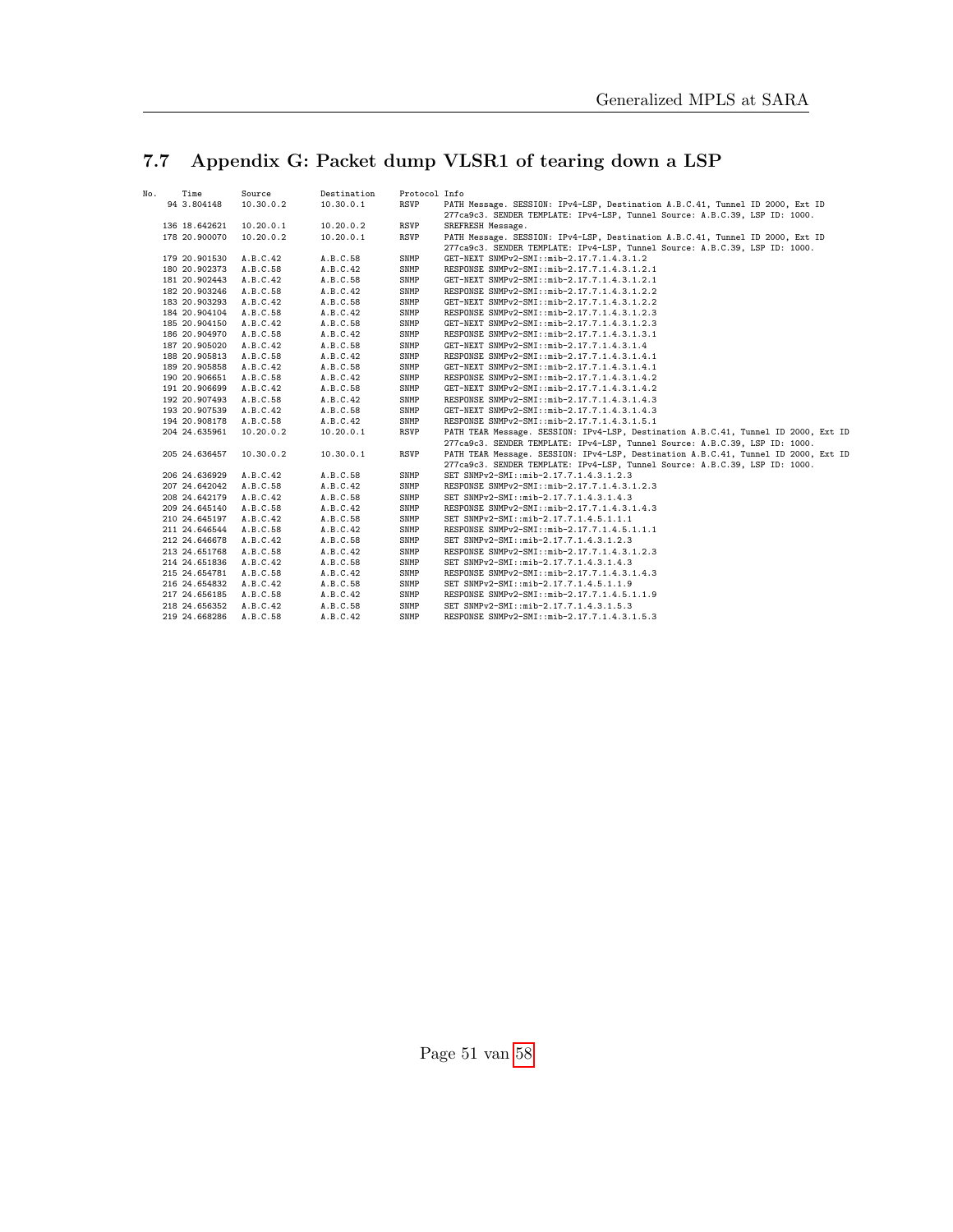# <span id="page-51-0"></span>7.8 Appendix H: Packet dump VLSR2 of tearing down a LSP

| No. | Time          | Source    | Destination | Protocol Info |                                                                                    |
|-----|---------------|-----------|-------------|---------------|------------------------------------------------------------------------------------|
|     | 94 3.804148   | 10.30.0.2 | 10.30.0.1   | <b>RSVP</b>   | PATH Message. SESSION: IPv4-LSP, Destination A.B.C.41, Tunnel ID 2000, Ext ID      |
|     |               |           |             |               | 277ca9c3. SENDER TEMPLATE: IPv4-LSP, Tunnel Source: A.B.C.39, LSP ID: 1000.        |
|     | 136 18.642621 | 10.20.0.1 | 10.20.0.2   | <b>RSVP</b>   | SREFRESH Message.                                                                  |
|     | 178 20.900070 | 10.20.0.2 | 10.20.0.1   | <b>RSVP</b>   | PATH Message. SESSION: IPv4-LSP, Destination A.B.C.41, Tunnel ID 2000, Ext ID      |
|     |               |           |             |               | 277ca9c3. SENDER TEMPLATE: IPv4-LSP, Tunnel Source: A.B.C.39, LSP ID: 1000.        |
|     | 179 20.901530 | A.B.C.42  | A.B.C.58    | SNMP          | GET-NEXT SNMPv2-SMI::mib-2.17.7.1.4.3.1.2                                          |
|     | 180 20.902373 | A.B.C.58  | A.B.C.42    | SNMP          | RESPONSE SNMPv2-SMI::mib-2.17.7.1.4.3.1.2.1                                        |
|     | 181 20.902443 | A.B.C.42  | A.B.C.58    | SNMP          | GET-NEXT SNMPv2-SMI::mib-2.17.7.1.4.3.1.2.1                                        |
|     | 182 20.903246 | A.B.C.58  | A.B.C.42    | SNMP          | RESPONSE SNMPv2-SMI::mib-2.17.7.1.4.3.1.2.2                                        |
|     | 183 20.903293 | A.B.C.42  | A.B.C.58    | SNMP          | GET-NEXT SNMPv2-SMI::mib-2.17.7.1.4.3.1.2.2                                        |
|     | 184 20.904104 | A.B.C.58  | A.B.C.42    | SNMP          | RESPONSE SNMPv2-SMI::mib-2.17.7.1.4.3.1.2.3                                        |
|     | 185 20.904150 | A.B.C.42  | A.B.C.58    | SNMP          | GET-NEXT SNMPv2-SMI::mib-2.17.7.1.4.3.1.2.3                                        |
|     | 186 20.904970 | A.B.C.58  | A.B.C.42    | SNMP          | RESPONSE SNMPv2-SMI::mib-2.17.7.1.4.3.1.3.1                                        |
|     | 187 20.905020 | A.B.C.42  | A.B.C.58    | SNMP          | GET-NEXT SNMPv2-SMI::mib-2.17.7.1.4.3.1.4                                          |
|     | 188 20.905813 | A.B.C.58  | A.B.C.42    | SNMP          | RESPONSE SNMPv2-SMI::mib-2.17.7.1.4.3.1.4.1                                        |
|     | 189 20.905858 | A.B.C.42  | A.B.C.58    | SNMP          | GET-NEXT SNMPv2-SMI::mib-2.17.7.1.4.3.1.4.1                                        |
|     | 190 20.906651 | A.B.C.58  | A.B.C.42    | SNMP          | RESPONSE SNMPv2-SMI::mib-2.17.7.1.4.3.1.4.2                                        |
|     | 191 20.906699 | A.B.C.42  | A.B.C.58    | SNMP          | GET-NEXT SNMPv2-SMI::mib-2.17.7.1.4.3.1.4.2                                        |
|     | 192 20.907493 | A.B.C.58  | A.B.C.42    | SNMP          | RESPONSE SNMPv2-SMI::mib-2.17.7.1.4.3.1.4.3                                        |
|     | 193 20.907539 | A.B.C.42  | A.B.C.58    | SNMP          | GET-NEXT SNMPv2-SMI::mib-2.17.7.1.4.3.1.4.3                                        |
|     | 194 20.908178 | A.B.C.58  | A.B.C.42    | SNMP          | RESPONSE SNMPv2-SMI::mib-2.17.7.1.4.3.1.5.1                                        |
|     | 204 24.635961 | 10.20.0.2 | 10.20.0.1   | <b>RSVP</b>   | PATH TEAR Message. SESSION: IPv4-LSP, Destination A.B.C.41, Tunnel ID 2000, Ext ID |
|     |               |           |             |               | 277ca9c3. SENDER TEMPLATE: IPv4-LSP, Tunnel Source: A.B.C.39, LSP ID: 1000.        |
|     | 205 24.636457 | 10.30.0.2 | 10.30.0.1   | <b>RSVP</b>   | PATH TEAR Message. SESSION: IPv4-LSP, Destination A.B.C.41, Tunnel ID 2000, Ext ID |
|     |               |           |             |               | 277ca9c3. SENDER TEMPLATE: IPv4-LSP, Tunnel Source: A.B.C.39, LSP ID: 1000.        |
|     | 206 24.636929 | A.B.C.42  | A.B.C.58    | SNMP          | SET SNMPv2-SMI::mib-2.17.7.1.4.3.1.2.3                                             |
|     | 207 24.642042 | A.B.C.58  | A.B.C.42    | SNMP          | RESPONSE SNMPv2-SMI::mib-2.17.7.1.4.3.1.2.3                                        |
|     | 208 24.642179 | A.B.C.42  | A.B.C.58    | SNMP          | SET SNMPv2-SMI::mib-2.17.7.1.4.3.1.4.3                                             |
|     | 209 24.645140 | A.B.C.58  | A.B.C.42    | SNMP          | RESPONSE SNMPv2-SMI::mib-2.17.7.1.4.3.1.4.3                                        |
|     | 210 24.645197 | A.B.C.42  | A.B.C.58    | SNMP          | SET SNMPv2-SMI::mib-2.17.7.1.4.5.1.1.1                                             |
|     | 211 24.646544 | A.B.C.58  | A.B.C.42    | SNMP          | RESPONSE SNMPv2-SMI::mib-2.17.7.1.4.5.1.1.1                                        |
|     | 212 24.646678 | A.B.C.42  | A.B.C.58    | SNMP          | SET SNMPv2-SMI::mib-2.17.7.1.4.3.1.2.3                                             |
|     | 213 24.651768 | A.B.C.58  | A.B.C.42    | SNMP          | RESPONSE SNMPv2-SMI::mib-2.17.7.1.4.3.1.2.3                                        |
|     | 214 24.651836 | A.B.C.42  | A.B.C.58    | SNMP          | SET SNMPv2-SMI::mib-2.17.7.1.4.3.1.4.3                                             |
|     | 215 24.654781 | A.B.C.58  | A.B.C.42    | SNMP          | RESPONSE SNMPv2-SMI::mib-2.17.7.1.4.3.1.4.3                                        |
|     | 216 24.654832 | A.B.C.42  | A.B.C.58    | SNMP          | SET SNMPv2-SMI::mib-2.17.7.1.4.5.1.1.9                                             |
|     | 217 24.656185 | A.B.C.58  | A.B.C.42    | SNMP          | RESPONSE SNMPv2-SMI::mib-2.17.7.1.4.5.1.1.9                                        |
|     | 218 24.656352 | A.B.C.42  | A.B.C.58    | SNMP          | SET SNMPv2-SMI::mib-2.17.7.1.4.3.1.5.3                                             |
|     | 219 24.668286 | A.B.C.58  | A.B.C.42    | SNMP          | RESPONSE SNMPv2-SMI::mib-2.17.7.1.4.3.1.5.3                                        |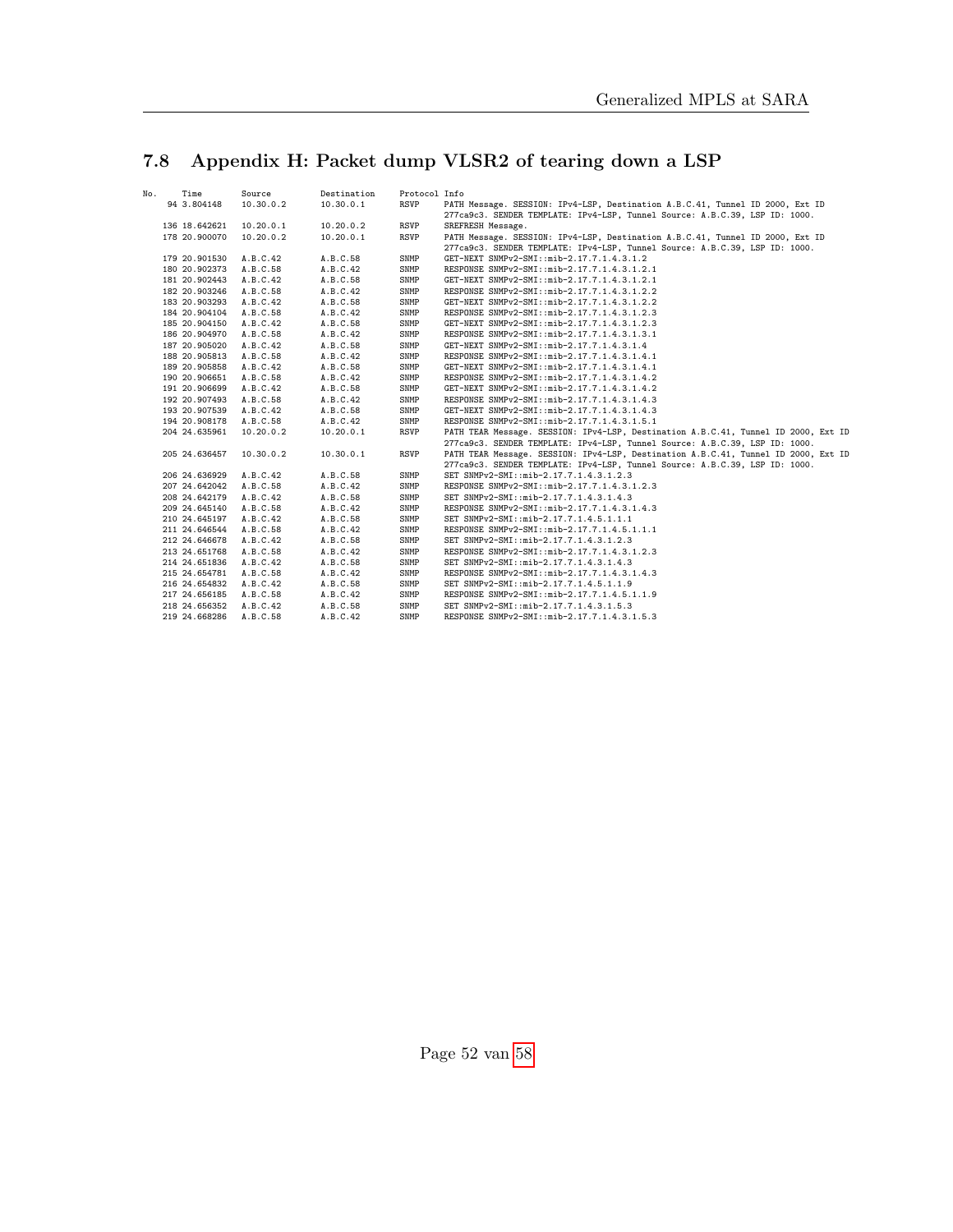## <span id="page-52-0"></span>7.9 Appendix I: Packet dump VLSR1 setting up multiple LSP's over one link

| No. | Time                     | Source | Destination | Protocol Info |                                                                                                                                                              |
|-----|--------------------------|--------|-------------|---------------|--------------------------------------------------------------------------------------------------------------------------------------------------------------|
|     | 379 141.433778 10.20.0.2 |        | 10.20.0.1   | <b>RSVP</b>   | PATH Message. SESSION: IPv4-LSP, Destination A.B.C.41, Tunnel ID 2000, Ext ID<br>287ca9c3. SENDER TEMPLATE: IPv4-LSP, Tunnel Source: A.B.C.40, LSP ID: 1020. |
|     | 381 141.600839 10.20.0.1 |        | 10.20.0.2   | <b>RSVP</b>   | RESV Message. SESSION: IPv4-LSP, Destination A.B.C.41, Tunnel ID 2000, Ext ID<br>287ca9c3. FILTERSPEC: IPv4-LSP, Tunnel Source: A.B.C.40, LSP ID: 1020.      |
|     | 471 169.288496 10.10.0.1 |        | 10.10.0.2   | <b>RSVP</b>   | PATH Message. SESSION: IPv4-LSP, Destination A.B.C.41, Tunnel ID 2000, Ext ID<br>277ca9c3. SENDER TEMPLATE: IPv4-LSP, Tunnel Source: A.B.C.39, LSP ID: 1000. |
|     | 474 169.316432 A.B.C.40  |        | A.B.C.54    | SNMP          | GET SNMPv2-MIB::sysDescr.0                                                                                                                                   |
|     | 475 169.323529 A.B.C.54  |        | A.B.C.40    | SNMP          | RESPONSE SNMPv2-MIB::sysDescr.0                                                                                                                              |
|     | 476 169.323761 A.B.C.40  |        | A.B.C.54    | SNMP          | GET-NEXT SNMPv2-SMI::mib-2.17.7.1.4.3.1.2                                                                                                                    |
|     | 477 169.327948 A.B.C.54  |        | A.B.C.40    | SNMP          | RESPONSE SNMPv2-SMI::mib-2.17.7.1.4.3.1.2.1                                                                                                                  |
|     | 478 169.328029 A.B.C.40  |        | A.B.C.54    | SNMP          | GET-NEXT SNMPv2-SMI::mib-2.17.7.1.4.3.1.2.1                                                                                                                  |
|     | 479 169.329733 A.B.C.54  |        | A.B.C.40    | SNMP          | RESPONSE SNMPv2-SMI::mib-2.17.7.1.4.3.1.3.1                                                                                                                  |
|     | 480 169.329802 A.B.C.40  |        | A.B.C.54    | SNMP          | GET-NEXT SNMPv2-SMI::mib-2.17.7.1.4.3.1.4                                                                                                                    |
|     | 481 169.330597 A.B.C.54  |        | A.B.C.40    | SNMP          | RESPONSE SNMPv2-SMI::mib-2.17.7.1.4.3.1.4.1                                                                                                                  |
|     | 482 169.330654 A.B.C.40  |        | A.B.C.54    | SNMP          | GET-NEXT SNMPv2-SMI::mib-2.17.7.1.4.3.1.4.1                                                                                                                  |
|     | 483 169.331290 A.B.C.54  |        | A.B.C.40    | SNMP          | RESPONSE SNMPv2-SMI::mib-2.17.7.1.4.3.1.5.1                                                                                                                  |
|     | 484 169.332079 10.20.0.2 |        | 10.20.0.1   | <b>RSVP</b>   | PATH Message. SESSION: IPv4-LSP, Destination A.B.C.41, Tunnel ID 2000, Ext ID                                                                                |
|     |                          |        |             |               | 277ca9c3. SENDER TEMPLATE: IPv4-LSP, Tunnel Source: A.B.C.39, LSP ID: 1000.                                                                                  |
|     | 485 169.407331 10.20.0.1 |        | 10.20.0.2   | <b>RSVP</b>   | RESV Message. SESSION: IPv4-LSP, Destination A.B.C.41, Tunnel ID 2000, Ext ID                                                                                |
|     |                          |        |             |               | 277ca9c3. FILTERSPEC: IPv4-LSP, Tunnel Source: A.B.C.39, LSP ID: 1000.                                                                                       |
|     | 486 169.408026 A.B.C.40  |        | A.B.C.54    | SNMP          | GET SNMPv2-SMI::mib-2.17.7.1.4.3.1.2.2                                                                                                                       |
|     | 487 169.416563 A.B.C.54  |        | A.B.C.40    | SNMP          | RESPONSE SNMPv2-SMI::mib-2.17.7.1.4.3.1.2.2                                                                                                                  |
|     | 488 169.416702 A.B.C.40  |        | A.B.C.54    | SNMP          | SET SNMPv2-SMI::mib-2.17.7.1.4.3.1.5.2                                                                                                                       |
|     | 489 169.434762 A.B.C.54  |        | A.B.C.40    | SNMP          | RESPONSE SNMPv2-SMI::mib-2.17.7.1.4.3.1.5.2                                                                                                                  |
|     | 490 169.434895 A.B.C.40  |        | A.B.C.54    | SNMP          | SET SNMPv2-SMI::mib-2.17.7.1.4.3.1.2.2                                                                                                                       |
|     | 491 169.457163 A.B.C.54  |        | A.B.C.40    | SNMP          | RESPONSE SNMPv2-SMI::mib-2.17.7.1.4.3.1.2.2                                                                                                                  |
|     | 492 169.457261 A.B.C.40  |        | A.B.C.54    | SNMP          | SET SNMPv2-SMI::mib-2.17.7.1.4.5.1.1.9                                                                                                                       |
|     | 493 169.458673 A.B.C.54  |        | A.B.C.40    | SNMP          | RESPONSE SNMPv2-SMI::mib-2.17.7.1.4.5.1.1.9                                                                                                                  |
|     | 494 169.458790 A.B.C.40  |        | A.B.C.54    | SNMP          | SET SNMPv2-SMI::mib-2.17.7.1.4.3.1.2.2                                                                                                                       |
|     | 495 169.464370 A.B.C.54  |        | A.B.C.40    | SNMP          | RESPONSE SNMPv2-SMI::mib-2.17.7.1.4.3.1.2.2                                                                                                                  |
|     | 496 169.464431 A.B.C.40  |        | A.B.C.54    | SNMP          | SET SNMPv2-SMI::mib-2.17.7.1.4.5.1.1.1                                                                                                                       |
|     | 497 169.465784 A.B.C.54  |        | A.B.C.40    | SNMP          | RESPONSE SNMPv2-SMI::mib-2.17.7.1.4.5.1.1.1                                                                                                                  |
|     | 498 169.466584 10.10.0.2 |        | 10.10.0.1   | <b>RSVP</b>   | RESV Message. SESSION: IPv4-LSP, Destination A.B.C.41, Tunnel ID 2000, Ext ID<br>277ca9c3. FILTERSPEC: IPv4-LSP, Tunnel Source: A.B.C.39, LSP ID: 1000.      |
|     | 515 176.261140 10.20.0.2 |        | 10.20.0.1   | <b>RSVP</b>   | PATH Message. SESSION: IPv4-LSP, Destination A.B.C.41, Tunnel ID 2000, Ext ID<br>287ca9c3. SENDER TEMPLATE: IPv4-LSP, Tunnel Source: A.B.C.40, LSP ID: 1020. |
|     | 530 186.346365 10.20.0.1 |        | 10.20.0.2   | <b>RSVP</b>   | SREFRESH Message.                                                                                                                                            |
|     | 546 197.575352 10.10.0.1 |        | 10.10.0.2   | <b>RSVP</b>   | PATH Message. SESSION: IPv4-LSP, Destination A.B.C.41, Tunnel ID 2000, Ext ID<br>277ca9c3. SENDER TEMPLATE: IPv4-LSP, Tunnel Source: A.B.C.39, LSP ID: 1000. |
|     | 547 197.576919 A.B.C.40  |        | A.B.C.54    | SNMP          | GET-NEXT SNMPv2-SMI::mib-2.17.7.1.4.3.1.2                                                                                                                    |
|     | 548 197.577748 A.B.C.54  |        | A.B.C.40    | SNMP          | RESPONSE SNMPv2-SMI::mib-2.17.7.1.4.3.1.2.1                                                                                                                  |
|     | 549 197.577829 A.B.C.40  |        | A.B.C.54    | SNMP          | GET-NEXT SNMPv2-SMI::mib-2.17.7.1.4.3.1.2.1                                                                                                                  |
|     | 550 197.578629 A.B.C.54  |        | A.B.C.40    | SNMP          | RESPONSE SNMPv2-SMI::mib-2.17.7.1.4.3.1.2.2                                                                                                                  |
|     | 551 197.578682 A.B.C.40  |        | A.B.C.54    | SNMP          | GET-NEXT SNMPv2-SMI::mib-2.17.7.1.4.3.1.2.2                                                                                                                  |
|     | 552 197.579497 A.B.C.54  |        | A.B.C.40    | SNMP          | RESPONSE SNMPv2-SMI::mib-2.17.7.1.4.3.1.3.1                                                                                                                  |
|     | 553 197.579563 A.B.C.40  |        | A.B.C.54    | SNMP          | GET-NEXT SNMPv2-SMI::mib-2.17.7.1.4.3.1.4                                                                                                                    |
|     | 554 197.580356 A.B.C.54  |        | A.B.C.40    | SNMP          | RESPONSE SNMPv2-SMI::mib-2.17.7.1.4.3.1.4.1                                                                                                                  |
|     | 555 197.580408 A.B.C.40  |        | A.B.C.54    | SNMP          | GET-NEXT SNMPv2-SMI::mib-2.17.7.1.4.3.1.4.1                                                                                                                  |
|     | 556 197.581200 A.B.C.54  |        | A.B.C.40    | SNMP          | RESPONSE SNMPv2-SMI::mib-2.17.7.1.4.3.1.4.2                                                                                                                  |
|     | 557 197.581265 A.B.C.40  |        | A.B.C.54    | SNMP          | GET-NEXT SNMPv2-SMI::mib-2.17.7.1.4.3.1.4.2                                                                                                                  |
|     | 558 197.581903 A.B.C.54  |        | A.B.C.40    | SNMP          | RESPONSE SNMPv2-SMI::mib-2.17.7.1.4.3.1.5.1                                                                                                                  |
|     | 566 201.297397 10.10.0.2 |        | 10.10.0.1   | <b>RSVP</b>   | SREFRESH Message.                                                                                                                                            |
|     | 569 204.551398 10.20.0.2 |        | 10.20.0.1   | <b>RSVP</b>   | PATH Message. SESSION: IPv4-LSP, Destination A.B.C.41, Tunnel ID 2000, Ext ID<br>287ca9c3. SENDER TEMPLATE: IPv4-LSP, Tunnel Source: A.B.C.40, LSP ID: 1020. |
|     | 578 208.798724 10.20.0.2 |        | 10.20.0.1   | <b>RSVP</b>   | SREFRESH Message.                                                                                                                                            |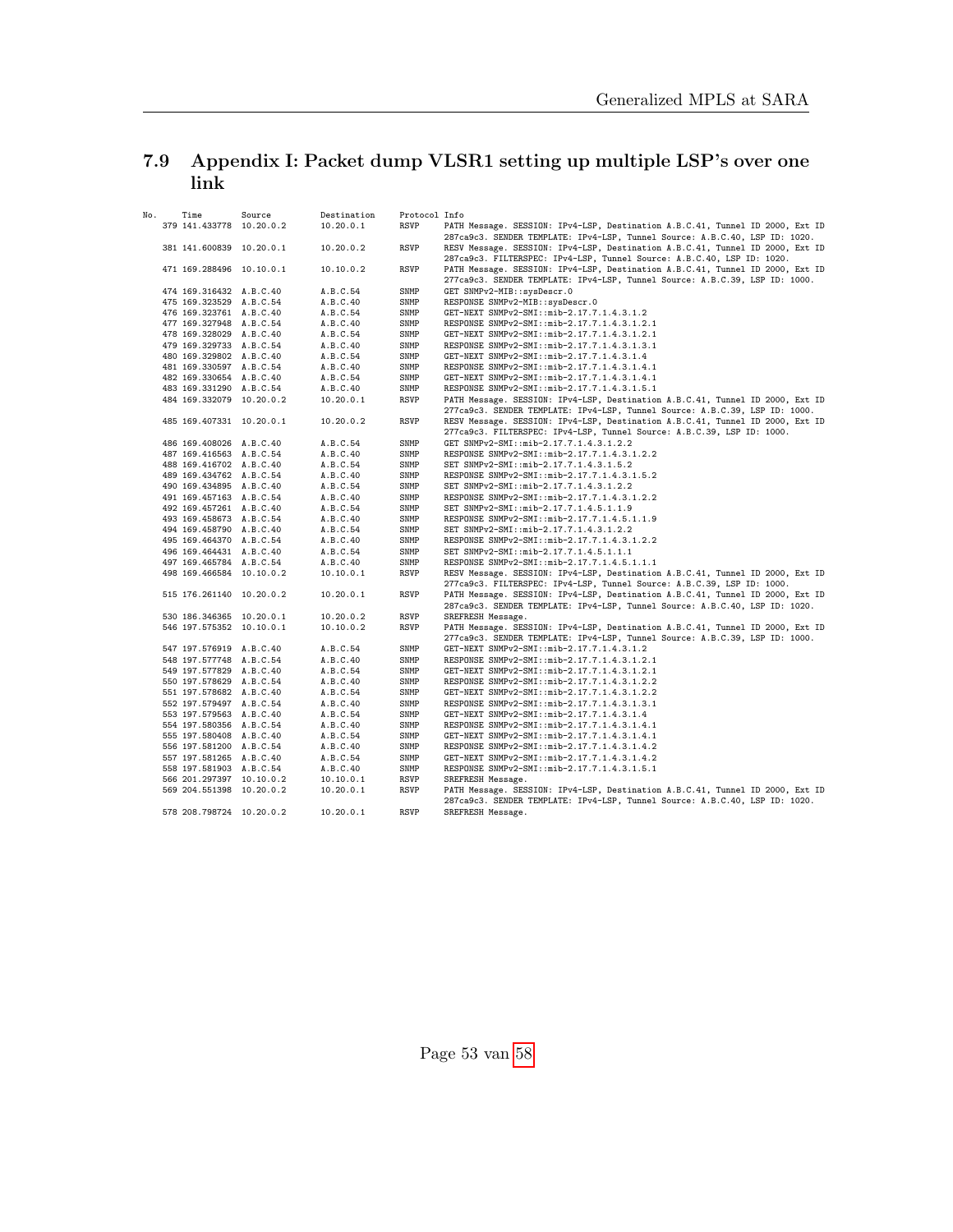## <span id="page-53-0"></span>7.10 Appendix J: Packet dump VLSR2 setting up multiple LSP's over one link

| No. | Time                     | Source | Destination | Protocol Info |                                                                                                                                                                                                                                        |
|-----|--------------------------|--------|-------------|---------------|----------------------------------------------------------------------------------------------------------------------------------------------------------------------------------------------------------------------------------------|
|     | 373 140.648324 10.20.0.2 |        | 10.20.0.1   | <b>RSVP</b>   | PATH Message. SESSION: IPv4-LSP, Destination A.B.C.41, Tunnel ID 2000, Ext ID                                                                                                                                                          |
|     | 377 140.676524 A.B.C.42  |        | A.B.C.58    | SNMP          | GET SNMPv2-MIB::sysDescr.0                                                                                                                                                                                                             |
|     | 378 140.677147 A.B.C.58  |        | A.B.C.42    | SNMP          | RESPONSE SNMPv2-MIB::sysDescr.0                                                                                                                                                                                                        |
|     | 379 140.677314 A.B.C.42  |        | A.B.C.58    | SNMP          | GET-NEXT SNMPv2-SMI::mib-2.17.7.1.4.3.1.2                                                                                                                                                                                              |
|     | 380 140.678113 A.B.C.58  |        | A.B.C.42    | SNMP          | RESPONSE SNMPv2-SMI::mib-2.17.7.1.4.3.1.2.1                                                                                                                                                                                            |
|     | 381 140.678195 A.B.C.42  |        | A.B.C.58    | SNMP          | GET-NEXT SNMPv2-SMI::mib-2.17.7.1.4.3.1.2.1                                                                                                                                                                                            |
|     | 382 140.678991 A.B.C.58  |        | A.B.C.42    | SNMP          | RESPONSE SNMPv2-SMI::mib-2.17.7.1.4.3.1.2.2                                                                                                                                                                                            |
|     | 383 140.679122 A.B.C.42  |        | A.B.C.58    | SNMP          | GET-NEXT SNMPv2-SMI::mib-2.17.7.1.4.3.1.2.2                                                                                                                                                                                            |
|     | 384 140.679936 A.B.C.58  |        | A.B.C.42    | SNMP          | RESPONSE SNMPv2-SMI::mib-2.17.7.1.4.3.1.3.1                                                                                                                                                                                            |
|     | 385 140.680013 A.B.C.42  |        | A.B.C.58    | SNMP          | GET-NEXT SNMPv2-SMI::mib-2.17.7.1.4.3.1.4                                                                                                                                                                                              |
|     | 386 140.680806 A.B.C.58  |        | A.B.C.42    | SNMP          | RESPONSE SNMPv2-SMI::mib-2.17.7.1.4.3.1.4.1                                                                                                                                                                                            |
|     | 387 140.680862 A.B.C.42  |        | A.B.C.58    | SNMP<br>SNMP  | GET-NEXT SNMPv2-SMI::mib-2.17.7.1.4.3.1.4.1                                                                                                                                                                                            |
|     | 388 140.681653 A.B.C.58  |        | A.B.C.42    | SNMP          | RESPONSE SNMPv2-SMI::mib-2.17.7.1.4.3.1.4.2                                                                                                                                                                                            |
|     | 389 140.681712 A.B.C.42  |        | A.B.C.58    | SNMP          | GET-NEXT SNMPv2-SMI::mib-2.17.7.1.4.3.1.4.2                                                                                                                                                                                            |
|     | 390 140.682349 A.B.C.58  |        | A.B.C.42    | <b>RSVP</b>   | RESPONSE SNMPv2-SMI::mib-2.17.7.1.4.3.1.5.1<br>PATH Message. SESSION: IPv4-LSP, Destination A.B.C.41, Tunnel ID 2000, Ext ID                                                                                                           |
|     | 391 140.683116 10.30.0.2 |        | 10.30.0.1   |               | 287ca9c3. SENDER TEMPLATE: IPv4-LSP, Tunnel Source: A.B.C.40, LSP ID: 1020.                                                                                                                                                            |
|     | 392 140.712226 10.30.0.1 |        | 10.30.0.2   |               |                                                                                                                                                                                                                                        |
|     |                          |        |             | RSVP          | RESV Message. SESSION: IPv4-LSP, Destination A.B.C.41, Tunnel ID 2000, Ext ID                                                                                                                                                          |
|     | 393 140.738307 A.B.C.42  |        | A.B.C.58    | SNMP          | 287ca9c3. FILTERSPEC: IPv4-LSP, Tunnel Source: A.B.C.40, LSP ID: 1020.                                                                                                                                                                 |
|     | 394 140.747217 A.B.C.58  |        | A.B.C.42    | SNMP          | GET SNMPv2-SMI::mib-2.17.7.1.4.3.1.2.3<br>RESPONSE SNMPv2-SMI::mib-2.17.7.1.4.3.1.2.3                                                                                                                                                  |
|     | 395 140.747387 A.B.C.42  |        | A.B.C.58    | SNMP          | SET SNMPv2-SMI::mib-2.17.7.1.4.3.1.5.3                                                                                                                                                                                                 |
|     | 396 140.794322 A.B.C.58  |        | A.B.C.42    | SNMP          | RESPONSE SNMPv2-SMI::mib-2.17.7.1.4.3.1.5.3                                                                                                                                                                                            |
|     | 397 140.794494 A.B.C.42  |        | A.B.C.58    | SNMP          | SET SNMPv2-SMI::mib-2.17.7.1.4.3.1.2.3                                                                                                                                                                                                 |
|     | 398 140.801967 A.B.C.58  |        | A.B.C.42    | SNMP          | RESPONSE SNMPv2-SMI::mib-2.17.7.1.4.3.1.2.3                                                                                                                                                                                            |
|     | 399 140.802043 A.B.C.42  |        | A.B.C.58    | SNMP          | SET SNMPv2-SMI::mib-2.17.7.1.4.5.1.1.1                                                                                                                                                                                                 |
|     | 400 140.803892 A.B.C.58  |        | A.B.C.42    | SNMP          | RESPONSE SNMPv2-SMI::mib-2.17.7.1.4.5.1.1.1                                                                                                                                                                                            |
|     | 401 140.804021 A.B.C.42  |        | A.B.C.58    | SNMP          | SET SNMPv2-SMI::mib-2.17.7.1.4.3.1.2.3                                                                                                                                                                                                 |
|     | 402 140.811647 A.B.C.58  |        | A.B.C.42    | SNMP          | RESPONSE SNMPv2-SMI::mib-2.17.7.1.4.3.1.2.3                                                                                                                                                                                            |
|     | 403 140.811713 A.B.C.42  |        | A.B.C.58    | SNMP          | SET SNMPv2-SMI::mib-2.17.7.1.4.5.1.1.9                                                                                                                                                                                                 |
|     | 404 140.814490 A.B.C.58  |        | A.B.C.42    | SNMP          | RESPONSE SNMPv2-SMI::mib-2.17.7.1.4.5.1.1.9                                                                                                                                                                                            |
|     | 405 140.815312 10.20.0.1 |        | 10.20.0.2   | <b>RSVP</b>   | RESV Message. SESSION: IPv4-LSP, Destination A.B.C.41, Tunnel ID 2000, Ext ID                                                                                                                                                          |
|     |                          |        |             |               | 287ca9c3. FILTERSPEC: IPv4-LSP, Tunnel Source: A.B.C.40, LSP ID: 1020.                                                                                                                                                                 |
|     | 501 164.709905 10.30.0.1 |        | 10.30.0.2   | <b>RSVP</b>   | SREFRESH Message.                                                                                                                                                                                                                      |
|     | 509 168.546621 10.20.0.2 |        | 10.20.0.1   | RSVP          | PATH Message. SESSION: IPv4-LSP, Destination A.B.C.41, Tunnel ID 2000, Ext ID                                                                                                                                                          |
|     |                          |        |             |               | 277ca9c3. SENDER TEMPLATE: IPv4-LSP, Tunnel Source: A.B.C.39, LSP ID: 1000.                                                                                                                                                            |
|     | 510 168.548157 A.B.C.42  |        | A.B.C.58    | SNMP          | GET-NEXT SNMPv2-SMI::mib-2.17.7.1.4.3.1.2                                                                                                                                                                                              |
|     | 511 168.549000 A.B.C.58  |        | A.B.C.42    | SNMP          | RESPONSE SNMPv2-SMI::mib-2.17.7.1.4.3.1.2.1                                                                                                                                                                                            |
|     | 512 168.549073 A.B.C.42  |        | A.B.C.58    | SNMP          | GET-NEXT SNMPv2-SMI::mib-2.17.7.1.4.3.1.2.1                                                                                                                                                                                            |
|     | 513 168.549868 A.B.C.58  |        | A.B.C.42    | SNMP          | RESPONSE SNMPv2-SMI::mib-2.17.7.1.4.3.1.2.2                                                                                                                                                                                            |
|     | 514 168.549920 A.B.C.42  |        | A.B.C.58    | SNMP          | GET-NEXT SNMPv2-SMI::mib-2.17.7.1.4.3.1.2.2                                                                                                                                                                                            |
|     | 515 168.550721 A.B.C.58  |        | A.B.C.42    | SNMP          | RESPONSE SNMPv2-SMI::mib-2.17.7.1.4.3.1.2.3                                                                                                                                                                                            |
|     | 516 168.550815 A.B.C.42  |        | A.B.C.58    | SNMP          | GET-NEXT SNMPv2-SMI::mib-2.17.7.1.4.3.1.2.3                                                                                                                                                                                            |
|     | 517 168.551627 A.B.C.58  |        | A.B.C.42    | SNMP          | RESPONSE SNMPv2-SMI::mib-2.17.7.1.4.3.1.3.1                                                                                                                                                                                            |
|     | 518 168.551685 A.B.C.42  |        | A.B.C.58    | SNMP          | GET-NEXT SNMPv2-SMI::mib-2.17.7.1.4.3.1.4                                                                                                                                                                                              |
|     | 519 168.552475 A.B.C.58  |        | A.B.C.42    | SNMP          | RESPONSE SNMPv2-SMI::mib-2.17.7.1.4.3.1.4.1                                                                                                                                                                                            |
|     | 520 168.552533 A.B.C.42  |        | A.B.C.58    | SNMP          | GET-NEXT SNMPv2-SMI::mib-2.17.7.1.4.3.1.4.1                                                                                                                                                                                            |
|     | 521 168.554156 A.B.C.58  |        | A.B.C.42    | SNMP          | RESPONSE SNMPv2-SMI::mib-2.17.7.1.4.3.1.4.2                                                                                                                                                                                            |
|     | 522 168.554200 A.B.C.42  |        | A.B.C.58    | SNMP          | GET-NEXT SNMPv2-SMI::mib-2.17.7.1.4.3.1.4.2                                                                                                                                                                                            |
|     | 523 168.555000 A.B.C.58  |        | A.B.C.42    | SNMP          | RESPONSE SNMPv2-SMI::mib-2.17.7.1.4.3.1.4.3                                                                                                                                                                                            |
|     | 524 168.555040 A.B.C.42  |        | A.B.C.58    | SNMP          | GET-NEXT SNMPv2-SMI::mib-2.17.7.1.4.3.1.4.3                                                                                                                                                                                            |
|     | 525 168.555672 A.B.C.58  |        | A.B.C.42    | SNMP          | RESPONSE SNMPv2-SMI::mib-2.17.7.1.4.3.1.5.1                                                                                                                                                                                            |
|     | 526 168.556443 10.30.0.2 |        | 10.30.0.1   | <b>RSVP</b>   | PATH Message. SESSION: IPv4-LSP, Destination A.B.C.41, Tunnel ID 2000, Ext ID                                                                                                                                                          |
|     | 527 168.560303 10.30.0.1 |        | 10.30.0.2   | <b>RSVP</b>   | 277ca9c3. SENDER TEMPLATE: IPv4-LSP, Tunnel Source: A.B.C.39, LSP ID: 1000.<br>RESV Message. SESSION: IPv4-LSP, Destination A.B.C.41, Tunnel ID 2000, Ext ID<br>277ca9c3. FILTERSPEC: IPv4-LSP, Tunnel Source: A.B.C.39, LSP ID: 1000. |
|     | 528 168.560974 A.B.C.42  |        | A.B.C.58    | SNMP          | GET SNMPv2-SMI::mib-2.17.7.1.4.3.1.2.4                                                                                                                                                                                                 |
|     | 529 168.561575 A.B.C.58  |        | A.B.C.42    | SNMP          | RESPONSE SNMPv2-SMI::mib-2.17.7.1.4.3.1.2.4                                                                                                                                                                                            |
|     | 530 168.561680 A.B.C.42  |        | A.B.C.58    | SNMP          | SET SNMPv2-SMI::mib-2.17.7.1.4.3.1.5.4                                                                                                                                                                                                 |
|     | 531 168.591114 A.B.C.58  |        | A.B.C.42    | SNMP          | RESPONSE SNMPv2-SMI::mib-2.17.7.1.4.3.1.5.4                                                                                                                                                                                            |
|     | 532 168.591214 A.B.C.42  |        | A.B.C.58    | SNMP          | SET SNMPv2-SMI::mib-2.17.7.1.4.3.1.2.4                                                                                                                                                                                                 |
|     | 533 168.609530 A.B.C.58  |        | A.B.C.42    | SNMP          | RESPONSE SNMPv2-SMI::mib-2.17.7.1.4.3.1.2.4                                                                                                                                                                                            |
|     | 534 168.609610 A.B.C.42  |        | A.B.C.58    | SNMP          | SET SNMPv2-SMI::mib-2.17.7.1.4.5.1.1.1                                                                                                                                                                                                 |
|     | 535 168.611023 A.B.C.58  |        | A.B.C.42    | SNMP          | RESPONSE SNMPv2-SMI::mib-2.17.7.1.4.5.1.1.1                                                                                                                                                                                            |
|     | 536 168.611141 A.B.C.42  |        | A.B.C.58    | SNMP          | SET SNMPv2-SMI::mib-2.17.7.1.4.3.1.2.4                                                                                                                                                                                                 |
|     | 537 168.619491 A.B.C.58  |        | A.B.C.42    | SNMP          | RESPONSE SNMPv2-SMI::mib-2.17.7.1.4.3.1.2.4                                                                                                                                                                                            |
|     | 538 168.619559 A.B.C.42  |        | A.B.C.58    | SNMP          | SET SNMPv2-SMI::mib-2.17.7.1.4.5.1.1.9                                                                                                                                                                                                 |
|     | 539 168.621050 A.B.C.58  |        | A.B.C.42    | SNMP          | RESPONSE SNMPv2-SMI::mib-2.17.7.1.4.5.1.1.9                                                                                                                                                                                            |
|     | 540 168.621800 10.20.0.1 |        | 10.20.0.2   | RSVP          | RESV Message. SESSION: IPv4-LSP, Destination A.B.C.41, Tunnel ID 2000, Ext ID                                                                                                                                                          |
|     |                          |        |             |               | 277ca9c3. FILTERSPEC: IPv4-LSP, Tunnel Source: A.B.C.39, LSP ID: 1000.                                                                                                                                                                 |
|     | 556 175.475684 10.20.0.2 |        | 10.20.0.1   | RSVP          | PATH Message. SESSION: IPv4-LSP, Destination A.B.C.41, Tunnel ID 2000, Ext ID                                                                                                                                                          |
|     |                          |        |             |               | 287ca9c3. SENDER TEMPLATE: IPv4-LSP, Tunnel Source: A.B.C.40, LSP ID: 1020.                                                                                                                                                            |
|     | 557 175.477176 A.B.C.42  |        | A.B.C.58    | SNMP          | GET-NEXT SNMPv2-SMI::mib-2.17.7.1.4.3.1.2                                                                                                                                                                                              |

Page 54 van [58](#page-57-0)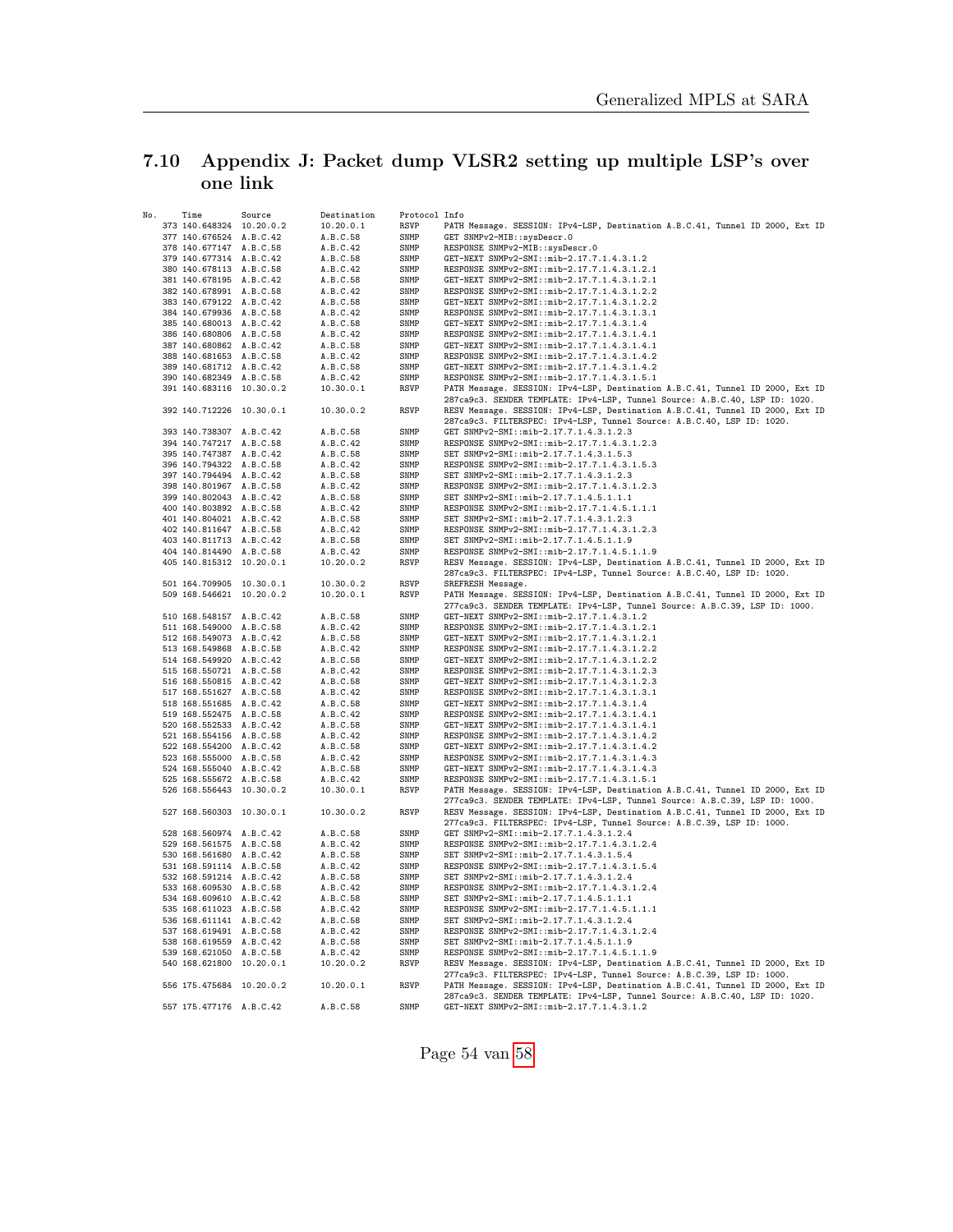| 558 175.478021 A.B.C.58  |                          | A.B.C.42  | SNMP        | RESPONSE SNMPv2-SMI::mib-2.17.7.1.4.3.1.2.1                                   |
|--------------------------|--------------------------|-----------|-------------|-------------------------------------------------------------------------------|
| 559 175.478125 A.B.C.42  |                          | A.B.C.58  | SNMP        | GET-NEXT SNMPv2-SMI::mib-2.17.7.1.4.3.1.2.1                                   |
| 560 175.478931 A.B.C.58  |                          | A.B.C.42  | SNMP        | RESPONSE SNMPv2-SMI::mib-2.17.7.1.4.3.1.2.2                                   |
| 561 175.479049 A.B.C.42  |                          | A.B.C.58  | SNMP        | GET-NEXT SNMPv2-SMI::mib-2.17.7.1.4.3.1.2.2                                   |
| 562 175.479854 A.B.C.58  |                          | A.B.C.42  | SNMP        | RESPONSE SNMPv2-SMI::mib-2.17.7.1.4.3.1.2.3                                   |
| 563 175.479917 A.B.C.42  |                          | A.B.C.58  | SNMP        | GET-NEXT SNMPv2-SMI::mib-2.17.7.1.4.3.1.2.3                                   |
| 564 175.480724 A.B.C.58  |                          | A.B.C.42  | SNMP        | RESPONSE SNMPv2-SMI::mib-2.17.7.1.4.3.1.2.4                                   |
| 565 175.480809 A.B.C.42  |                          | A.B.C.58  | SNMP        | GET-NEXT SNMPv2-SMI::mib-2.17.7.1.4.3.1.2.4                                   |
| 566 175.481632 A.B.C.58  |                          | A.B.C.42  | SNMP        | RESPONSE SNMPv2-SMI::mib-2.17.7.1.4.3.1.3.1                                   |
| 567 175.481697 A.B.C.42  |                          | A.B.C.58  | SNMP        | GET-NEXT SNMPv2-SMI::mib-2.17.7.1.4.3.1.4                                     |
| 568 175.482491 A.B.C.58  |                          | A.B.C.42  | SNMP        | RESPONSE SNMPv2-SMI::mib-2.17.7.1.4.3.1.4.1                                   |
| 569 175.482552 A.B.C.42  |                          | A.B.C.58  | SNMP        | GET-NEXT SNMPv2-SMI::mib-2.17.7.1.4.3.1.4.1                                   |
| 570 175.483365 A.B.C.58  |                          | A.B.C.42  | SNMP        | RESPONSE SNMPv2-SMI::mib-2.17.7.1.4.3.1.4.2                                   |
| 571 175.483423 A.B.C.42  |                          | A.B.C.58  | SNMP        | GET-NEXT SNMPv2-SMI::mib-2.17.7.1.4.3.1.4.2                                   |
| 572 175.484223 A.B.C.58  |                          | A.B.C.42  | SNMP        | RESPONSE SNMPv2-SMI::mib-2.17.7.1.4.3.1.4.3                                   |
| 573 175.484278 A.B.C.42  |                          | A.B.C.58  | SNMP        | GET-NEXT SNMPv2-SMI::mib-2.17.7.1.4.3.1.4.3                                   |
| 574 175.485079 A.B.C.58  |                          | A.B.C.42  | SNMP        | RESPONSE SNMPv2-SMI::mib-2.17.7.1.4.3.1.4.4                                   |
| 575 175.485132 A.B.C.42  |                          | A.B.C.58  | SNMP        | GET-NEXT SNMPv2-SMI::mib-2.17.7.1.4.3.1.4.4                                   |
| 576 175.485770 A.B.C.58  |                          | A.B.C.42  | SNMP        | RESPONSE SNMPv2-SMI::mib-2.17.7.1.4.3.1.5.1                                   |
| 577 175.486440 10.30.0.2 |                          | 10.30.0.1 | <b>RSVP</b> | PATH Message. SESSION: IPv4-LSP, Destination A.B.C.41, Tunnel ID 2000, Ext ID |
|                          |                          |           |             | 287ca9c3. SENDER TEMPLATE: IPv4-LSP, Tunnel Source: A.B.C.40, LSP ID: 1020.   |
| 595 183.581867 10.30.0.1 |                          | 10.30.0.2 | RSVP        | SREFRESH Message.                                                             |
| 601 185.560833 10.20.0.1 |                          | 10.20.0.2 | RSVP        | SREFRESH Message.                                                             |
| 610 192.547271 10.30.0.2 |                          | 10.30.0.1 | <b>RSVP</b> | PATH Message. SESSION: IPv4-LSP, Destination A.B.C.41, Tunnel ID 2000, Ext ID |
|                          |                          |           |             | 287ca9c3. SENDER TEMPLATE: IPv4-LSP, Tunnel Source: A.B.C.40, LSP ID: 1020.   |
| 625 202.810931 10.30.0.1 |                          | 10.30.0.2 | RSVP        | SREFRESH Message.                                                             |
| 626 203.765938 10.20.0.2 |                          | 10.20.0.1 | RSVP        | PATH Message. SESSION: IPv4-LSP, Destination A.B.C.41, Tunnel ID 2000, Ext ID |
|                          |                          |           |             | 287ca9c3. SENDER TEMPLATE: IPv4-LSP, Tunnel Source: A.B.C.40, LSP ID: 1020.   |
| 627 203.767481 A.B.C.42  |                          | A.B.C.58  | SNMP        | GET-NEXT SNMPv2-SMI::mib-2.17.7.1.4.3.1.2                                     |
| 628 203.768320 A.B.C.58  |                          | A.B.C.42  | SNMP        | RESPONSE SNMPv2-SMI::mib-2.17.7.1.4.3.1.2.1                                   |
| 629 203.768390 A.B.C.42  |                          | A.B.C.58  | SNMP        | GET-NEXT SNMPv2-SMI::mib-2.17.7.1.4.3.1.2.1                                   |
| 630 203.769187 A.B.C.58  |                          | A.B.C.42  | SNMP        | RESPONSE SNMPv2-SMI::mib-2.17.7.1.4.3.1.2.2                                   |
| 631 203.769239 A.B.C.42  |                          | A.B.C.58  | SNMP        | GET-NEXT SNMPv2-SMI::mib-2.17.7.1.4.3.1.2.2                                   |
| 632 203.770044 A.B.C.58  |                          | A.B.C.42  | SNMP        | RESPONSE SNMPv2-SMI::mib-2.17.7.1.4.3.1.2.3                                   |
| 633 203.770109 A.B.C.42  |                          | A.B.C.58  | SNMP        | GET-NEXT SNMPv2-SMI::mib-2.17.7.1.4.3.1.2.3                                   |
| 634 203.770917 A.B.C.58  |                          | A.B.C.42  | SNMP        | RESPONSE SNMPv2-SMI::mib-2.17.7.1.4.3.1.2.4                                   |
| 635 203.770974 A.B.C.42  |                          | A.B.C.58  | SNMP        | GET-NEXT SNMPv2-SMI::mib-2.17.7.1.4.3.1.2.4                                   |
| 636 203.771794 A.B.C.58  |                          | A.B.C.42  | SNMP        | RESPONSE SNMPv2-SMI::mib-2.17.7.1.4.3.1.3.1                                   |
| 637 203.771855 A.B.C.42  |                          | A.B.C.58  | SNMP        | GET-NEXT SNMPv2-SMI::mib-2.17.7.1.4.3.1.4                                     |
| 638 203.772654 A.B.C.58  |                          | A.B.C.42  | SNMP        | RESPONSE SNMPv2-SMI::mib-2.17.7.1.4.3.1.4.1                                   |
| 639 203.772718 A.B.C.42  |                          | A.B.C.58  | SNMP        | GET-NEXT SNMPv2-SMI::mib-2.17.7.1.4.3.1.4.1                                   |
| 640 203.773790 A.B.C.58  |                          | A.B.C.42  | SNMP        | RESPONSE SNMPv2-SMI::mib-2.17.7.1.4.3.1.4.2                                   |
| 641 203.773845 A.B.C.42  |                          | A.B.C.58  | SNMP        | GET-NEXT SNMPv2-SMI::mib-2.17.7.1.4.3.1.4.2                                   |
| 642 203.775576 A.B.C.58  |                          | A.B.C.42  | SNMP        | RESPONSE SNMPv2-SMI::mib-2.17.7.1.4.3.1.4.3                                   |
| 643 203.775638 A.B.C.42  |                          | A.B.C.58  | SNMP        | GET-NEXT SNMPv2-SMI::mib-2.17.7.1.4.3.1.4.3                                   |
| 644 203.776446 A.B.C.58  |                          | A.B.C.42  | SNMP        | RESPONSE SNMPv2-SMI::mib-2.17.7.1.4.3.1.4.4                                   |
| 645 203.776504 A.B.C.42  |                          | A.B.C.58  | SNMP        | GET-NEXT SNMPv2-SMI::mib-2.17.7.1.4.3.1.4.4                                   |
| 646 203.777144 A.B.C.58  |                          | A.B.C.42  | SNMP        | RESPONSE SNMPv2-SMI::mib-2.17.7.1.4.3.1.5.1                                   |
| 655 207.336121 10.30.0.2 |                          | 10.30.0.1 | <b>RSVP</b> | SREFRESH Message.                                                             |
|                          | 657 208.013258 10.20.0.2 | 10.20.0.1 | <b>RSVP</b> | SREFRESH Message.                                                             |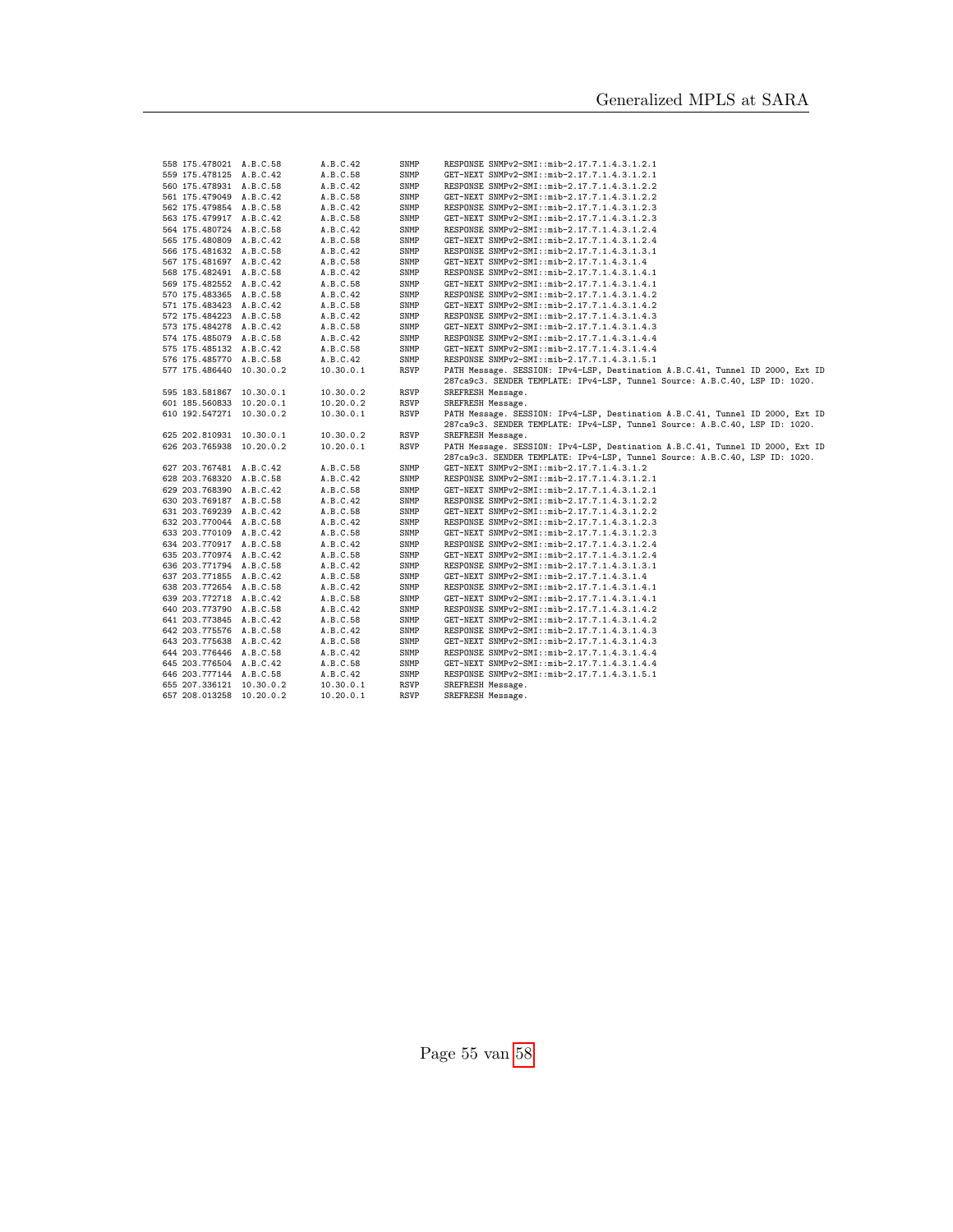# <span id="page-55-0"></span>7.11 Appendix K Contact Information

## Contact Information University of Amsterdam

| Researcher |                          |  |  |  |
|------------|--------------------------|--|--|--|
| Name       | BIct M. Meijerink        |  |  |  |
| E-mail     | mark@os3.nl              |  |  |  |
| Researcher |                          |  |  |  |
| Name       | BIct R. Prickaerts       |  |  |  |
| E-mail     | rprickaerts@os3.nl       |  |  |  |
|            | Project Advisor          |  |  |  |
| Name       | dr.ir. C.Th.A.M. de Laat |  |  |  |
| E-mail     | delaat@science.uva.nl    |  |  |  |

### Contact Information SARA

| Project Coordinator |                          |  |  |  |  |
|---------------------|--------------------------|--|--|--|--|
| Name                | MSc. R. van der Pol      |  |  |  |  |
|                     | $E$ -mail   rvdp@sara.nl |  |  |  |  |
| Project Coordinator |                          |  |  |  |  |
| Name                | Msc. Andree Toonk        |  |  |  |  |
| $E$ -mail           | andree@sara.nl           |  |  |  |  |

## Address Information SARA

| Kruislaan 415        |
|----------------------|
| 1098 SH Amsterdam    |
| Tel: 0031 02 5293000 |
| Fax: 0031 02 6683167 |
| Randstad 22 room 153 |
| 1316 BM Almere       |
| Tel: 0031 36 5238000 |
| Fax: 0031 36 5238030 |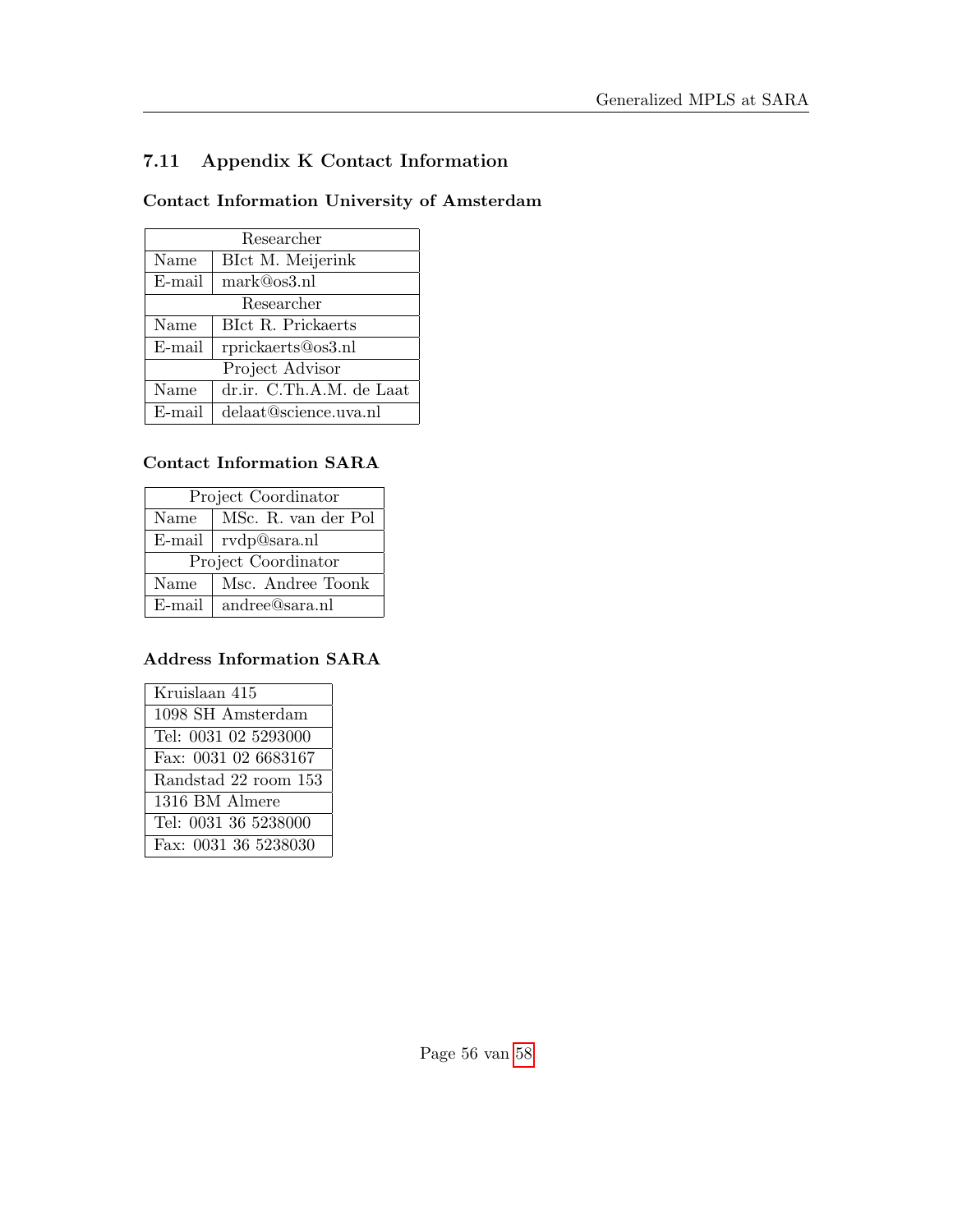# References

### [GMPLS References]

- <span id="page-56-0"></span>[1] RFC 3945 Generalized Multi-Protocol Label Switching (GMPLS) Architecture, <http://www.ietf.org/rfc/rfc3945.txt>
- <span id="page-56-1"></span>[2] GMPLS Architecture and Applications by Adrian Farrel and Igor Bryskin, This book was written by two of researchers at the forefront of the development of GMPLS and brings a complete and detailed overview of the GMPLS standard.
- <span id="page-56-2"></span>[3] MPLS and GMPLS by Li Yin, [http://bnrg.eecs.berkeley.edu/ randy/Courses/CS294.S02/MPLS.ppt](http://bnrg.eecs.berkeley.edu/~randy/Courses/CS294.S02/MPLS.ppt)
- <span id="page-56-3"></span>[4] Generalized Multiprotocol label Switching (GMPLS) by Alcatel, Cisco Systems and IEC.org,<http://www.iec.org/online/tutorials/gmpls/>
- <span id="page-56-4"></span>[5] The OSPF opaque LSA option,<http://www.ietf.org/rfc/rfc2370.txt>
- <span id="page-56-5"></span>[6] Resource Reservation protocol (RSVP),<http://www.ietf.org/rfc/rfc2205.txt>
- <span id="page-56-6"></span>[7] SVP-TE: Extensions to RSVP for LSP Tunnels,<http://www.ietf.org/rfc/rfc3209.txt>
- <span id="page-56-7"></span>[8] Fast Reroute Extensions to RSVP-TE for LSP Tunnels, <http://www.ietf.org/rfc/rfc4090.txt>
- <span id="page-56-8"></span>[9] Link Management Protocol (LMP),<http://www.ietf.org/rfc/rfc4204.txt>

## [DRAGON References]

- <span id="page-56-11"></span>[10] GNU General Public License,<http://www.gnu.org/copyleft/gpl.html>
- <span id="page-56-9"></span>[11] GNU Zebra,<http://www.zebra.org/>
- <span id="page-56-10"></span>[12] KOM RSVP Engine, [http://www.kom.tu-darmstadt.de/en/downloads/software/kom](http://www.kom.tu-darmstadt.de/en/downloads/software/kom-rsvp-engine/)[rsvp-engine/](http://www.kom.tu-darmstadt.de/en/downloads/software/kom-rsvp-engine/)
- [13] DRAGON: A Framework for Service Provisioning in Heterogeneous Grid Networks, IEEE Community Magazine March 2006 by T. Lehman (Inst. of Inf. Sci., Southern California Univ., CA, USA), J. Sobieski, B. Jabbari.
- [14] DRAGON project site of The Mid-Atlantic Crossroads, <http://DRAGON.maxgigapop.net/twiki/bin/view/DRAGON/WebHome>
- [15] DRAGON project site of USC/ISI, <http://DRAGON.east.isi.edu/twiki/bin/view/Main/WebHome>